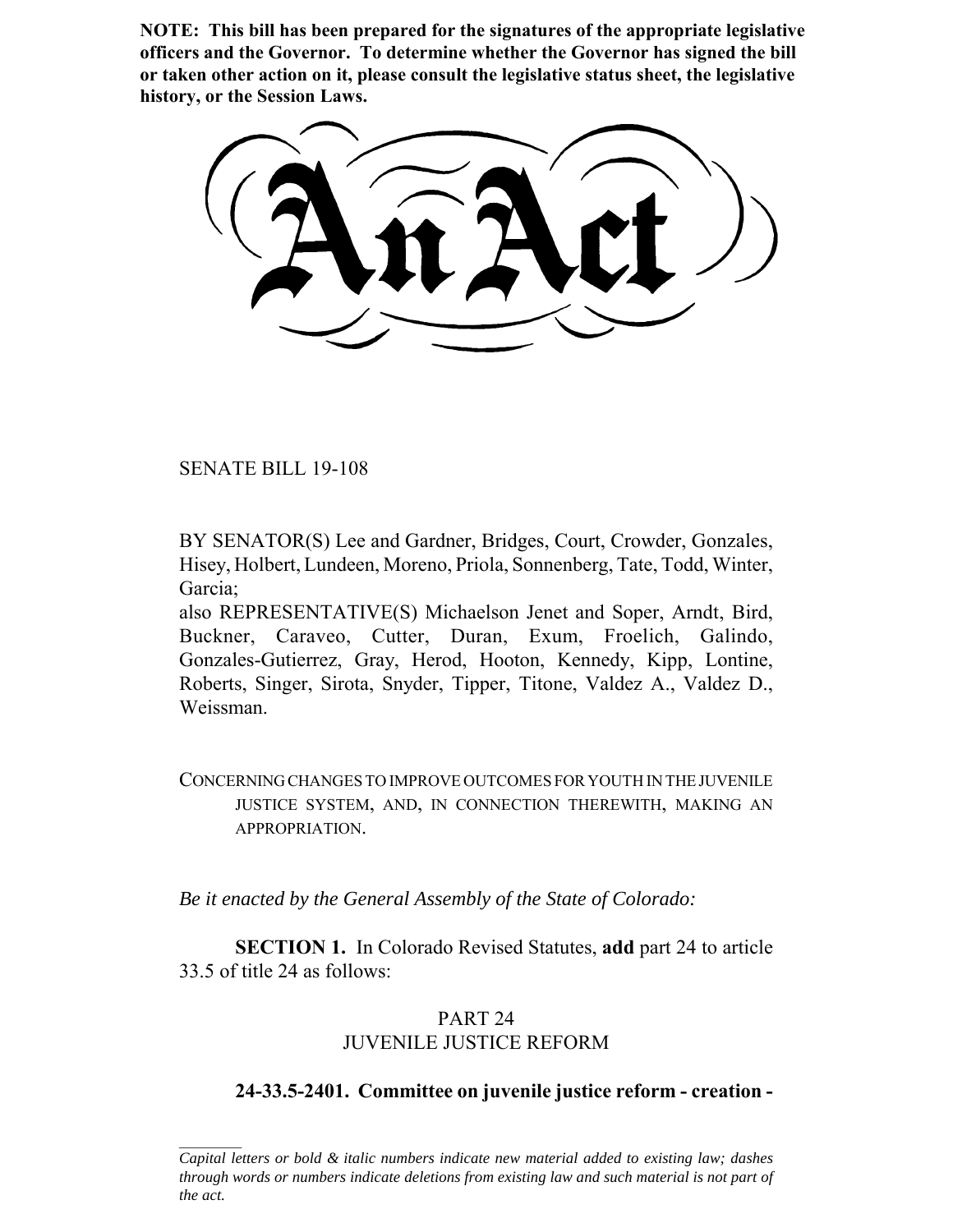**membership.** (1) THE COMMITTEE ON JUVENILE JUSTICE REFORM, REFERRED TO AS THE "COMMITTEE" IN THIS PART 24, IS CREATED IN THE DEPARTMENT.

(2) (a) THE COMMITTEE CONSISTS OF THE FOLLOWING THIRTY MEMBERS:

(I) THE GOVERNOR OR THE GOVERNOR'S DESIGNEE;

(II) FOUR MEMBERS OF THE GENERAL ASSEMBLY, ONE APPOINTED BY THE MAJORITY LEADER OF THE SENATE, ONE APPOINTED BY THE MINORITY LEADER OF THE SENATE, ONE APPOINTED BY THE SPEAKER OF THE HOUSE OF REPRESENTATIVES, AND ONE APPOINTED BY THE MINORITY LEADER OF THE HOUSE OF REPRESENTATIVES;

(III) TWO JUDGES APPOINTED BY THE CHIEF JUSTICE WHO ARE EITHER A JUDGE OF THE JUVENILE COURT OF THE CITY AND COUNTY OF DENVER OR A DISTRICT COURT JUDGE OR MAGISTRATE HANDLING JUVENILE MATTERS;

(IV) THE DIRECTOR OF THE DIVISION OF YOUTH SERVICES PURSUANT TO SECTION 19-2-203, OR THE DIRECTOR'S DESIGNEE;

(V) THE DIRECTOR OF THE DIVISION OF CRIMINAL JUSTICE PURSUANT TO SECTION 24-33.5-502, OR THE DIRECTOR'S DESIGNEE;

(VI) THE EXECUTIVE DIRECTOR OF THE DEPARTMENT OF HUMAN SERVICES PURSUANT TO SECTION 26-1-105, OR THE EXECUTIVE DIRECTOR'S DESIGNEE;

(VII) THE STATE COURT ADMINISTRATOR OR THE ADMINISTRATOR'S DESIGNEE;

(VIII) THE ATTORNEY GENERAL OR HIS OR HER DESIGNEE;

(IX) TWO STATE PROSECUTORS WITH EXPERIENCE IN JUVENILE PROSECUTION AND DIVERSION ISSUES APPOINTED BY THE EXECUTIVE DIRECTOR OF THE COLORADO DISTRICT ATTORNEYS' COUNCIL;

(X) A REPRESENTATIVE APPOINTED BY THE OFFICE OF THE STATE PUBLIC DEFENDER AND A REPRESENTATIVE APPOINTED BY THE OFFICE OF THE

# PAGE 2-SENATE BILL 19-108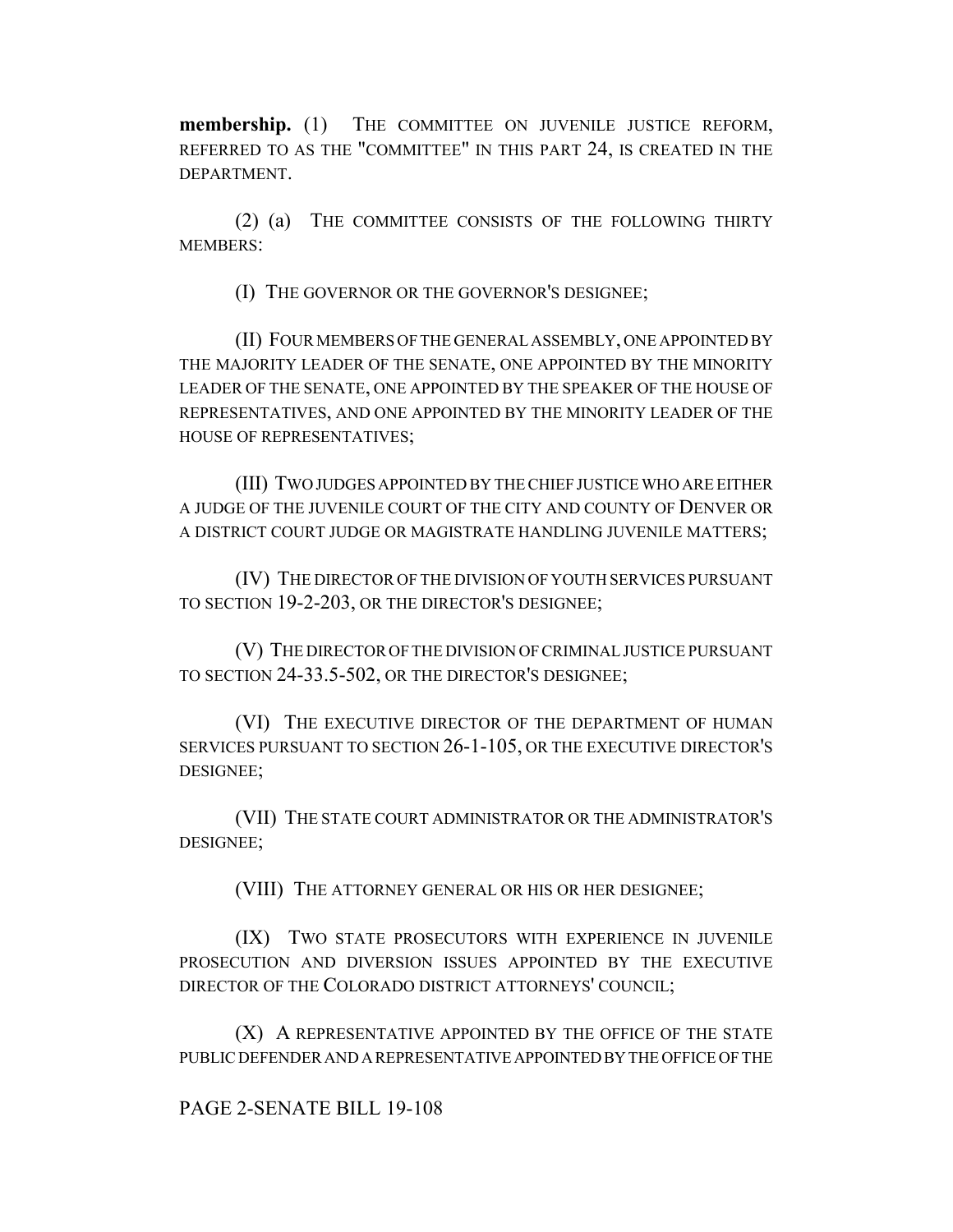ALTERNATE DEFENSE COUNSEL, BOTH OF WHOM SPECIALIZE IN JUVENILE DEFENSE;

(XI) TWO PERSONS WHO OVERSEE LOCAL JUVENILE DIVERSION PROGRAMS, ONE APPOINTED BY THE SPEAKER OF THE HOUSE OF REPRESENTATIVES AND ONE APPOINTED BY THE MINORITY LEADER OF THE HOUSE OF REPRESENTATIVES;

(XII) THE EXECUTIVE DIRECTOR OF THE OFFICE OF THE CHILD'S REPRESENTATIVE CREATED IN SECTION 13-91-104, OR THE EXECUTIVE DIRECTOR'S DESIGNEE;

(XIII) THE COLORADO CHILD PROTECTION OMBUDSMAN, OR HIS OR HER DESIGNEE;

(XIV) A REPRESENTATIVE OF AN ORGANIZATION ADVOCATING FOR VICTIMS OF CRIMES WITH EXPERIENCE IN JUVENILE CASES APPOINTED BY THE MINORITY LEADER OF THE HOUSE OF REPRESENTATIVES;

(XV) A JUVENILE MENTAL HEALTH PROFESSIONAL, APPOINTED BY THE MAJORITY LEADER OF THE SENATE;

(XVI) TWO EMPLOYEES OF COUNTIES WITH EXPERIENCE IN JUVENILE ASSESSMENTS OR PLACEMENT, ONE FROM A CLASS A OR B COUNTY AND ONE FROM A CLASS C OR D COUNTY APPOINTED BY A STATEWIDE ORGANIZATION OF COUNTIES;

(XVII) TWO PERSONS WHO ARE REPRESENTATIVES OF A NONPROFIT ORGANIZATION THAT PROVIDES PROGRAMS TO PREVENT OR ADDRESS JUVENILE DELINQUENCY, ONE APPOINTED BY THE MINORITY LEADER OF THE SENATE, ONE APPOINTED BY THE SPEAKER OF THE HOUSE OF REPRESENTATIVES;

(XVIII) ONE JUVENILE OR FORMER JUVENILE WHO WAS CHARGED WITH A DELINQUENT ACT, APPOINTED BY THE MINORITY LEADER OF THE HOUSE OF REPRESENTATIVES; AND

(XIX) THREE PERSONS WHO OVERSEE JUVENILE PROBATION APPOINTED BY THE CHIEF JUSTICE.

PAGE 3-SENATE BILL 19-108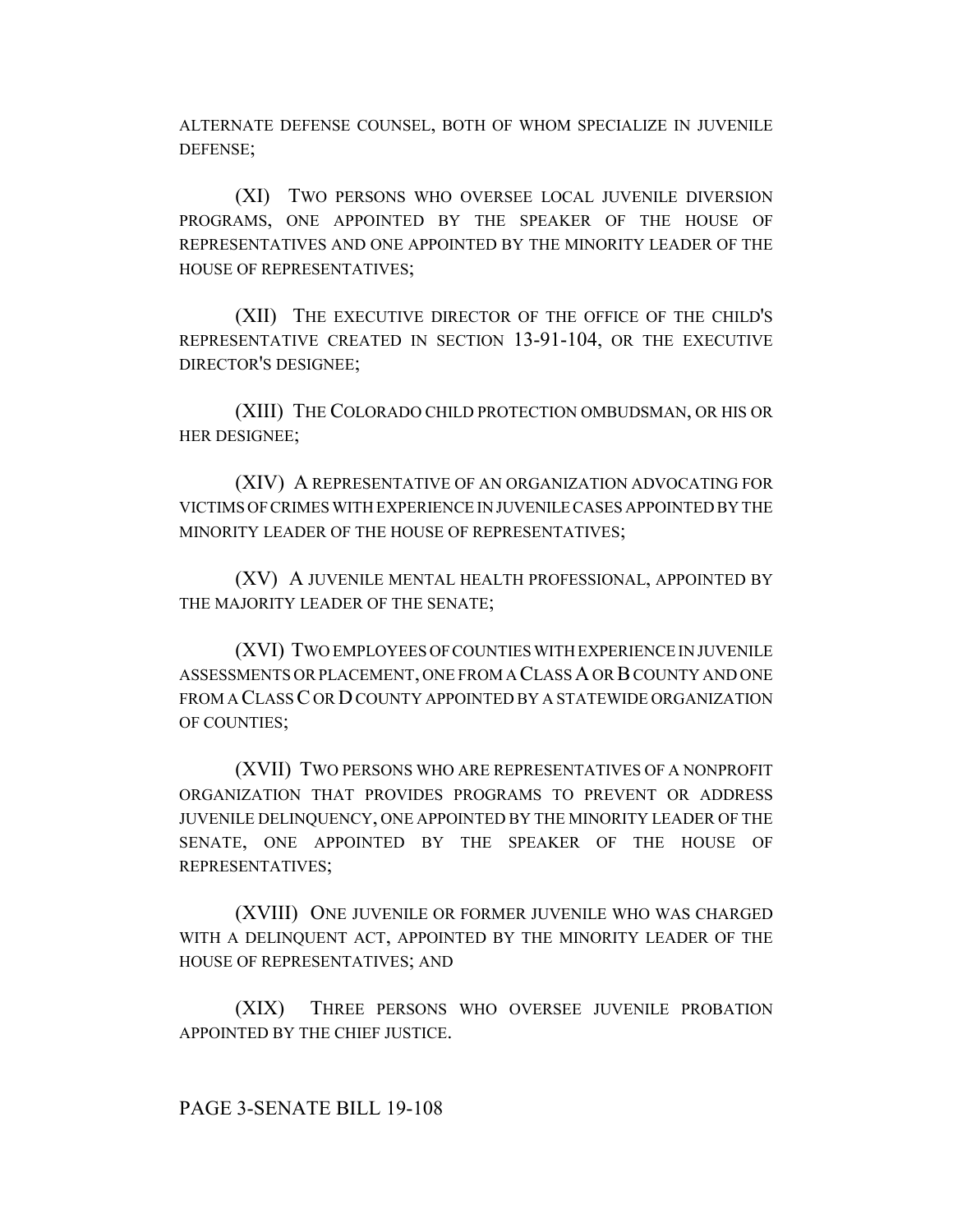(b) IN MAKING THE APPOINTMENTS, THE APPOINTING PARTIES ARE ENCOURAGED TO LOOK AT THE GEOGRAPHIC DIVERSITY OF MEMBERS OF THE COMMITTEE.

(3) THE COMMITTEE SHALL SELECT A CHAIR AND A VICE-CHAIR BY A MAJORITY VOTE.

(4) THE INITIAL COMMITTEE APPOINTMENTS AND DESIGNATIONS MUST BE MADE BY MAY 31, 2019.THE INITIAL MEETING OF THE COMMITTEE MUST BE ON OR BEFORE JUNE 30, 2019, AND THE COMMITTEE MUST MEET AT LEAST QUARTERLY THEREAFTER, UPON NOTICE BY THE CHAIR. THE COMMITTEE SHALL MEET AS OFTEN AS NECESSARY TO CARRY OUT ITS DUTIES AS DESCRIBED IN THIS PART 6. A MAJORITY OF THE MEMBERS OF THE COMMITTEE CONSTITUTES A QUORUM FOR THE TRANSACTION OF BUSINESS, AND A MAJORITY OF A QUORUM PRESENT AT ANY MEETING IS SUFFICIENT FOR ANY OFFICIAL ACTION TAKEN BY THE COMMITTEE.

(5) THE COMMITTEE MAY ESTABLISH SUBCOMMITTEES THAT MAY INCLUDE INDIVIDUALS OTHER THAN MEMBERS OF THE COMMITTEE TO ASSIST IN ITS WORK.

**24-33.5-2402. Juvenile justice reform committee - duties.** (1) THE COMMITTEE HAS THE FOLLOWING DUTIES:

(a) (I) ADOPT A VALIDATED RISK AND NEEDS ASSESSMENT TOOL OR TOOLS TO BE USED STATEWIDE THAT USES AN ACCEPTED STANDARD OF ASSESSMENT. THE COMMITTEE SHALL DETERMINE IF ONE TOOL MUST BE USED BY THE ENTIRE JUVENILE JUSTICE SYSTEM OR IF THE JUDICIAL DEPARTMENT OR DIVISION OF YOUTH SERVICES MAY USE DIFFERENT VALIDATED TOOLS. THE TOOL OR TOOLS MUST BE USED TO ASSIST:

(A) JUVENILE COURTS IN DETERMINING THE ACTIONS TO TAKE FOR EACH JUVENILE SUBJECT TO THE JURISDICTION OF THE JUVENILE COURT;

(B) THE DIVISION OF YOUTH SERVICES IN DEVELOPMENT OF CASE AND REENTRY PLANS AND THE DETERMINATION OF SUPERVISION LEVELS FOR JUVENILES COMMITTED TO THE DEPARTMENT OF HUMAN SERVICES; AND

(C) JUVENILE PROBATION DEPARTMENTS IN THE DEVELOPMENT OF CASE PLANS AND THE DETERMINATION OF SUPERVISION LEVELS FOR

# PAGE 4-SENATE BILL 19-108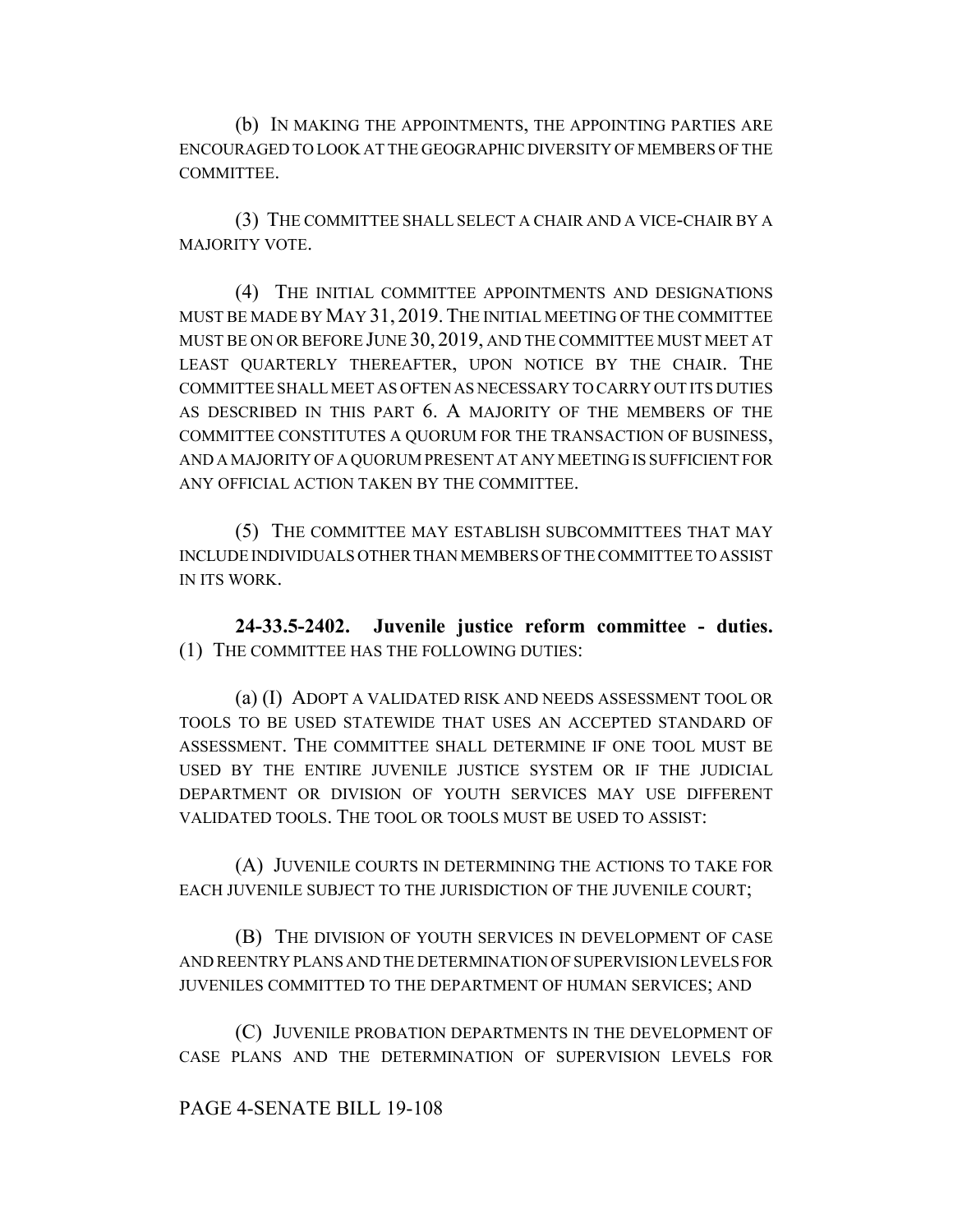JUVENILES PLACED ON PROBATION.

(II) IN ADOPTING THE VALIDATED RISK AND NEEDS ASSESSMENT TOOL OR TOOLS PURSUANT TO SUBSECTION  $(1)(a)(I)$  OF THIS SECTION, THE COMMITTEE SHALL CONSULT WITH EXPERT ORGANIZATIONS, CONSULT WITH THE DELIVERY OF CHILD WELFARE SERVICES TASK FORCE CREATED IN SECTION 26-5-105.8, AND REVIEW RESEARCH AND BEST PRACTICES FROM OTHER JURISDICTIONS AND MAY CONSIDER A VALIDATED TOOL OR TOOLS ALREADY BEING USED IN THE STATE. ON OR BEFORE JANUARY 1, 2021, THE COMMITTEE SHALL:

(A) SELECT A VALIDATED RISK AND NEEDS ASSESSMENT TOOL OR TOOLS; EXCEPT THAT THE COMMITTEE SHALL SELECT THE TOOL OR TOOLS BY SEPTEMBER 1, 2019.

(B) DETERMINE THE POPULATION OF JUVENILES FOR WHICH THE VALIDATED RISK AND NEEDS ASSESSMENT MUST BE CONDUCTED PRIOR TO DISPOSITION, WHILE IN THE CUSTODY OF THE DIVISION OF YOUTH SERVICES, OR UNDER JUVENILE PROBATION SUPERVISION;

(C) DETERMINE THE TIME FRAME PRIOR TO DISPOSITION AND AT REGULAR INTERVALS THEREAFTER THAT THE VALIDATED RISK AND NEEDS ASSESSMENT MUST BE CONDUCTED TO DETERMINE RISK LEVELS AND TO IDENTIFY INTERVENTION NEEDS AND WHO IS RESPONSIBLE FOR CONDUCTING THE ASSESSMENT;

(D) ESTABLISH POLICIES FOR HOW THE RESULTS OF THE VALIDATED RISK AND NEEDS ASSESSMENTS ARE COMPILED AND HOW THE RESULTS ARE SHARED AND WITH WHICH PARTIES THEY ARE SHARED;

(E) ESTABLISH POLICIES FOR THE UTILIZATION OF THE VALIDATED RISK AND NEEDS ASSESSMENT TOOL, INCLUDING POLICIES TO OBJECTIVELY GUIDE SUPERVISION LEVELS AND THE LENGTH OF TIME ON SUPERVISION, DEVELOP INDIVIDUALIZED CONDITIONS OF JUVENILE PROBATION, AND DEVELOP CASE PLANS FOR EACH JUVENILE COMMITTED TO THE DEPARTMENT OF HUMAN SERVICES OR PLACED ON JUVENILE PROBATION;

(F) DEVELOP A PLAN TO CONDUCT A VALIDATION STUDY OF THE VALIDATED RISK AND NEEDS ASSESSMENT TOOL OR TOOLS ON THE JUVENILES WHO ARE ADMINISTERED EACH TOOL;

# PAGE 5-SENATE BILL 19-108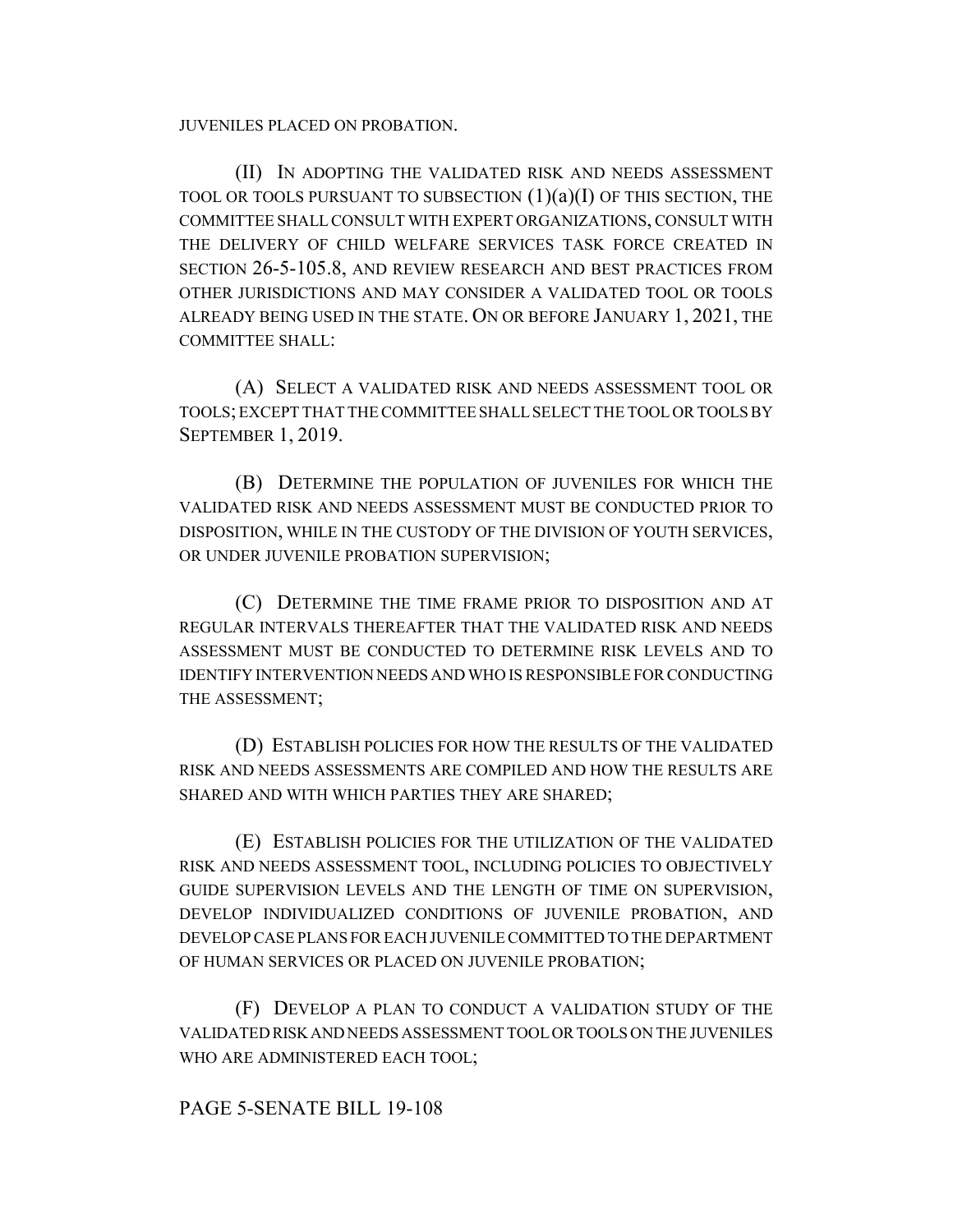(G) DEVELOP A PLAN TO COLLECT AND REPORT DATA ANNUALLY ON THE RESULTS OF THE VALIDATED RISK AND NEEDS ASSESSMENTS; AND

(H) CALCULATE THE FISCAL COST OF COLLECTING AND REPORTING THE DATA REQUIRED BY SUBSECTION  $(1)(a)(II)(G)$  OF THIS SECTION AND REPORT THE COST TO THE OFFICE OF STATE PLANNING AND BUDGETING.

(b) SELECT A VALIDATED MENTAL HEALTH SCREENING TOOL OR TOOLS THAT USE AN ACCEPTED STANDARD OF PRACTICE TO BE USED TO INFORM THE APPROPRIATE ACTIONS TO TAKE FOR EACH JUVENILE PRIOR TO DISPOSITION. THE TOOL OR TOOLS MAY BE A VALIDATED TOOL OR TOOLS ALREADY BEING USED IN THE STATE.

(c) SELECT A VALIDATED RISK SCREENING TOOL TO BE USED STATEWIDE TO INFORM DISTRICT ATTORNEY DECISIONS ON A JUVENILE'S ELIGIBILITY FOR DIVERSION.THE VALIDATED RISK SCREENING TOOL MUST BE IMPLEMENTED PURSUANT TO SECTION 19-2-303.

(d) BY JULY 1, 2020, SELECT A QUALIFIED VENDOR OR NATIONAL PROVIDER OF RISK ASSESSMENT TECHNICAL ASSISTANCE TO ASSIST THE DEPARTMENT OF HUMAN SERVICES, JUVENILE PROBATION, AND THE JUVENILE COURT WITH THE ADOPTION AND IMPLEMENTATION OF THE VALIDATED RISK AND NEEDS ASSESSMENT TOOL OR TOOLS AND VALIDATED MENTAL HEALTH SCREENING TOOL OR TOOLS AND ASSIST JUVENILE DIVERSION PROGRAMS AND DISTRICT ATTORNEY'S OFFICES WITH THE ADOPTION AND IMPLEMENTATION OF A VALIDATED RISK SCREENING TOOL.THE ASSISTANCE MUST INCLUDE AN IMPLEMENTATION PLAN, EMPLOYEE TRAINING, POLICY DEVELOPMENT, AND THE ESTABLISHMENT OF QUALITY ASSURANCE AND DATA COLLECTION PROTOCOLS.

(e) IN COLLABORATION WITH THE DELIVERY OF CHILD WELFARE SERVICES TASK FORCE CREATED IN SECTION 26-5-105.8, IDENTIFY SHARED OUTCOME MEASURES THAT ALL SERVICE PROVIDERS RECEIVING STATE FUNDS AND SERVING JUVENILES PLACED ON PROBATION AND PAROLE MUST TRACK AND REPORT. THE COMMITTEE SHALL ALSO:

(I) DEVELOP A PLAN FOR HOW THE DEPARTMENT OF HUMAN SERVICES AND THE JUDICIAL DEPARTMENT SHALL COLLECT THIS DATA AS PART OF THE CONTRACTING REQUIREMENTS;

# PAGE 6-SENATE BILL 19-108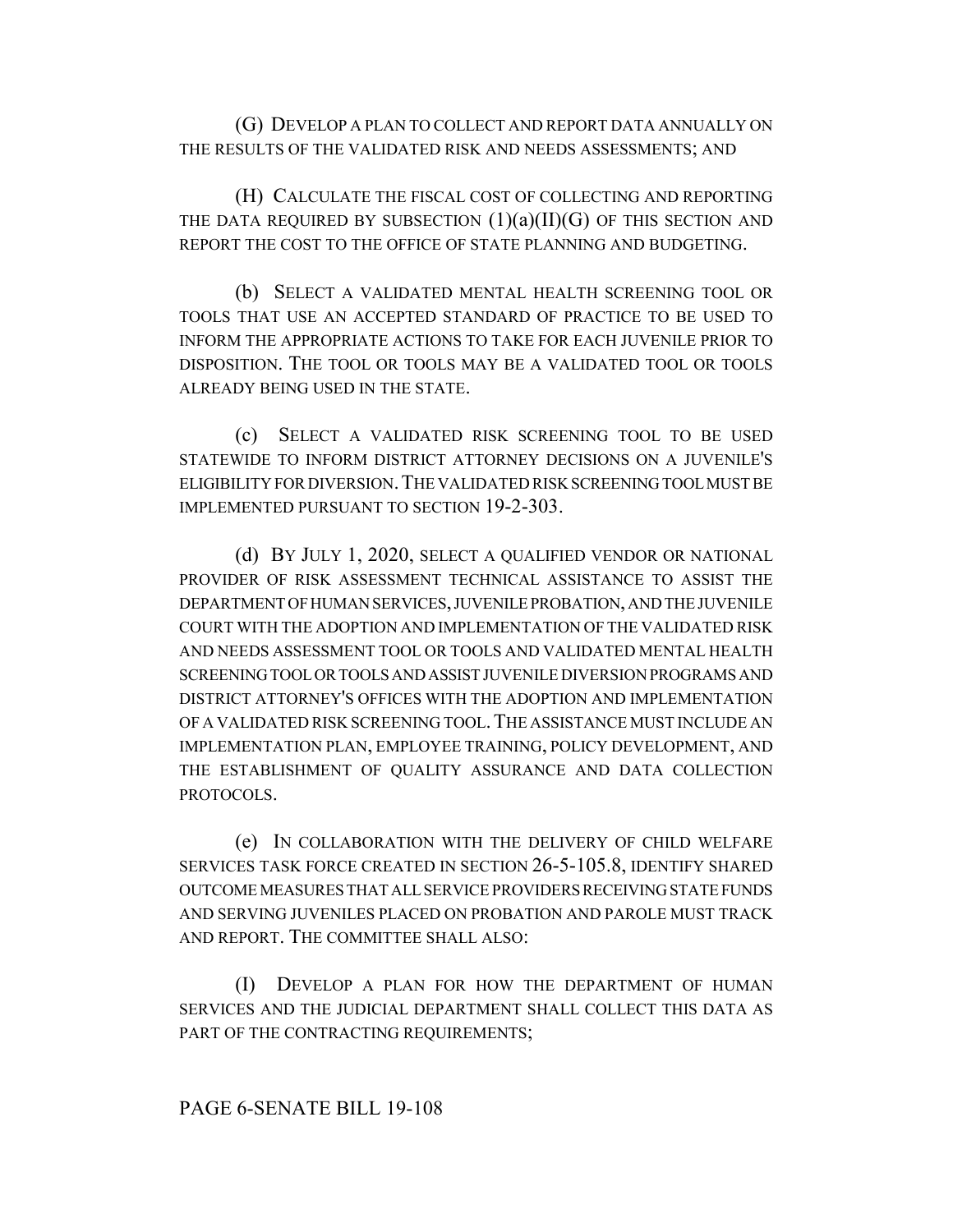(II) ESTABLISH POLICIES FOR EVALUATING THE EFFECTIVENESS OF SERVICE PROVIDERS, INCLUDING TIME FRAMES AND WHO IS RESPONSIBLE FOR CONDUCTING THE EVALUATIONS; AND

(III) DEVELOP A PLAN FOR THE DEPARTMENT OF HUMAN SERVICES AND THE JUDICIAL DEPARTMENT TO REPORT ON THE OUTCOME MEASURES. THE REPORT OR REPORTS MUST BE MADE AVAILABLE ANNUALLY TO THE GOVERNOR, THE CHIEF JUSTICE OF THE COLORADO SUPREME COURT, AND THE JUDICIARY COMMITTEES OF THE SENATE AND THE HOUSE OF REPRESENTATIVES, THE HEALTH AND HUMAN SERVICES COMMITTEE OF THE SENATE, AND THE PUBLIC HEALTH CARE AND HUMAN SERVICES COMMITTEE OF THE HOUSE OF REPRESENTATIVES, OR ANY SUCCESSOR COMMITTEES. NOTWITHSTANDING THE PROVISIONS OF SECTION 24-1-136 (11)(a)(I), THE REQUIREMENT TO SUBMIT THE REPORT OR REPORTS TO THE COMMITTEES CONTINUES INDEFINITELY.

(f) IDENTIFY SHARED OUTCOME MEASURES FOR DIVERSION, JUVENILE PROBATION, AND THE DIVISION OF YOUTH SERVICES, INCLUDING A COMMON DEFINITION OF RECIDIVISM.

(2) THE COMMITTEE SHALL RECOMMEND CHANGES TO STATUTES, APPROPRIATIONS, RULES, OR STANDARDS THAT NEED TO BE MADE PRIOR TO FULLY IMPLEMENTING THE COMMITTEE'S RECOMMENDATIONS. SUBMITTING REPORTS PURSUANT TO THIS SECTION IS CONTINGENT UPON THE RECEIPT OF REASONABLE AND NECESSARY ADDITIONAL APPROPRIATIONS REQUESTED BY THE COMMITTEE IN ORDER TO FULFILL REPORTING REQUIREMENTS OUTLINED IN THE COMMITTEE'S PLANS.

**24-33.5-2403. Repeal.** THIS PART 6 IS REPEALED, EFFECTIVE SEPTEMBER 1, 2022. BEFORE ITS REPEAL, THIS PART 6 IS SCHEDULED FOR REVIEW IN ACCORDANCE WITH SECTION 2-3-1203.

**SECTION 2.** In Colorado Revised Statutes, 19-1-103, **amend** (44) and (94.1); and **add** (106.5) as follows:

**19-1-103. Definitions.** As used in this title 19 or in the specified portion of this title 19, unless the context otherwise requires:

(44) (a) "Diversion" means a decision made by a person with authority or a delegate of that person that results in specific official action

# PAGE 7-SENATE BILL 19-108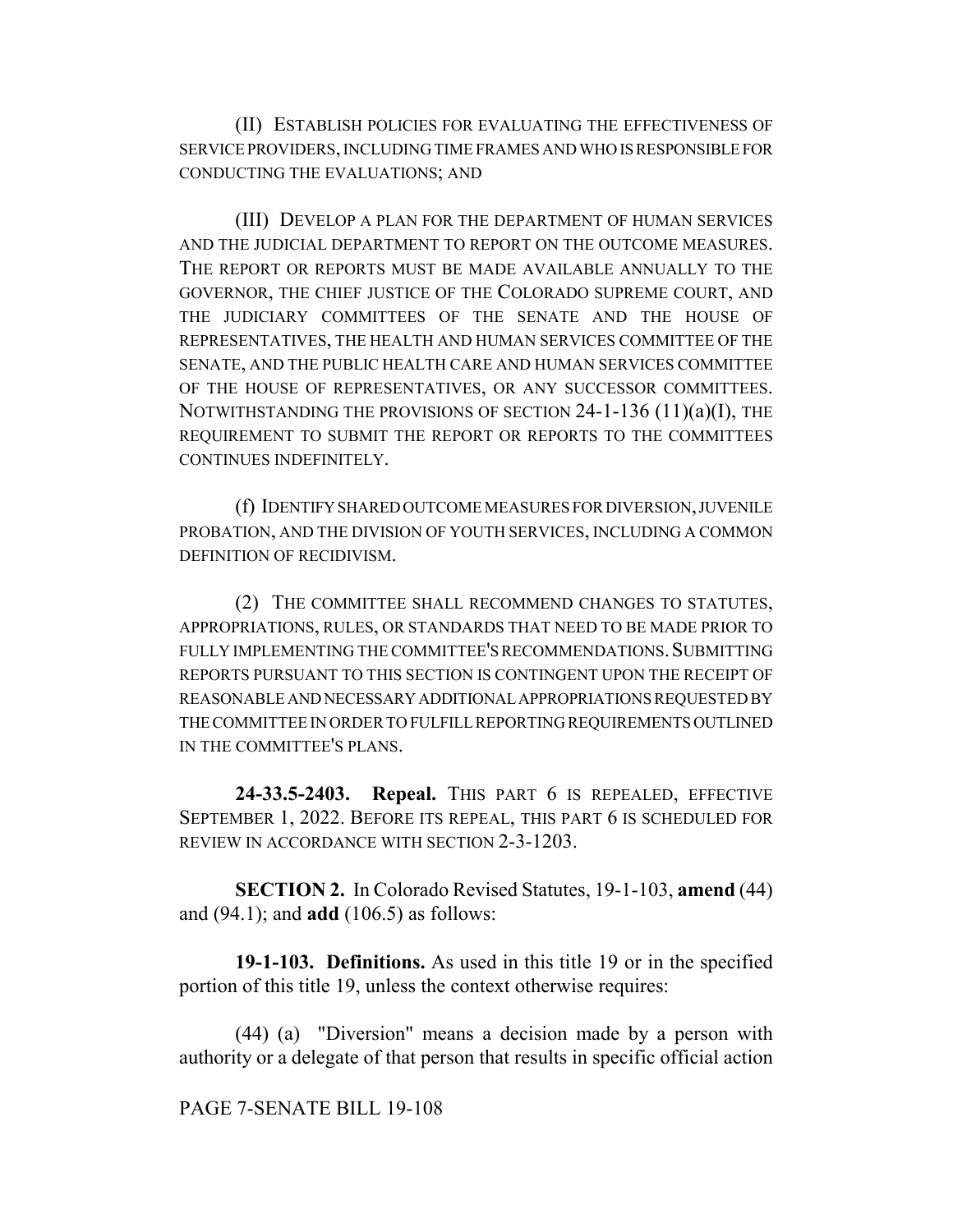of the legal system not being taken in regard to a specific juvenile or child and in lieu thereof providing OR REFERRING THE JUVENILE OR CHILD TO individually designed services, by a specific program OR ACTIVITY, IF NECESSARY, PROVIDED BY DISTRICT ATTORNEY'S OFFICES, GOVERNMENTAL UNITS, OR NONGOVERNMENTAL UNITS. The goal of diversion is to prevent further involvement of the juvenile or child in the formal legal system.

(b) Diversion of a juvenile or child may take place either at the prefiling level as an alternative to the filing of a petition pursuant to section 19-2-512 or at the postadjudication level as an adjunct to probation services following an adjudicatory hearing pursuant to section 19-3-505 or a disposition as a part of sentencing pursuant to section 19-2-907. "Services", as used in this subsection (44), includes but is not limited to diagnostic needs assessment, restitution programs, community service, job training and placement, specialized tutoring, constructive recreational activities, general counseling and counseling during a crisis situation, and follow-up activities POSTFILING AS AN ALTERNATIVE TO ADJUDICATION. Services may include restorative justice practices as defined in section  $18-1-901$  (3)( $0.5$ ) C.R.S., and as deemed suitable by the probation department or a designated restorative justice practices facilitator. Restorative justice practices shall be conducted by facilitators recommended by the district attorney 19-1-103  $(94.1)$ .

(94.1) "Restorative justice" means those practices that emphasize repairing the harm to the victim and the community caused by criminal acts. Restorative justice practices may include victim-offender conferences attended voluntarily by the victim, a victim advocate, the offender, community members, and supporters of the victim or the offender that provide an opportunity for the offender to accept responsibility for the harm caused to those affected by the crime and to participate in setting consequences to repair the harm. Consequences recommended by the participants may include, but need not be limited to, apologies, community service, restoration, and counseling. The selected consequences are incorporated into an agreement that sets time limits for completion of the consequences and is signed by all participants. ANY STATEMENTS MADE DURING THE RESTORATIVE JUSTICE PROCESS ARE CONFIDENTIAL AND SHALL NOT BE USED AGAINST THE JUVENILE, OR AS A BASIS FOR CHARGING OR PROSECUTING THE JUVENILE, UNLESS THE JUVENILE COMMITS A CHARGEABLE OFFENSE DURING THE PROCESS. NOTHING PRECLUDES A PERSON FROM REPORTING CHILD ABUSE OR NEGLECT WHEN REQUIRED UNDER SECTION

PAGE 8-SENATE BILL 19-108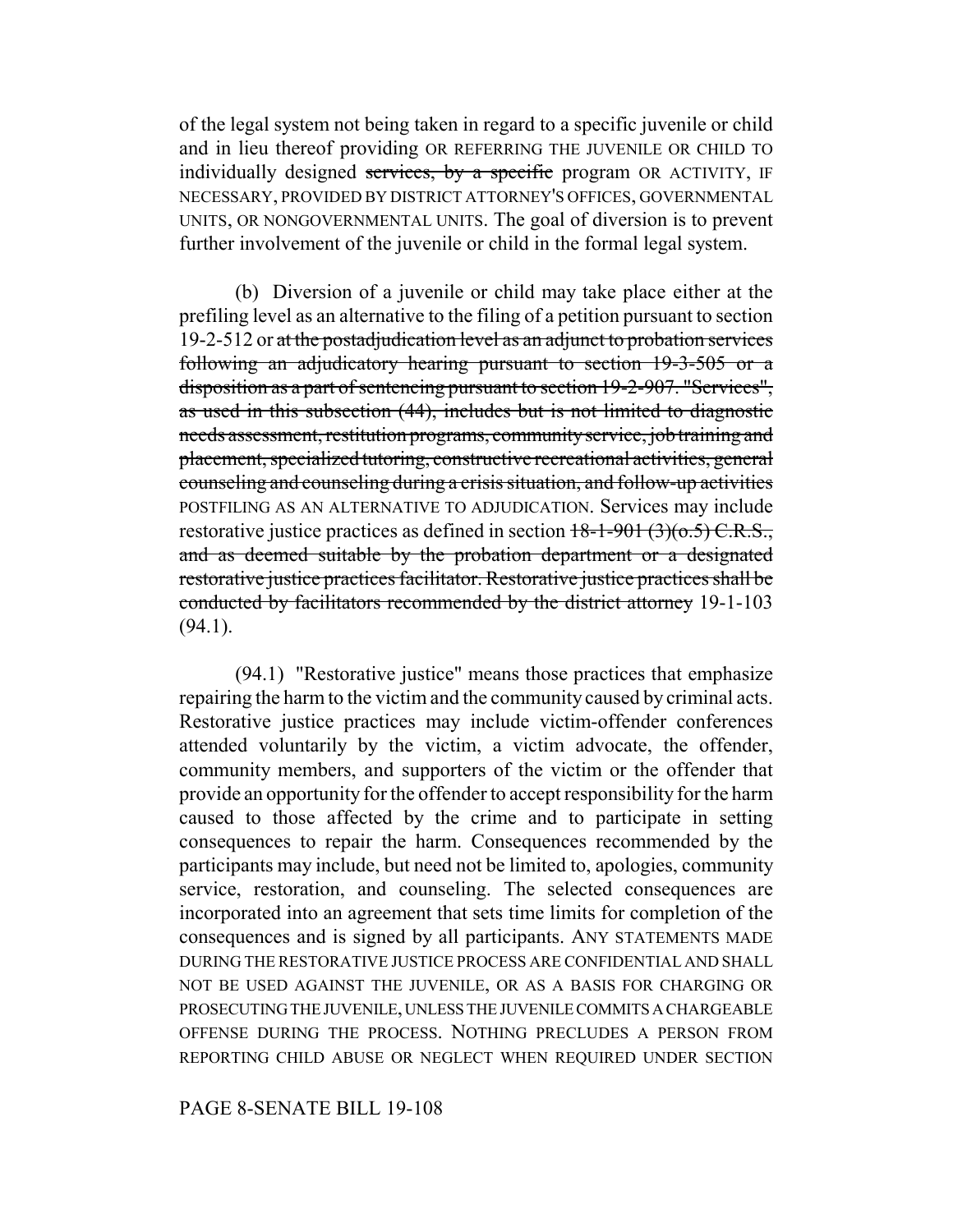19-3-304, OR A MENTAL HEALTH PROVIDER FROM COMPLYING WITH A DUTY TO WARN UNDER SECTION 13-21-117 (2).

(106.5) "TEMPORARY SHELTER" MEANS THE TEMPORARY PLACEMENT OF A CHILD WITH KIN, AS DEFINED IN SUBSECTION (71.3) OF THIS SECTION; WITH AN ADULT WITH A SIGNIFICANT RELATIONSHIP WITH THE CHILD; OR IN A LICENSED AND CERTIFIED TWENTY-FOUR-HOUR CARE FACILITY.

**SECTION 3.** In Colorado Revised Statutes, 19-2-210, **amend** (3)(b) as follows:

**19-2-210. Juvenile community review board.** (3) (b) The board shall review the case file of the juvenile and make a decision regarding residential community placement, taking into consideration the results of the objective A VALIDATED RISK AND NEEDS ASSESSMENT ADOPTED PURSUANT TO SECTION 24-33.5-2402 (1) by the department of human services, the needs of the juvenile, and the criteria established by the juvenile community review board based on the interests of the community, Objective risk criteria shall be established and maintained AND GUIDANCE ESTABLISHED by the department of human services and shall IN CONSULTATION WITH THE JUVENILE JUSTICE REFORM COMMITTEE ESTABLISHED PURSUANT TO SECTION 24-33.5-2401. THE CRITERIA MUST be based upon researched factors that have been demonstrated to be correlative to risk to the community.

**SECTION 4.** In Colorado Revised Statutes, **add** 19-2-211.5 as follows:

**19-2-211.5. Legislative declaration.** THE GENERAL ASSEMBLY DECLARES THAT THE PLACEMENT OF CHILDREN IN A DETENTION FACILITY EXACTS A NEGATIVE IMPACT ON THE MENTAL AND PHYSICAL WELL-BEING OF THE CHILD AND SUCH DETENTION MAY MAKE IT MORE LIKELY THAT THE CHILD WILL REOFFEND.CHILDREN WHO ARE DETAINED ARE MORE LIKELY TO PENETRATE DEEPER INTO THE JUVENILE JUSTICE SYSTEM THAN SIMILAR CHILDREN WHO ARE NOT DETAINED, AND COMMUNITY-BASED ALTERNATIVES TO DETENTION SHOULD BE BASED ON THE PRINCIPLE OF USING THE LEAST-RESTRICTIVE SETTING POSSIBLE AND RETURNING A CHILD TO HIS OR HER HOME, FAMILY, OR OTHER RESPONSIBLE ADULT WHENEVER POSSIBLE CONSISTENT WITH PUBLIC SAFETY. IT IS THE INTENT OF THE GENERAL ASSEMBLY IN ADOPTING SECTION 19-2-507.5 AND AMENDING SECTIONS

PAGE 9-SENATE BILL 19-108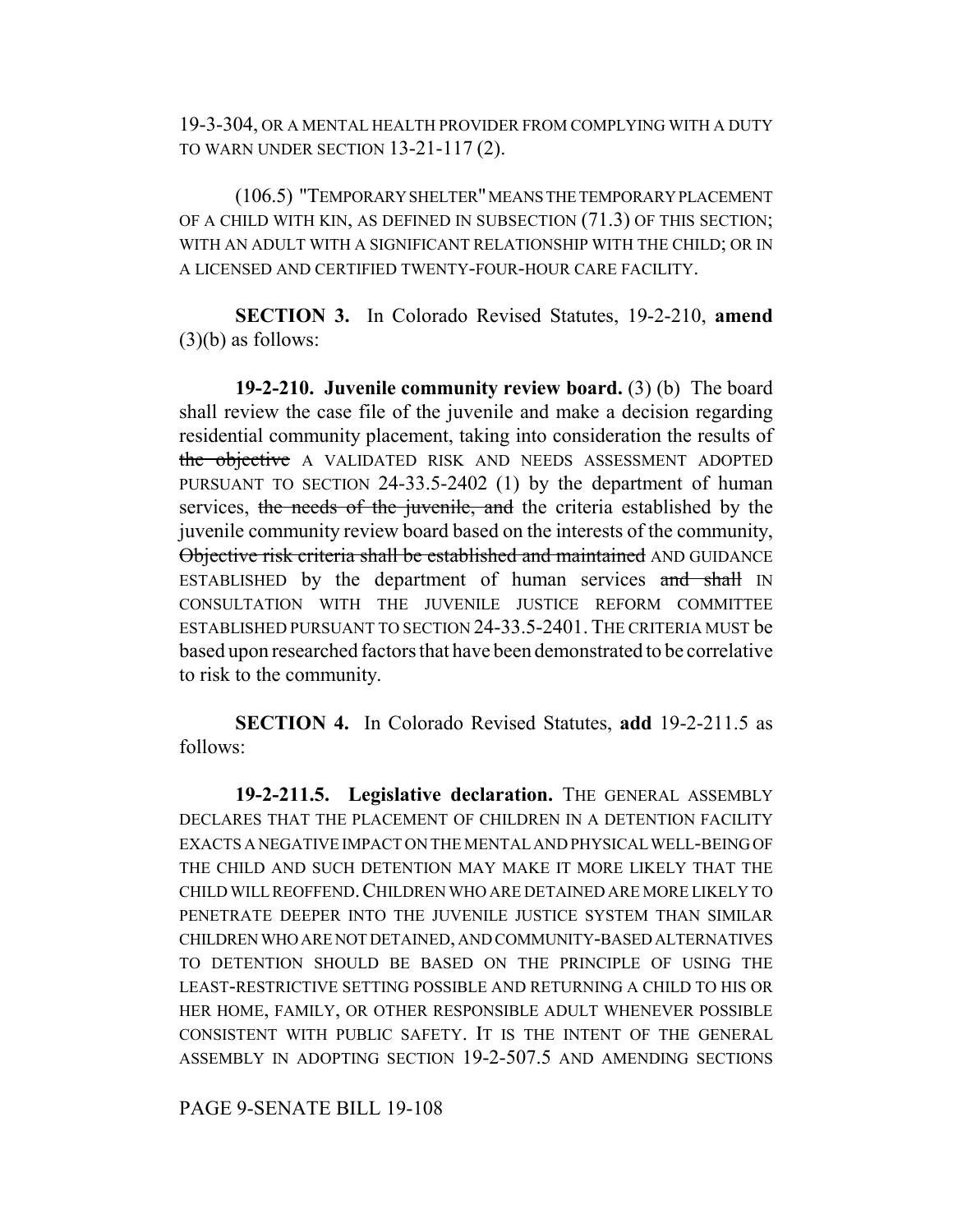19-2-212,19-2-507, AND 19-2-508 TO LIMIT THE USE OF DETENTION TO ONLY THOSE CHILDREN WHO POSE A SUBSTANTIAL RISK OF SERIOUS HARM TO OTHERS OR THAT ARE A FLIGHT RISK FROM PROSECUTION.

**SECTION 5.** In Colorado Revised Statutes, **amend** 19-2-212 as follows:

**19-2-212. Working group for criteria for placement of juvenile offenders - establishment of formula - review of criteria - report.** (1) (a)

 The executive director of the department of human services and the state court administrator of the judicial department, or any designees of such persons, in consultation with SHALL FORM A WORKING GROUP THAT MUST INCLUDE REPRESENTATIVES FROM:

(I) The division of criminal justice of the department of public safety;

(II) The office of state planning and budgeting;

(III) The Colorado district attorneys council;

(IV) Law enforcement; representatives,

(V) THE PUBLIC DEFENDER'S OFFICE AND THE OFFICE OF ALTERNATE DEFENSE COUNSEL;

(VI) THE OFFICE OF THE CHILD REPRESENTATIVE;

(VII) JUVENILE PROBATION;

(VIII) JUVENILE COURT JUDGES AND MAGISTRATES; and representatives of

(IX) Local and county governments, INCLUDING COUNTY DEPARTMENTS OF HUMAN OR SOCIAL SERVICES. shall form a

(b) THE working group that shall carry out the following duties:

 $(a)$  (I) To establish a set of criteria for both detention and commitment for the purposes of determining which juvenile offenders are

# PAGE 10-SENATE BILL 19-108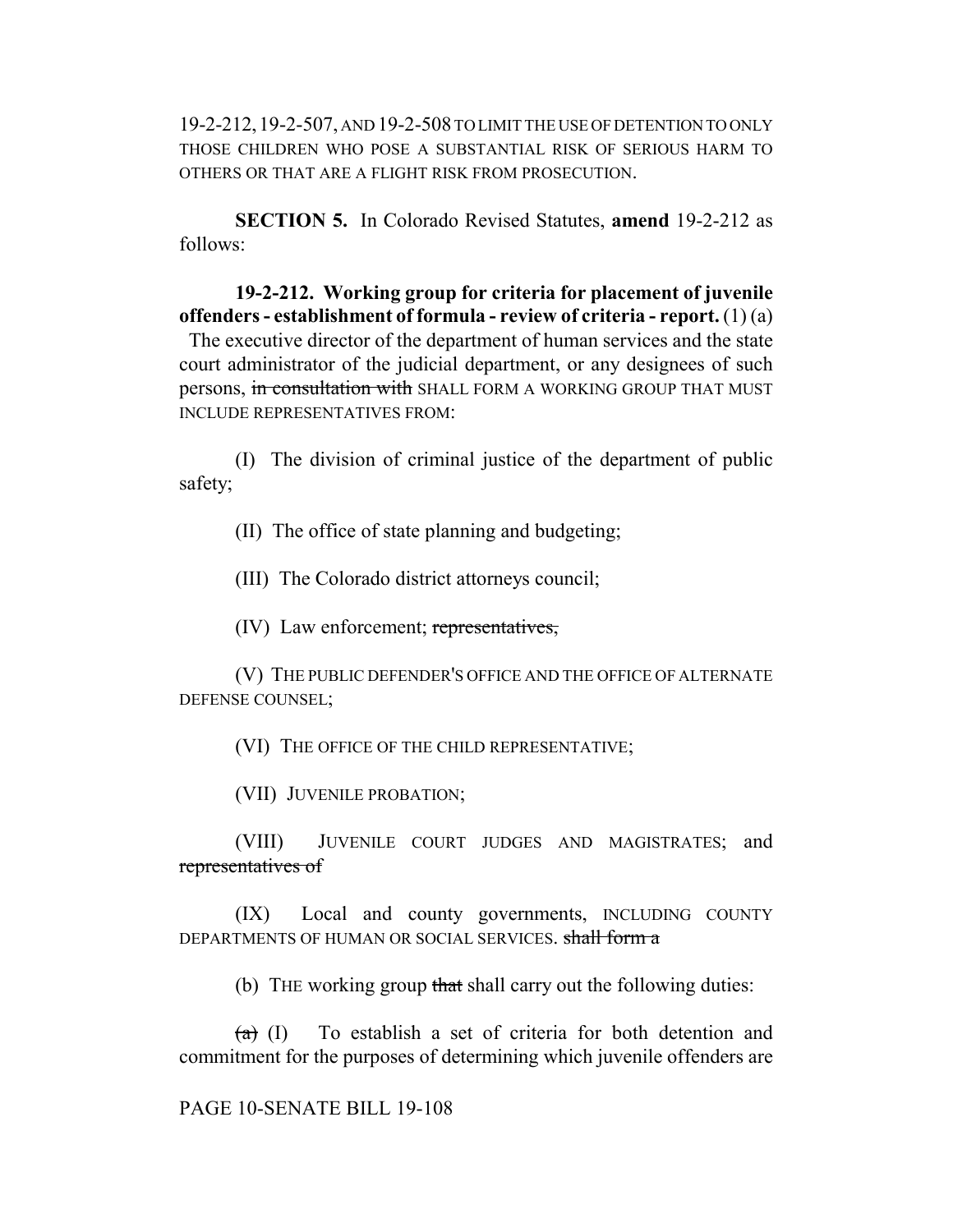appropriate for placement in the physical or legal custody of the department of human services. Such criteria shall MUST conform with section 19-2-508. This set of criteria, when adopted by the department of human services and the judicial department, shall be used to MUST promote a more uniform system of determining which juveniles should be placed in the physical custody of the department of human services or in the legal custody of the department of human services so that decisions for such placement of a juvenile are made based upon a uniform set of criteria throughout the state. In developing such set of criteria, the working group shall utilize any existing risk scale devised by the department of human services or any other measures to determine when it is appropriate to place a juvenile in the physical custody of the department of human services or in the legal custody of the department of human services. In addition, the criteria shall specifically take into account the educational needs of the juvenile and ensure the juvenile's access to appropriate educational services. The working group established pursuant to this subsection (1) shall hold a meeting AT LEAST once each year AND AS NECESSARY to review and propose revision to the criteria established pursuant to this paragraph (a) SUBSECTION  $(1)$  and the formula created pursuant to paragraph  $(b)$  of this subsection  $(1)$  SUBSECTION  $(1)(e)$  OF THIS SECTION.

(II) BEFORE JANUARY 1, 2021, TO DEVELOP OR ADOPT BY A MAJORITY VOTE OF THE WORKING GROUP A RESEARCH-BASED DETENTION SCREENING INSTRUMENT TO BE USED STATEWIDE TO INFORM PLACEMENT OF JUVENILES IN A DETENTION FACILITY. IN DEVELOPING OR ADOPTING THE DETENTION SCREENING INSTRUMENT, THE WORKING GROUP SHALL CONSULT WITH EXPERT ORGANIZATIONS AND REVIEW RESEARCH AND BEST PRACTICES FROM OTHER JURISDICTIONS. THE WORKING GROUP IS ALSO RESPONSIBLE FOR:

(A) ENSURING THAT THE INSTRUMENT IDENTIFIES AND MITIGATES ANY DISPARATE IMPACTS BASED ON DISABILITY, RACE OR ETHNICITY, GENDER, SEXUAL ORIENTATION, NATIONAL ORIGIN, ECONOMIC STATUS, OR CHILD WELFARE INVOLVEMENT;

(B) IDENTIFYING MEASURES AND SCORING FOR THE DETENTION SCREENING INSTRUMENT TO DETERMINE ELIGIBILITY FOR PLACEMENT IN A JUVENILE DETENTION FACILITY;

(C) IDENTIFYING HOW THE INSTRUMENT IS VALIDATED AND PILOTED;

# PAGE 11-SENATE BILL 19-108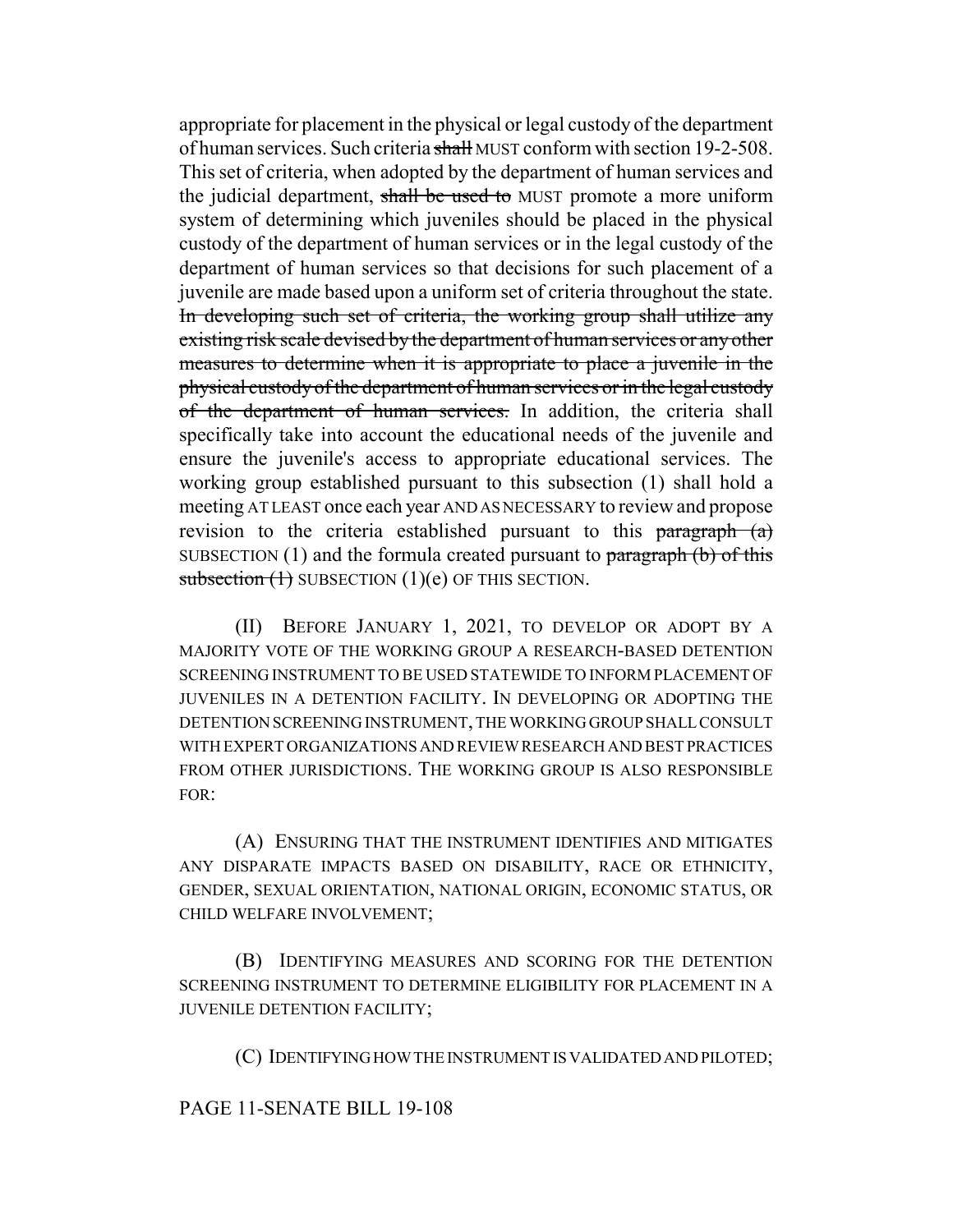(D) ESTABLISHING STATEWIDE SCORING OVERRIDE POLICIES THAT MINIMIZE SUBJECTIVE DECISIONS TO HOLD A JUVENILE IN A DETENTION FACILITY, WHILE ALLOWING FOR LOCAL FLEXIBILITY.

(III) BEFORE JANUARY 1, 2021, TO DEVELOP A PLAN TO PROVIDE TRAINING AND TECHNICAL ASSISTANCE TO SCREENING TEAMS ON THE IMPLEMENTATION OF THE DETENTION SCREENING INSTRUMENT, INCLUDING AT LEAST ANNUAL REFRESHER TRAINING;

(IV) BEFORE JANUARY 1, 2021, TO DEVELOP A PLAN FOR THE DIVISION OF YOUTH SERVICES TO COLLECT, COMPILE, AND REPORT TO THE JUDICIARY COMMITTEES OF THE SENATE AND THE HOUSE OF REPRESENTATIVES, THE HEALTH AND HUMAN SERVICES COMMITTEE OF THE SENATE, AND THE PUBLIC HEALTH CARE AND HUMAN SERVICES COMMITTEE OF THE HOUSE OF REPRESENTATIVES, OR ANY SUCCESSOR COMMITTEES, ANNUALLY ON THE USE OF SECURE DETENTION; NUMBER AND JUSTIFICATION OF OVERRIDES OF THE DETENTION SCREENING INSTRUMENT AS CONDUCTED PURSUANT TO SECTION 19-2-507; AND, IF POSSIBLE, AN ANALYSIS OF DETENTION SCREENING INSTRUMENT DATA TO DETERMINE IF ANY DISPARATE IMPACTS RESULTED BASED ON RACE, ETHNICITY, GENDER, SEXUAL ORIENTATION, NATIONAL ORIGIN, ECONOMIC STATUS, OR CHILD WELFARE INVOLVEMENT. THE DIVISION OF YOUTH SERVICES SHALL RECOMMEND ANY NECESSARY CHANGES TO APPROPRIATIONS THAT NEED TO BE MADE PRIOR TO FULLY IMPLEMENTING THIS SECTION'S RECOMMENDATIONS. NOTWITHSTANDING THE PROVISIONS OF SECTION 24-1-136 (11)(a)(I), THIS REPORTING REQUIREMENT CONTINUES INDEFINITELY.

 $\overline{(b)}$  (V) To establish a formula for the purpose of allocating funds by each judicial district in the state of Colorado for alternative services to placing juveniles in the physical custody of the department of human services or in the legal custody of the department of human services. Such allocation shall MUST take into consideration such factors as the population of the judicial district, the incidence of offenses committed by juveniles in such judicial district, and such other factors as deemed appropriate. The working group shall consider and take into account whether any federal moneys MONEY or matching funds are available to cover the costs of juveniles within the system, including parent fees and third-party reimbursement as authorized by law or reimbursements under Title IV-E of

#### PAGE 12-SENATE BILL 19-108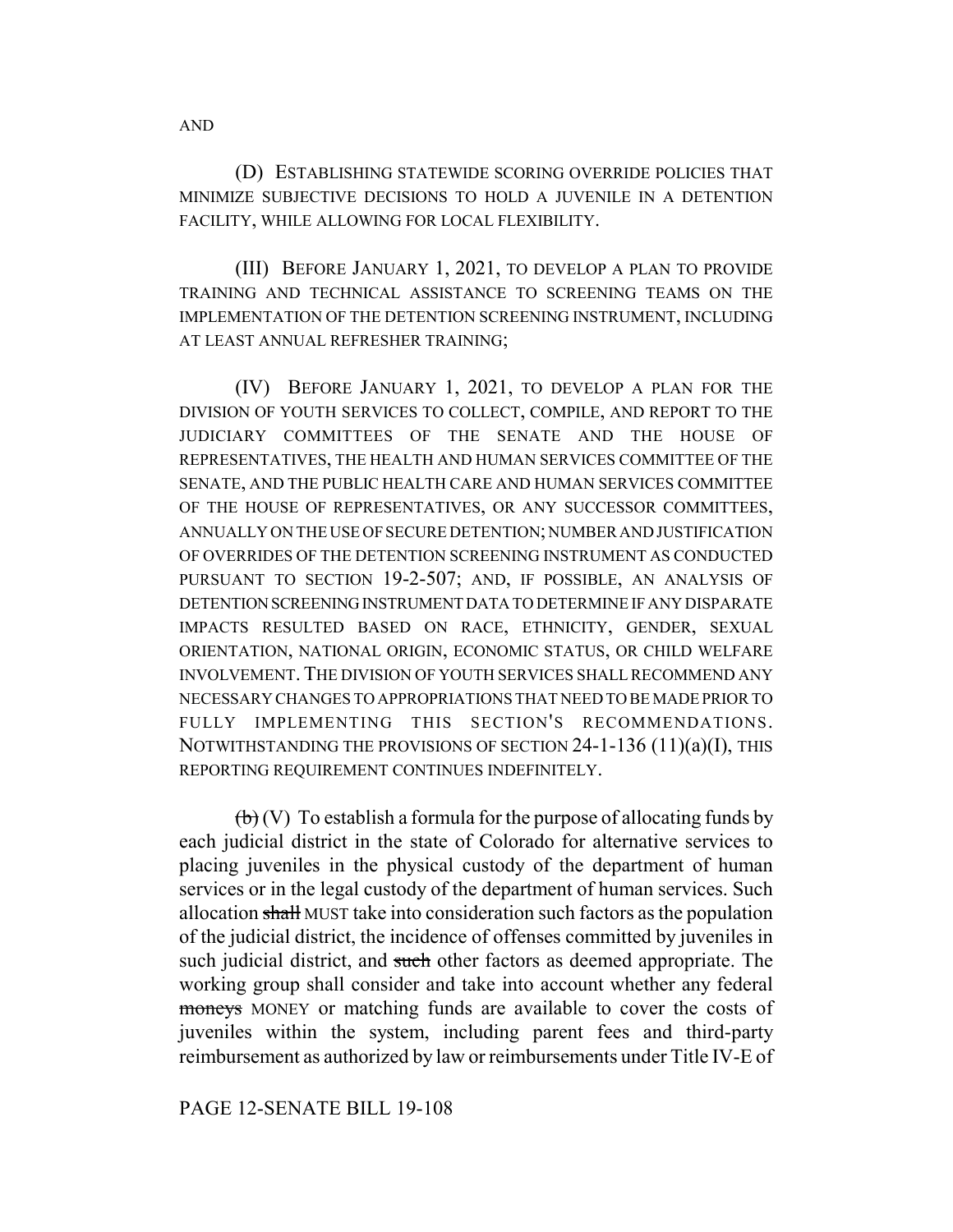the federal "Social Security Act", as amended.

(VI) BEFORE JANUARY 1, 2021, TO ESTABLISH CRITERIA FOR JUVENILES SERVED THROUGH ALTERNATIVE SERVICES FUNDED PURSUANT TO SUBSECTION (1)(e) OF THIS SECTION. SUCH CRITERIA MUST PRIORITIZE:

(A) PREADJUDICATED JUVENILES ELIGIBLE FOR PLACEMENT IN A DETENTION FACILITY AS DETERMINED BY RESULTS FROM A DETENTION SCREENING INSTRUMENT;

(B) JUVENILES WHO ARE IN SECURE DETENTION; AND

(C) JUVENILES UNDER THE SUPERVISION OF PROBATION WHEN THE RESULTS OF A DETENTION SCREENING INSTRUMENT INDICATE THAT THE JUVENILE IS ELIGIBLE FOR DETENTION.

(VII) AT LEAST EVERY TWO YEARS, TO REVIEW DATA COLLECTED BY THE DIVISION OF YOUTH SERVICES ON THE USE OF FUNDING PURSUANT TO SUBSECTION (1)(e) OF THIS SECTION AND ITS IMPACT ON THE USE OF JUVENILE DETENTION.THE WORKING GROUP SHALL IDENTIFY THE MEASURES THAT IT WILL COLLECT AS PART OF ITS REVIEW OF THE IMPACT OF PREADJUDICATED FUNDING ON DETENTION PURSUANT TO THIS SECTION.

(VIII) BEFORE JANUARY 1, 2021, TO ADOPT A RELATIVE INFORMATION FORM CONCERNING A JUVENILE'S POTENTIAL NEED FOR SERVICES OR PLACEMENT. THE INFORMATION FORM MUST BE AVAILABLE AT EACH JUDICIAL DISTRICT TO EACH PARENT OR LEGAL GUARDIAN OF A JUVENILE SCREENED FOR DETENTION AND PARTICIPATION IN ALTERNATIVE SERVICES. THE INFORMATION FORM MUST:

(A) ADVISE THE PARENT OR LEGAL GUARDIAN THAT HE OR SHE IS REQUIRED TO PROVIDE THE REQUESTED INFORMATION FULLY AND COMPLETELY; AND

(B) REQUIRE THE PARENT OR LEGAL GUARDIAN TO LIST THE NAMES, ADDRESSES, E-MAIL ADDRESSES, AND TELEPHONE NUMBERS OF EVERY GRANDPARENT, RELATIVE, KIN, AND PERSON WITH A SIGNIFICANT RELATIONSHIP WITH THE JUVENILE AND ANY COMMENTS CONCERNING THE APPROPRIATENESS OF THE JUVENILE'S POTENTIAL NEED FOR SERVICES FROM OR PLACEMENT WITH THOSE PERSONS.

# PAGE 13-SENATE BILL 19-108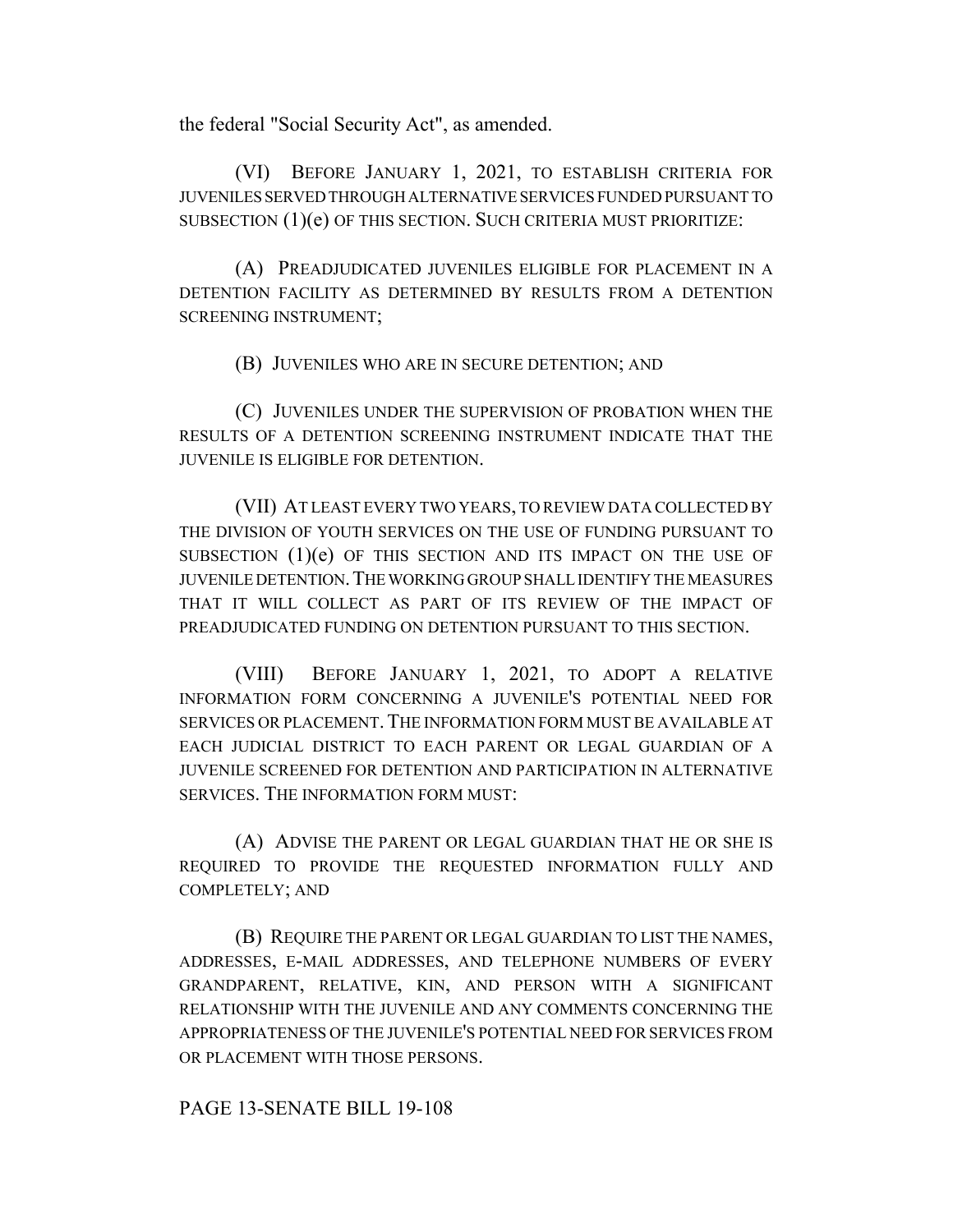(IX) BEFORE JANUARY 1, 2021, TO DEVELOP A SYSTEM OF GRADUATED RESPONSES AND REWARDS TO GUIDE PAROLE OFFICERS IN DETERMINING HOW BEST TO MOTIVATE POSITIVE JUVENILE BEHAVIOR CHANGE AND THE APPROPRIATE RESPONSE TO A VIOLATION OF TERMS AND CONDITIONS OF JUVENILE PAROLE. GRADUATED RESPONSES MEANS AN ACCOUNTABILITY-BASED SERIES OF SANCTIONS AND SERVICES DESIGNED TO RESPOND TO A JUVENILE'S VIOLATION OF PAROLE QUICKLY, CONSISTENTLY, AND PROPORTIONALLY AND INCENTIVES TO MOTIVATE POSITIVE BEHAVIOR CHANGE AND SUCCESSFUL COMPLETION OF PAROLE AND HIS OR HER REENTRY AND TREATMENT GOALS.

(2) Of the members of the working group established pursuant to subsection (1) of this section, the executive director of the department of human services and the state court administrator of the judicial department, or any designees of such persons, shall have final authority to carry out the duty of creating the set of criteria pursuant to paragraph (a) of subsection  $(1)$  SUBSECTIONS  $(1)(a)$  TO  $(1)(d)$  of this section and creating the formula pursuant to paragraph (b) of subsection (1) SUBSECTIONS (1)(e) TO (1)(g) of this section. This authority shall CAN ONLY be exercised after working with and participating in the working group process established in this section.

**SECTION 6.** In Colorado Revised Statutes, 19-2-302, **amend** (1),  $(3)$ , and  $(4)$  as follows:

**19-2-302. Preadjudication service program creation community advisory board established - duties of board.** (1) (a) The chief judge of any judicial district may issue an order that any juvenile who applies for preadjudication release be evaluated for placement by a preadjudication service program established pursuant to this section. In evaluating the juvenile, the service agency shall follow criteria for the placement of a juvenile established pursuant to section 19-2-212. Upon evaluation, the service agency shall make a recommendation to the court concerning placement of the juvenile with a preadjudication service program.

(b) PARENTS OR LEGAL GUARDIANS OF A JUVENILE EVALUATED BY A PREADJUDICATION SERVICE PROGRAM SHALL COMPLETE THE INFORMATION FORM DESCRIBED IN SECTION  $19-2-212$   $(1)(a)(VII)$  no later than two BUSINESS DAYS AFTER THE EVALUATION OR PRIOR TO THE JUVENILE'S FIRST DETENTION HEARING, WHICHEVER OCCURS FIRST. IF AVAILABLE, THE

# PAGE 14-SENATE BILL 19-108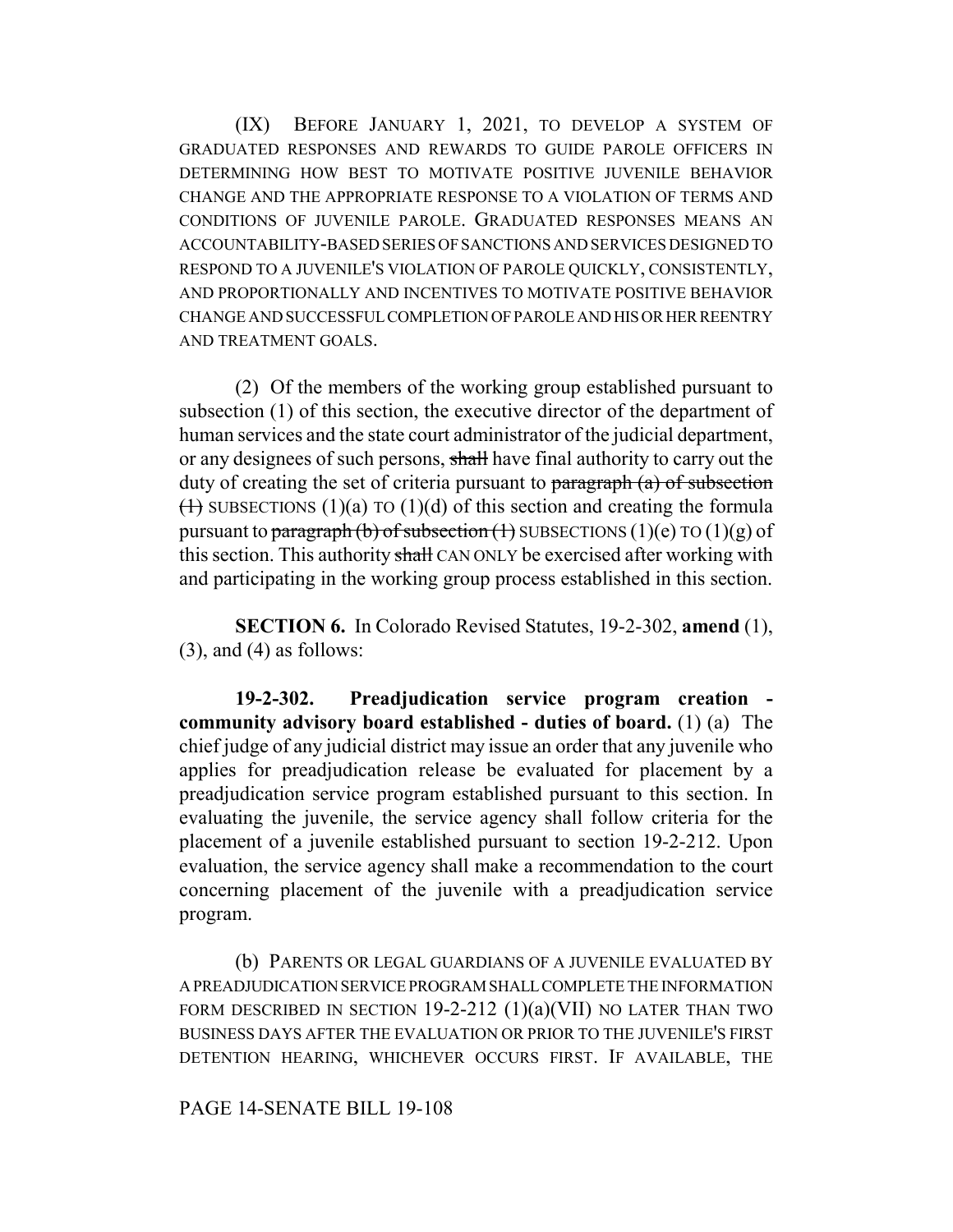SCREENING TEAM OR PREADJUDICATION SERVICE PROGRAM SHALL FILE THE ORIGINAL COMPLETED INFORMATION FORM WITH THE COURT. IF THE INFORMATION FORM HAS NOT BEEN COMPLETED AT THE TIME OF THE DETENTION HEARING, THE COURT SHALL DIRECT THE PARENT OR LEGAL GUARDIAN TO IMMEDIATELY COMPLETE THE FORM AND FILE IT WITH THE COURT. THE SCREENING TEAM, PREADJUDICATION SERVICE PROGRAM, OR THE COURT SHALL DELIVER A COPY OF THE INFORMATION REPORT TO THE DIVISION OF YOUTH SERVICES; THE GUARDIAN AD LITEM, IF ANY; AND THE COUNTY DEPARTMENT OF HUMAN OR SOCIAL SERVICES NO LATER THAN FIVE BUSINESS DAYS AFTER THE DATE OF THE DETENTION HEARING.

(3) The local justice plan shall MUST provide for the assessment of juveniles taken into custody and detained by law enforcement officers, which assessment shall MUST be based on criteria for the placement of juveniles established pursuant to section 19-2-212, so that relevant information may be presented to the judge presiding over the detention hearing. The information provided to the court through the screening process, which information shall MUST include the record of any prior adjudication of the juvenile, is intended to enhance the court's ability to make a more appropriate detention and bond decision, based on facts relative to the juvenile's welfare or the juvenile's risk of danger to the community SUBSTANTIAL RISK OF SERIOUS HARM TO OTHERS.

(4) The plan may include different methods and levels of community-based supervision as conditions for preadjudication release, INCLUDING THE POSSIBILITY OF RELEASE WITHOUT FORMAL SUPERVISION. The plan may provide for the use of the same supervision methods that have been established for adult defendants as a pretrial release method to reduce pretrial incarceration or that have been established as sentencing alternatives for juvenile or adult offenders placed on probation or parole. The use of such supervision methods is intended to reduce preadjudication detentions without sacrificing the protection of the community from juveniles who may be risks to the public. The plan may ALLOW FOR THE RELEASE OF THE JUVENILE TO HIS OR HER HOME WITH NO FORMAL SUPERVISION OR provide for the use of any of the following supervision methods as conditions of preadjudication release:

- (a) Periodic telephone communications with the juvenile;
- (b) Periodic office visits by the juvenile to the preadjudication

PAGE 15-SENATE BILL 19-108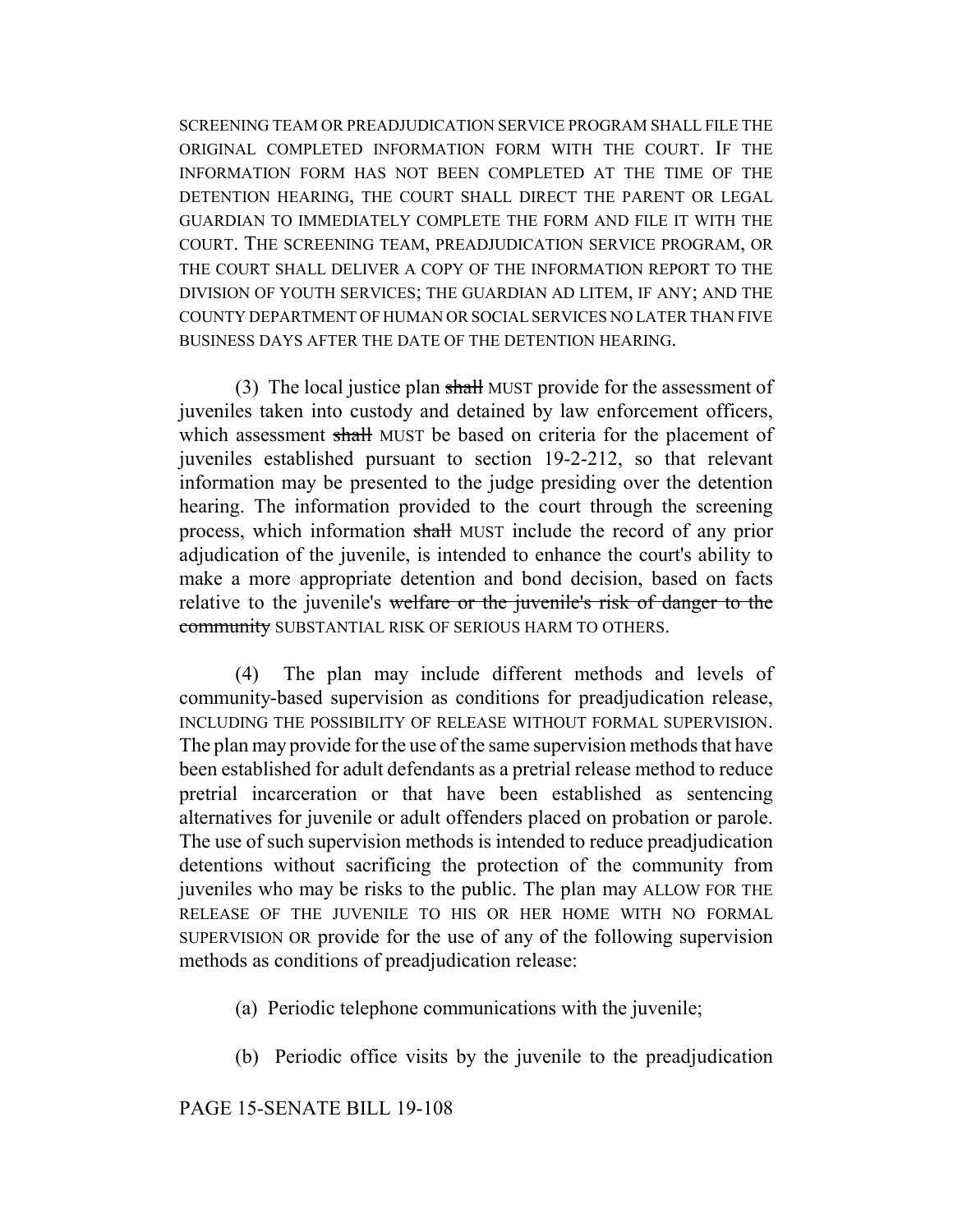service agency;

(c) Periodic home visits to the juvenile's home;

(d) IF A VALIDATED MENTAL HEALTH OR SUBSTANCE USE SCREENING AND SUBSEQUENT MENTAL HEALTH OR SUBSTANCE USE ASSESSMENT INDICATES THAT THE JUVENILE HAS A NEED:

(I) Periodic drug testing of the juvenile; OR

(II) MENTAL HEALTH OR SUBSTANCE USE TREATMENT FOR THE JUVENILE, WHICH TREATMENT MAY INCLUDE RESIDENTIAL TREATMENT;

(e) Periodic visits to the juvenile's school;

(f) Mental health or substance abuse treatment for the juvenile, which treatment may include residential treatment;

 $(g)(f)$  Domestic violence or child abuse counseling for the juvenile, if applicable;

 $\left(\frac{h}{h}\right)$  (g) Electronic or global position monitoring of the juvenile;

 $\overrightarrow{(t)}$  (h) Work release for the juvenile, if school attendance is not applicable or appropriate under the circumstances; or

 $(f)$  (i) Juvenile day reporting and day treatment programs.

**SECTION 7.** In Colorado Revised Statutes, **amend** 19-2-303 as follows:

**19-2-303. Juvenile diversion program - authorized - report legislative declaration - definitions.** (1) (a) In order to more fully implement the stated objectives of this title TITLE 19, the general assembly declares its intent to establish a juvenile diversion program that, when possible, integrates restorative justice practices to provide community-based alternatives to the formal court system that will reduce juvenile crime and recidivism AND IMPROVE POSITIVE JUVENILE OUTCOMES, change juvenile offenders' behavior and attitudes, promote juvenile offenders' accountability, recognize and support the rights of victims, heal the harm to

PAGE 16-SENATE BILL 19-108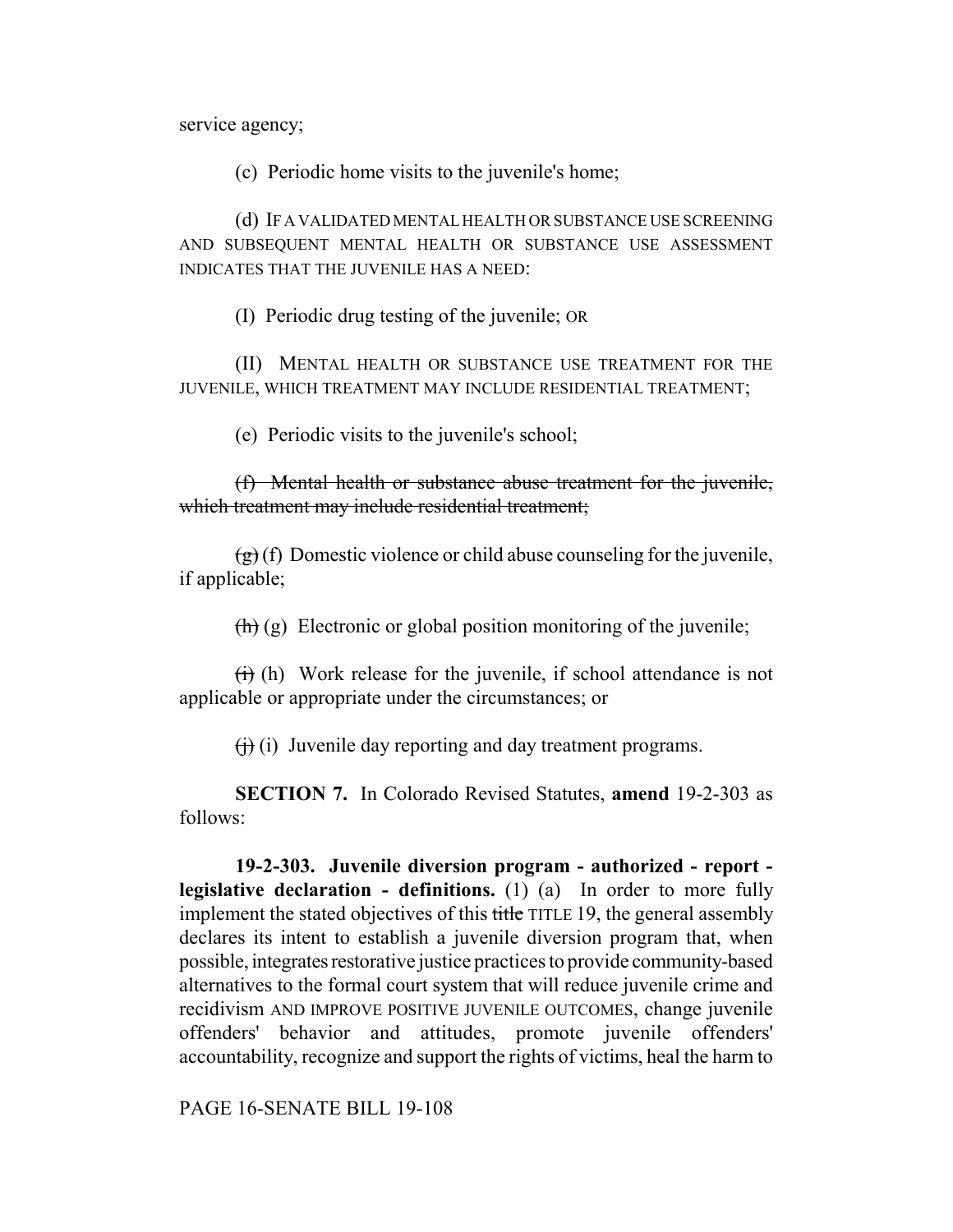relationships and the community caused by juvenile crime, and reduce the costs within the juvenile justice system.

(b) RESEARCH HAS SHOWN THAT COURT INVOLVEMENT FOR JUVENILES NOT IDENTIFIED AS A RISK OF HARM TO OTHERS IS HARMFUL, AND MOST LOW-RISK JUVENILES GROW OUT OF THEIR BEHAVIOR AND STOP REOFFENDING WITHOUT SYSTEM INTERVENTION.

(c) THE GOALS OF THE DIVERSION PROGRAMS ARE TO:

(I) PREVENT FURTHER INVOLVEMENT OF THE JUVENILE IN THE FORMAL LEGAL SYSTEM;

(II) PROVIDE ELIGIBLE JUVENILES WITH COST-EFFECTIVE ALTERNATIVES TO ADJUDICATION THAT REQUIRE THE LEAST AMOUNT OF SUPERVISION AND RESTRICTIVE CONDITIONS NECESSARY CONSISTENT WITH PUBLIC SAFETY AND THE JUVENILE'S RISK OF REOFFENDING;

(III) SERVE THE BEST INTEREST OF THE JUVENILE WHILE EMPHASIZING ACCEPTANCE OF RESPONSIBILITY AND REPAIRING ANY HARM CAUSED TO VICTIMS AND COMMUNITIES;

(IV) REDUCE RECIDIVISM AND IMPROVE POSITIVE OUTCOMES FOR JUVENILES THROUGH THE PROVISION OF SERVICES, IF WARRANTED, THAT ADDRESS THEIR SPECIFIC NEEDS AND ARE PROVEN EFFECTIVE; AND

(V) ENSURE APPROPRIATE SERVICES ARE AVAILABLE FOR ALL ELIGIBLE JUVENILES.

(2) The division of criminal justice of the department of public safety is authorized to establish and administer a juvenile diversion program that SEEKS TO DIVERT YOUTH FROM THE JUVENILE JUSTICE SYSTEM, AND, when possible, integrates restorative justice practices. In order to effectuate the program, the division may contract with governmental units and nongovernmental agencies SHALL ALLOCATE MONEY TO EACH JUDICIAL DISTRICT AND MAY CONTRACT WITH DISTRICT ATTORNEY'S OFFICES, GOVERNMENTAL UNITS, AND NONGOVERNMENTAL AGENCIES FOR REASONABLE AND NECESSARY EXPENSES AND SERVICES TO SERVE EACH JUDICIAL DISTRICT to DIVERT JUVENILES AND provide services, IF WARRANTED, for eligible youth JUVENILES through community-based

PAGE 17-SENATE BILL 19-108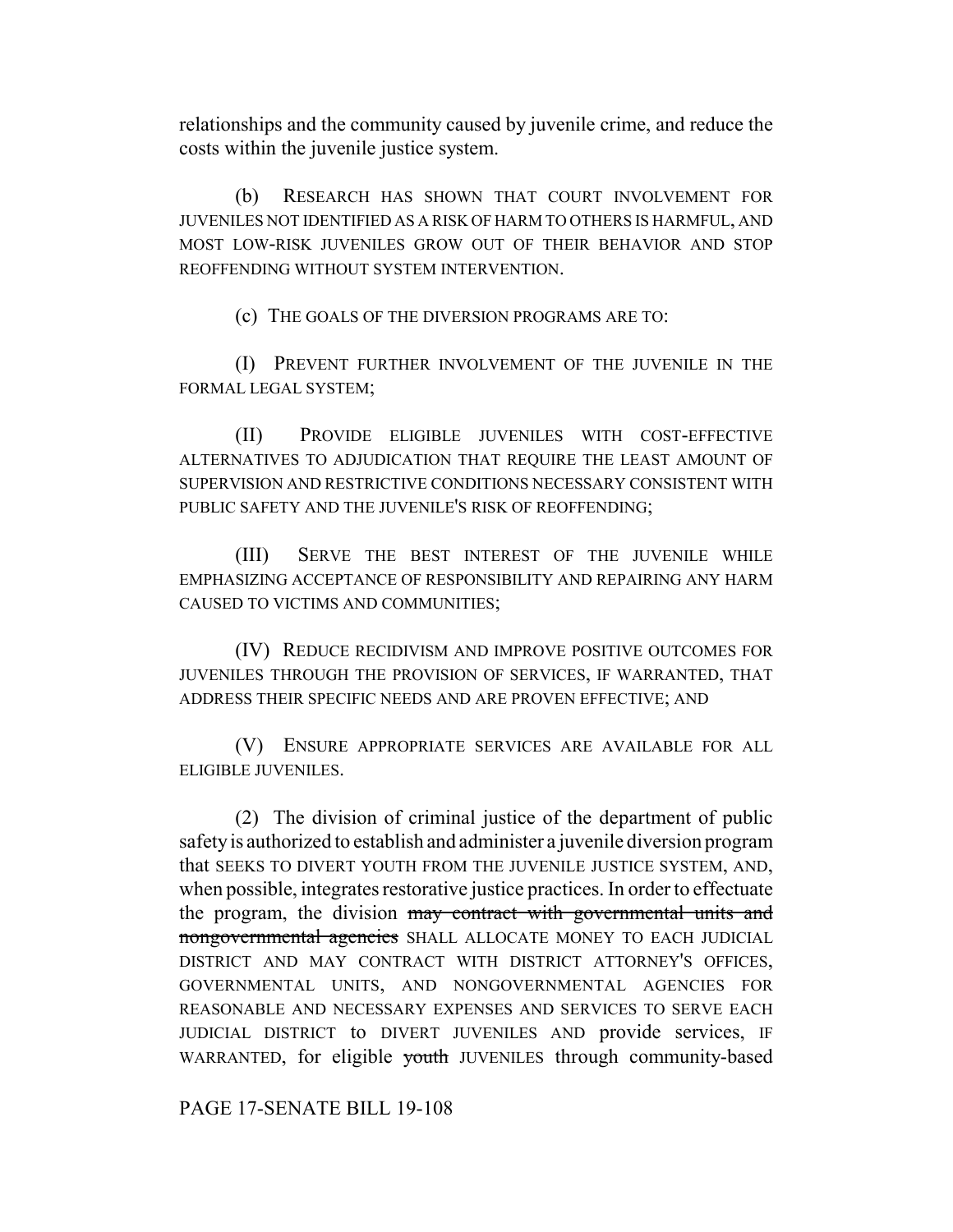projects PROGRAMS providing an alternative to a petition filed pursuant to section 19-2-512 OR an adjudicatory hearing pursuant to section 19-3-505. or dispositions of a juvenile delinquent pursuant to section 19-2-907.

- (3) For purposes of this section:
- (a) "Director" is defined in section 19-1-103 (42).
- (b) "Diversion" is defined in section 19-1-103 (44).
- (c) "Governmental unit" is defined in section 19-1-103 (55).
- (d) "Nongovernmental agency" is defined in section 19-1-103 (79).
- (e) "Services" is defined in section 19-1-103 (96).

(4) Projects soliciting service contracts pursuant to this section must demonstrate that they DISTRICT ATTORNEY'S OFFICES OR THEIR DESIGNEES SHALL:

(a) Meet a demonstrated community need as shown by a survey of the type of community, its special circumstances, and the type and number of youth who will be served by the project; ON AND AFTER JANUARY 1, 2021, CONDUCT A RISK SCREENING USING A RISK SCREENING TOOL SELECTED PURSUANT TO SECTION 24-33.5-2402 (1)(c) FOR ALL JUVENILES REFERRED TO THE DISTRICT ATTORNEY PURSUANT TO SECTION 19-2-510 UNLESS A DETERMINATION HAS ALREADY BEEN MADE TO DIVERT THE JUVENILE, THE DISTRICT ATTORNEY DECLINES TO FILE CHARGES, DISMISSES THE CASE, OR CHARGES THE JUVENILE WITH A CLASS 1 OR CLASS 2 FELONY. THE DISTRICT ATTORNEY'S OFFICE SHALL CONDUCT THE RISK SCREENING OR CONTRACT WITH AN ALTERNATIVE AGENCY THAT HAS BEEN FORMALLY DESIGNATED BY THE DISTRICT ATTORNEY'S OFFICE TO CONDUCT THE SCREENING, IN WHICH CASE THE RESULTS OF THE SCREENING MUST BE MADE AVAILABLE TO THE DISTRICT ATTORNEY'S OFFICE. THE ENTITY CONDUCTING THE SCREENING SHALL MAKE THE RESULTS OF THE RISK SCREENING AVAILABLE TO THE YOUTH AND FAMILY. ALL INDIVIDUALS USING THE RISK SCREENING TOOL MUST RECEIVE TRAINING ON THE APPROPRIATE USE OF THE TOOL. THE RISK SCREENING TOOL IS TO BE USED TO INFORM ABOUT DECISIONS ABOUT DIVERSION. THE RISK SCREENING TOOL AND ANY INFORMATION OBTAINED FROM A JUVENILE IN THE COURSE OF ANY SCREENING, INCLUDING ANY

PAGE 18-SENATE BILL 19-108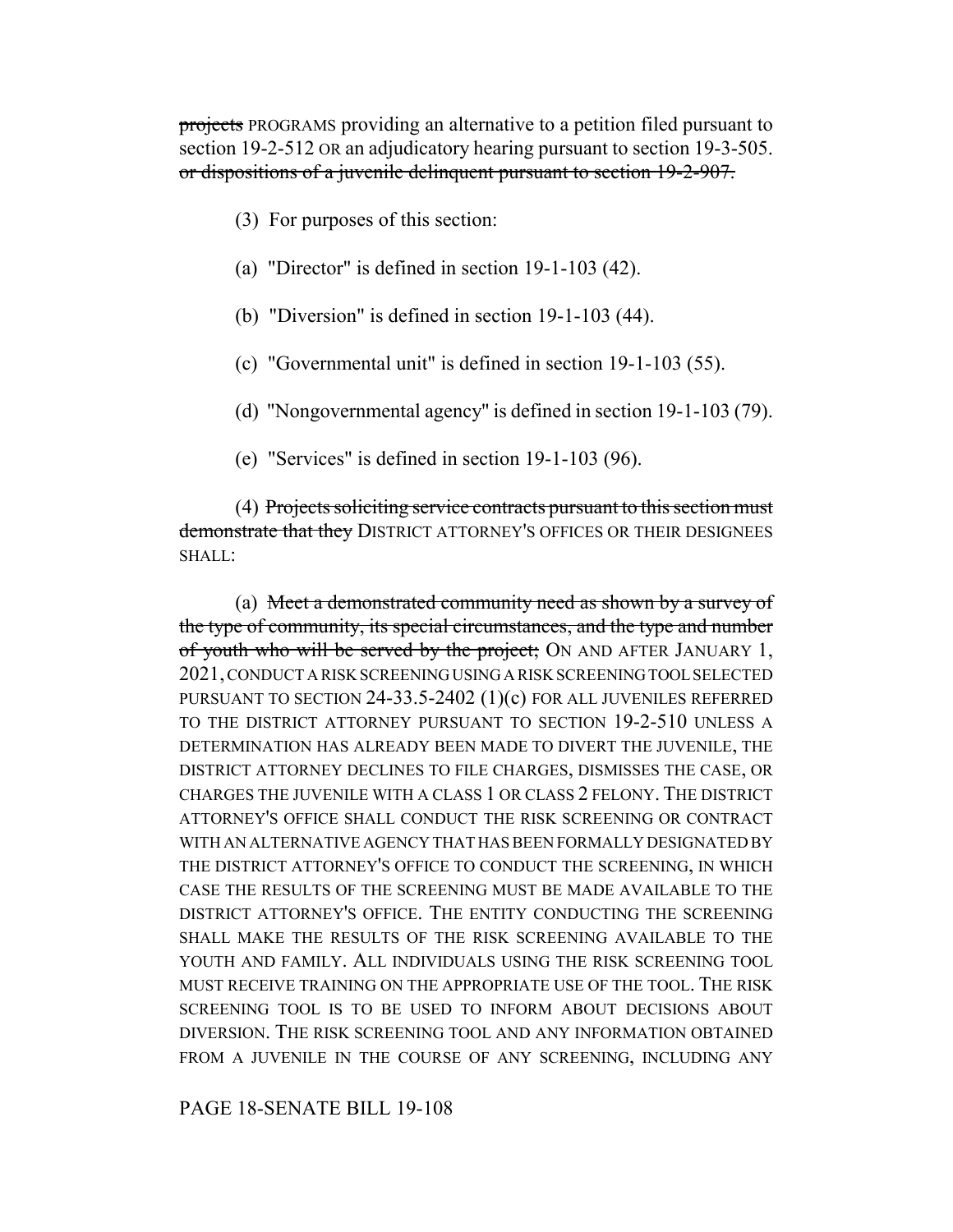ADMISSION, CONFESSION, OR INCRIMINATING EVIDENCE, OBTAINED FROM A JUVENILE IN THE COURSE OF ANY SCREENING OR ASSESSMENT IN CONJUNCTION WITH PROCEEDINGS UNDER THIS SECTION OR MADE IN ORDER TO PARTICIPATE IN A DIVERSION OR RESTORATIVE JUSTICE PROGRAM IS NOT ADMISSIBLE INTO EVIDENCE IN ANY ADJUDICATORY HEARING IN WHICH THE JUVENILE IS ACCUSED AND IS NOT SUBJECT TO SUBPOENA OR ANY OTHER COURT PROCESS FOR USE IN ANY OTHER PROCEEDING OR FOR ANY OTHER PURPOSE.

(b) Provide services that do not duplicate services already provided in the community; and USE THE RESULTS OF THE RISK SCREENING TO INFORM:

(I) ELIGIBILITY FOR PARTICIPATION IN A JUVENILE DIVERSION PROGRAM;

(II) THE LEVEL AND INTENSITY OF SUPERVISION FOR JUVENILE DIVERSION;

(III) THE LENGTH OF SUPERVISION FOR JUVENILE DIVERSION; AND

(IV) WHAT SERVICES, IF ANY, MAY BE OFFERED TO THE JUVENILE. PROFESSIONALS INVOLVED WITH THE JUVENILE'S NEEDS, TREATMENT, AND SERVICE PLANNING, INCLUDING DISTRICT ATTORNEYS, PUBLIC DEFENDERS, PROBATION, AND STATE AND LOCAL GOVERNMENTAL ENTITIES, SUCH AS THE DEPARTMENTS OF HUMAN OR SOCIAL SERVICES, MAY COLLABORATE TO PROVIDE APPROPRIATE DIVERSION SERVICES IN JURISDICTIONS WHERE THEY ARE NOT CURRENTLY AVAILABLE.

(c) Are supported by the community, as demonstrated through receipt of nonstate funds or in-kind supplies or services to meet at least twenty-five percent of the total cost of the project. NOT DENY DIVERSION TO A JUVENILE BASED ON THE JUVENILE'S:

(I) ABILITY TO PAY;

(II) PREVIOUS OR CURRENT INVOLVEMENT WITH THE DEPARTMENTS OF HUMAN OR SOCIAL SERVICES;

(III) AGE, RACE OR ETHNICITY, GENDER, OR SEXUAL ORIENTATION;

PAGE 19-SENATE BILL 19-108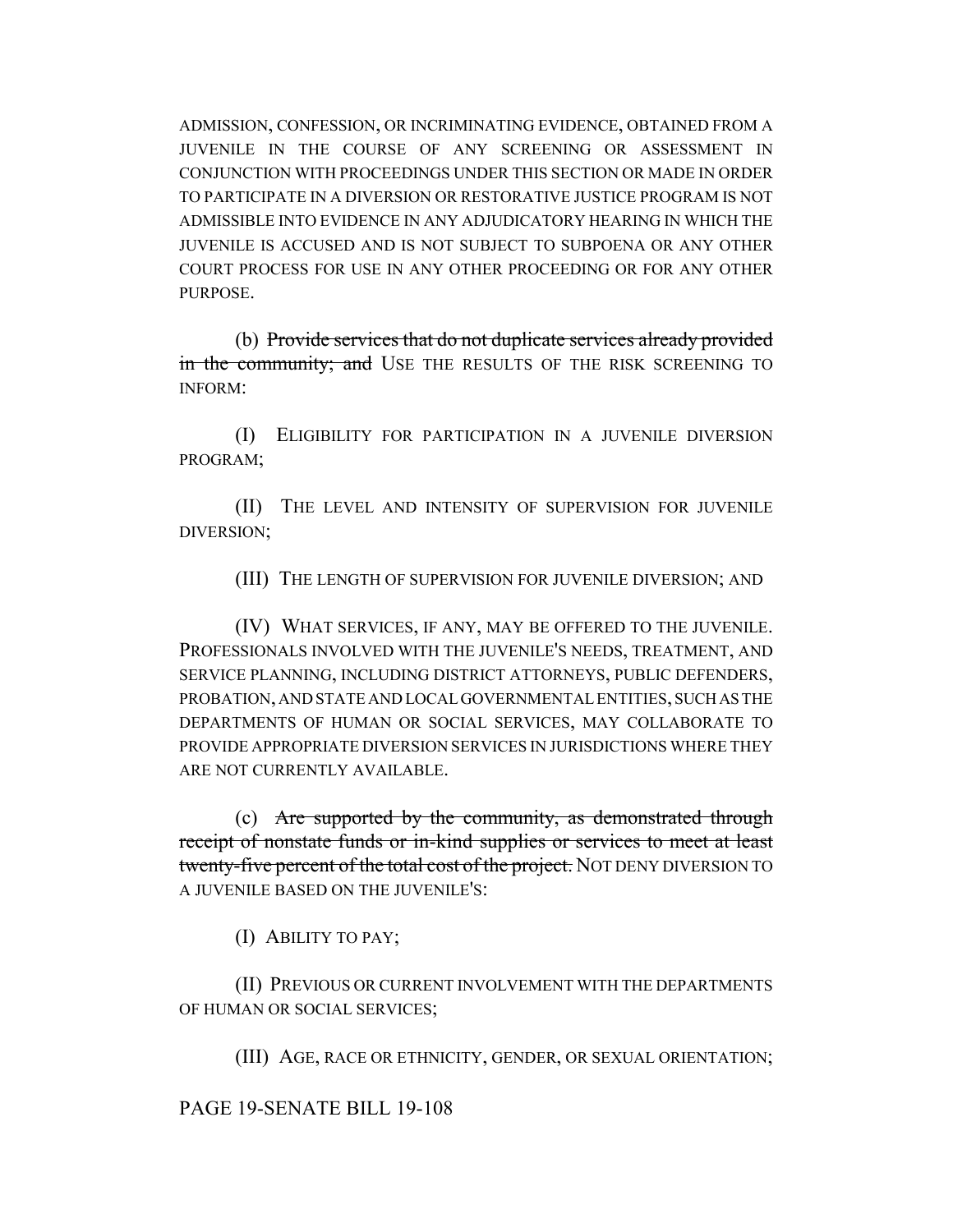(IV) LEGAL REPRESENTATION;

(d) ALIGN THE JUVENILE DIVERSION PROGRAM'S POLICIES AND PRACTICES WITH EVIDENCE-BASED PRACTICES AND WITH THE DEFINITION OF "DIVERSION" PURSUANT TO SECTION 19-1-103 (44); AND

(e) COLLECT AND SUBMIT DATA TO THE DIVISION OF CRIMINAL JUSTICE PURSUANT TO SUBSECTION (5) OF THIS SECTION.

(5) When applying for a contract with the division of criminal justice to provide services to youths under the juvenile diversion program, a community project shall submit for review by the division a list of the project's objectives, a list of the restorative justice practices, if applicable, included in the project, a report of the progress made during the previous year if applicable toward implementing the stated objectives, an annual budget, and such other documentation as may be required by the director. THE DIVISION OF CRIMINAL JUSTICE, IN COLLABORATION WITH DISTRICT ATTORNEYS OR DIVERSION PROGRAM DIRECTORS WHO ACCEPT FORMULA MONEY AND PROGRAMS PROVIDING JUVENILE DIVERSION SERVICES, SHALL ESTABLISH MINIMUM DATA COLLECTION REQUIREMENTS AND OUTCOME MEASURES THAT EACH DISTRICT ATTORNEY'S OFFICE, GOVERNMENTAL UNIT, AND NONGOVERNMENTAL AGENCY SHALL COLLECT AND SUBMIT ANNUALLY FOR ALL JUVENILES REFERRED TO THE DISTRICT ATTORNEY PURSUANT TO SECTION 19-2-510 INCLUDING, BUT NOT LIMITED TO:

(a) DEMOGRAPHIC DATA ON AGE, RACE OR ETHNICITY, AND GENDER;

(b) RISK SCREENING CONDUCTED;

(c) RISK LEVEL AS DETERMINED BY THE RISK SCREENING OR, IF NO SCREENING WAS COMPLETED, THE REASON WHY THE SCREENING WAS NOT COMPLETED;

(d) OFFENSE;

(e) DIVERSION STATUS;

(f) SERVICE PARTICIPATION;

# PAGE 20-SENATE BILL 19-108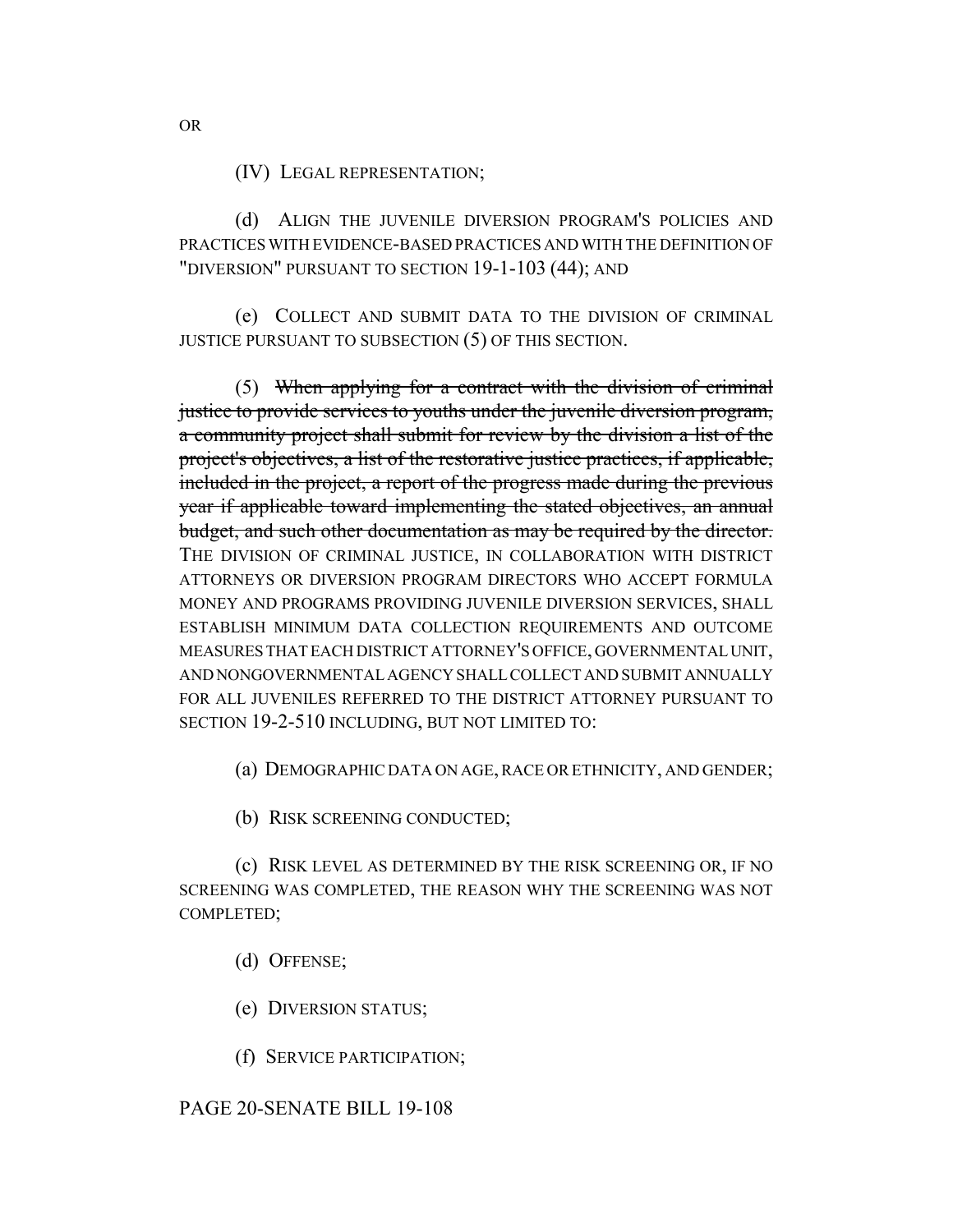(g) PROGRAM COMPLETION DATA;

(h) CHILD WELFARE INVOLVEMENT; AND

(i) IDENTIFYING DATA NECESSARY TO TRACK THE LONG-TERM OUTCOMES OF DIVERTED JUVENILES.

 $(6)$  (a) Each project PROGRAM providing services under this section shall develop objectives and report progress toward such objectives as required by rules and regulations promulgated by the director.

(b) The director shall regularly monitor these diversion projects PROGRAMS to ensure that progress is being made to accomplish the objectives of this section. THE DIVISION OF CRIMINAL JUSTICE SHALL OFFER TECHNICAL ASSISTANCE TO DISTRICT ATTORNEY'S OFFICES, GOVERNMENTAL UNITS, NONGOVERNMENTAL AGENCIES, AND DIVERSION PROGRAMS TO SUPPORT THE UNIFORM COLLECTION AND REPORTING OF DATA AND TO SUPPORT PROGRAM DEVELOPMENT AND ADHERENCE TO PROGRAM REQUIREMENTS.THE DIVISION OF CRIMINAL JUSTICE SHALL PROVIDE ANNUAL PROGRAM-LEVEL REPORTS TO DISTRICT ATTORNEY'S OFFICES AND SUBMIT A CONSOLIDATED STATEWIDE REPORT ANNUALLY TO THE GOVERNOR AND TO THE JUDICIARY COMMITTEES OF THE SENATE AND THE HOUSE OF REPRESENTATIVES, THE HEALTH AND HUMAN SERVICES COMMITTEE OF THE SENATE, AND THE PUBLIC HEALTH CARE AND HUMAN SERVICES COMMITTEE OF THE HOUSE OF REPRESENTATIVES, OR ANY SUCCESSOR COMMITTEES. NOTWITHSTANDING THE PROVISIONS OF SECTION 24-1-136 (11)(a)(I), THESE REPORTS CONTINUE INDEFINITELY.

(7) A FORMULA MUST BE ESTABLISHED FOR THE PURPOSE OF ALLOCATING MONEY TO EACH JUDICIAL DISTRICT IN THE STATE OF COLORADO FOR JUVENILE DIVERSION PROGRAMS. The executive director of the department of public safety is authorized to accept and expend on behalf of the state any funds, grants, gifts, or donations from any private or public source for the purpose of providing restorative justice programs; except that no gift, grant, or donation shall be accepted if the conditions attached to it require the expenditure thereof in a manner contrary to law.

(8) (a) The director may implement a behavioral or mental health disorder screening program to screen juveniles who participate in the juvenile diversion program. If the director chooses to implement a

# PAGE 21-SENATE BILL 19-108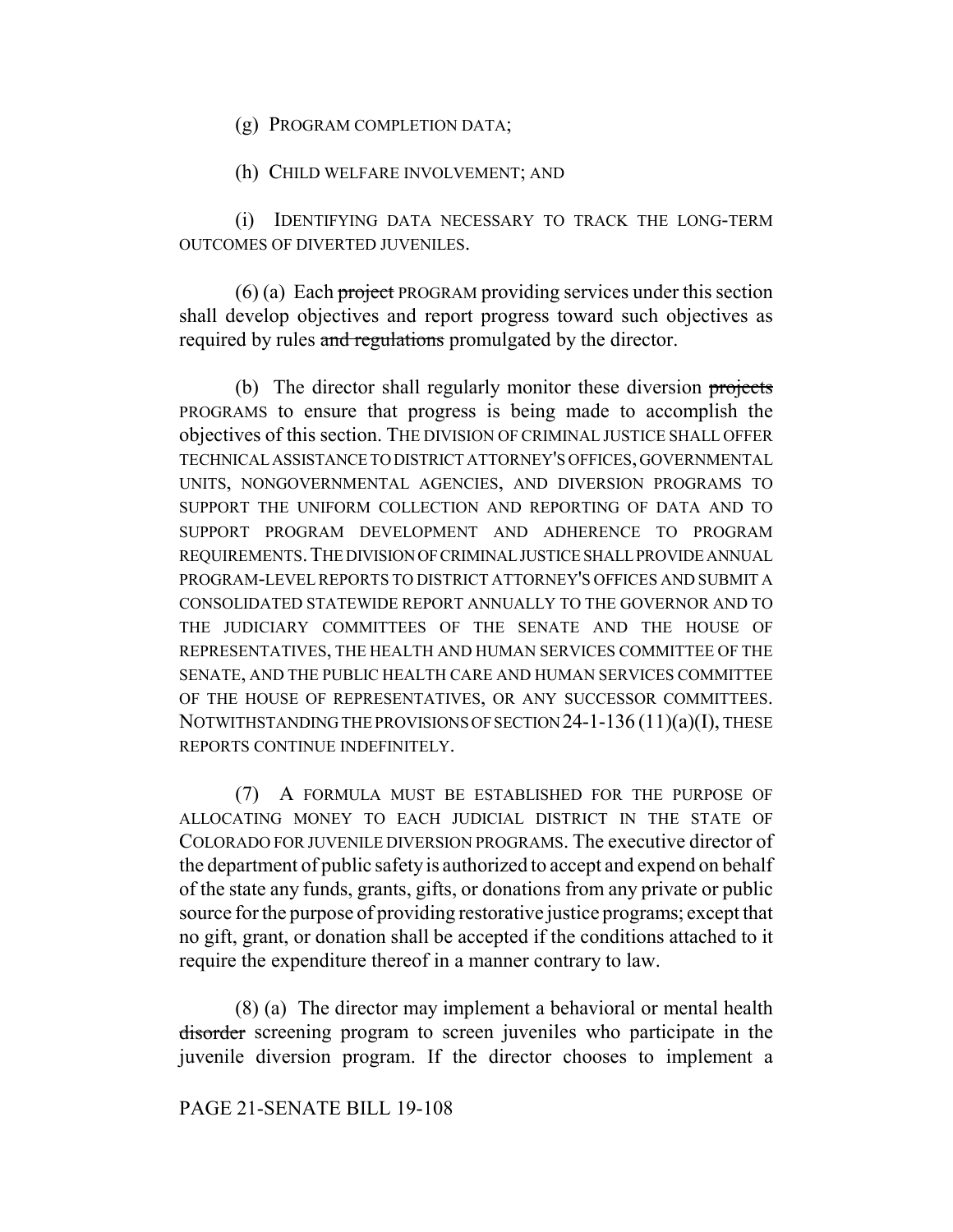behavioral or mental health disorder screening program, the director shall use the standardized behavioral or mental health disorder screening developed TOOL SELECTED pursuant to section 16-11.9-102 SECTION 24-33.5-2402 (1)(b) and conduct the screening in accordance with procedures established pursuant to said section THAT SECTION.

(b) Prior to implementation of a behavioral or mental health disorder screening program pursuant to this subsection (8), if implementation of the program would require an increase in appropriations, the director shall submit to the joint budget committee a request for funding in the amount necessary to implement the behavioral or mental health disorder screening program. If implementation of the behavioral or mental health disorder screening program would require an increase in appropriations, implementation of the program is conditional upon approval of the funding request.

**SECTION 8.** In Colorado Revised Statutes, 19-2-307, **amend** (2) as follows:

**19-2-307. Juvenile intensive supervision program - elements.** (2) The judicial department, with the assistance of a juvenile intensive supervision advisory committee, shall develop assessment criteria for placement in the juvenile intensive supervision program, INCLUDING THE RESULTS OF A VALIDATED RISK AND NEEDS ASSESSMENT TOOL, and judicial department guidelines for implementation of the program and measurement of the outcome of the program. The advisory committee is appointed by the state court administrator and includes, but is not limited to, representatives of the division of youth services in the department of human services and the division of criminal justice of the department of public safety.

**SECTION 9.** In Colorado Revised Statutes, **add** 19-2-507.5 as follows:

**19-2-507.5. Limitations on detention.** (1) DETENTION IS NOT PERMITTED FOR THE FOLLOWING:

(a) JUVENILES WHO HAVE NOT COMMITTED, OR HAVE NOT BEEN ACCUSED OF COMMITTING, A DELINQUENT ACT UNLESS OTHERWISE FOUND IN CONTEMPT OF COURT;

#### PAGE 22-SENATE BILL 19-108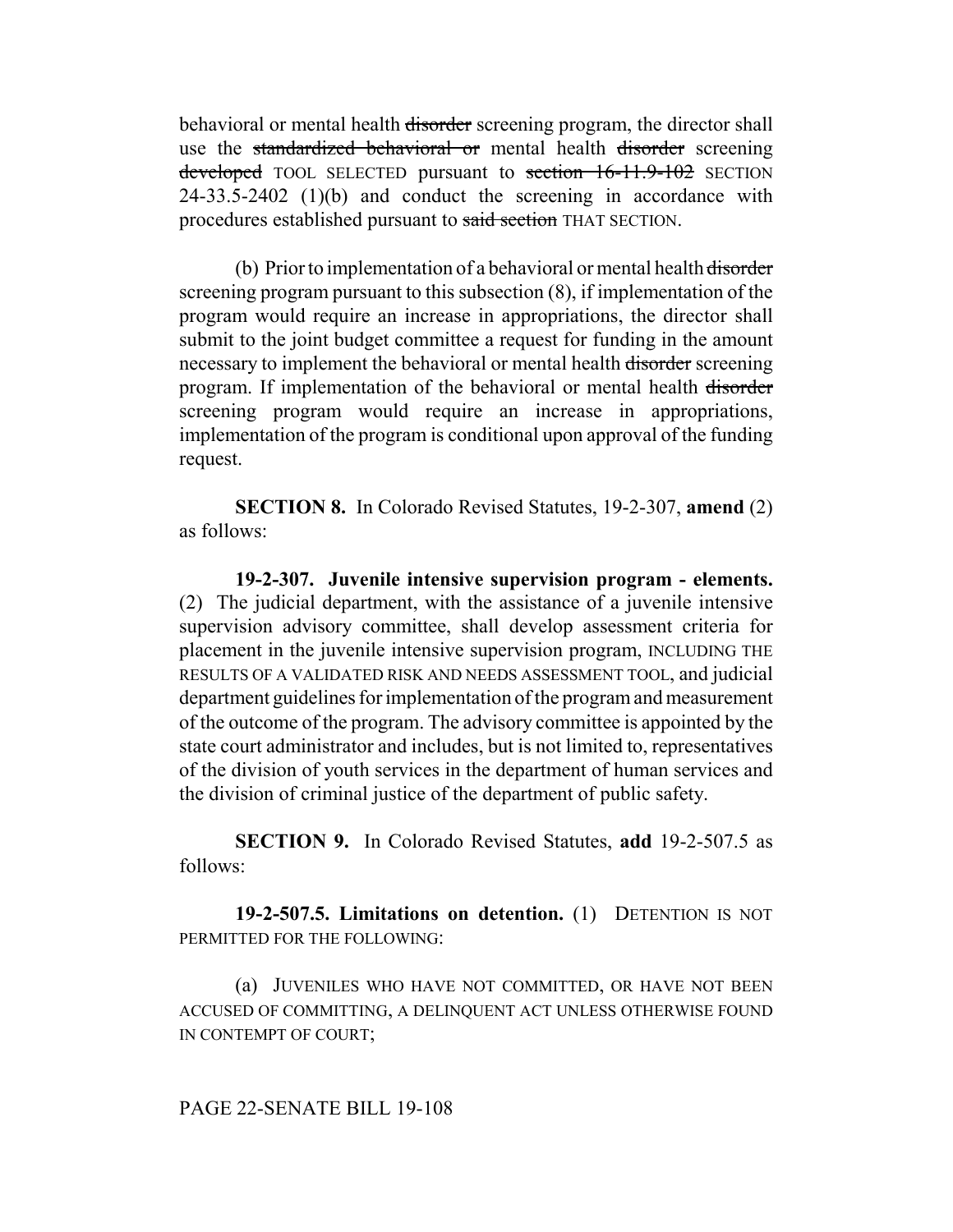(b) DELINQUENT AND NONDELINQUENT JUVENILES WHO HAVE BEEN PLACED IN THE LEGAL CUSTODY OF A COUNTY DEPARTMENT OF HUMAN OR SOCIAL SERVICES PURSUANT TO A PETITION IN DEPENDENCY OR NEGLECT AND ARE SOLELY AWAITING OUT-OF-HOME PLACEMENT;

(c) JUVENILES WHO AT ADMISSION REQUIRE MEDICAL CARE, ARE INTOXICATED, OR ARE UNDER THE INFLUENCE OF DRUGS, TO AN EXTENT THAT CUSTODY OF THE JUVENILE IS BEYOND THE SCOPE OF THE DETENTION FACILITY'S MEDICAL SERVICE CAPACITY;

(d) JUVENILES WHO ARE SOLELY ASSESSED AS SUICIDAL OR EXHIBIT BEHAVIOR PLACING THEM AT IMMINENT RISK OF SUICIDE; AND

(e) JUVENILES WHO HAVE NOT COMMITTED A DELINQUENT ACT BUT PRESENT AN IMMINENT DANGER TO SELF OR OTHERS OR APPEAR TO BE GRAVELY DISABLED AS A RESULT OF A MENTAL HEALTH CONDITION OR AN INTELLECTUAL AND DEVELOPMENTAL DISABILITY.

(2) A JUVENILE COURT SHALL NOT ORDER A JUVENILE WHO IS TEN YEARS OF AGE AND OLDER BUT LESS THAN THIRTEEN YEARS OF AGE TO DETENTION UNLESS THE JUVENILE HAS BEEN ARRESTED FOR A FELONY OR WEAPONS CHARGE PURSUANT TO SECTION 18-12-102,18-12-105,18-12-106, OR 18-12-108.5. A PREADJUDICATION SERVICE PROGRAM CREATED PURSUANT TO SECTION 19-2-302 SHALL EVALUATE A JUVENILE DESCRIBED IN THIS SUBSECTION (2). THE EVALUATION MAY RESULT IN THE JUVENILE:

(a) REMAINING IN THE CUSTODY OF A PARENT OR LEGAL GUARDIAN;

(b) BEING PLACED IN THE TEMPORARY LEGAL CUSTODY OF KIN, FOR PURPOSES OF A KINSHIP FOSTER CARE HOME OR NONCERTIFIED KINSHIP CARE PLACEMENT, AS DEFINED IN SECTION 19-1-103 (71.3), OR OTHER SUITABLE PERSON UNDER SUCH CONDITIONS AS THE COURT MAY IMPOSE;

(c) BEING PLACED IN A TEMPORARY SHELTER FACILITY; OR

(d) BEING REFERRED TO A LOCAL COUNTY DEPARTMENT OF HUMAN OR SOCIAL SERVICES FOR ASSESSMENT FOR PLACEMENT.

(3) A JUVENILE SHALL NOT BE PLACED IN DETENTION SOLELY:

PAGE 23-SENATE BILL 19-108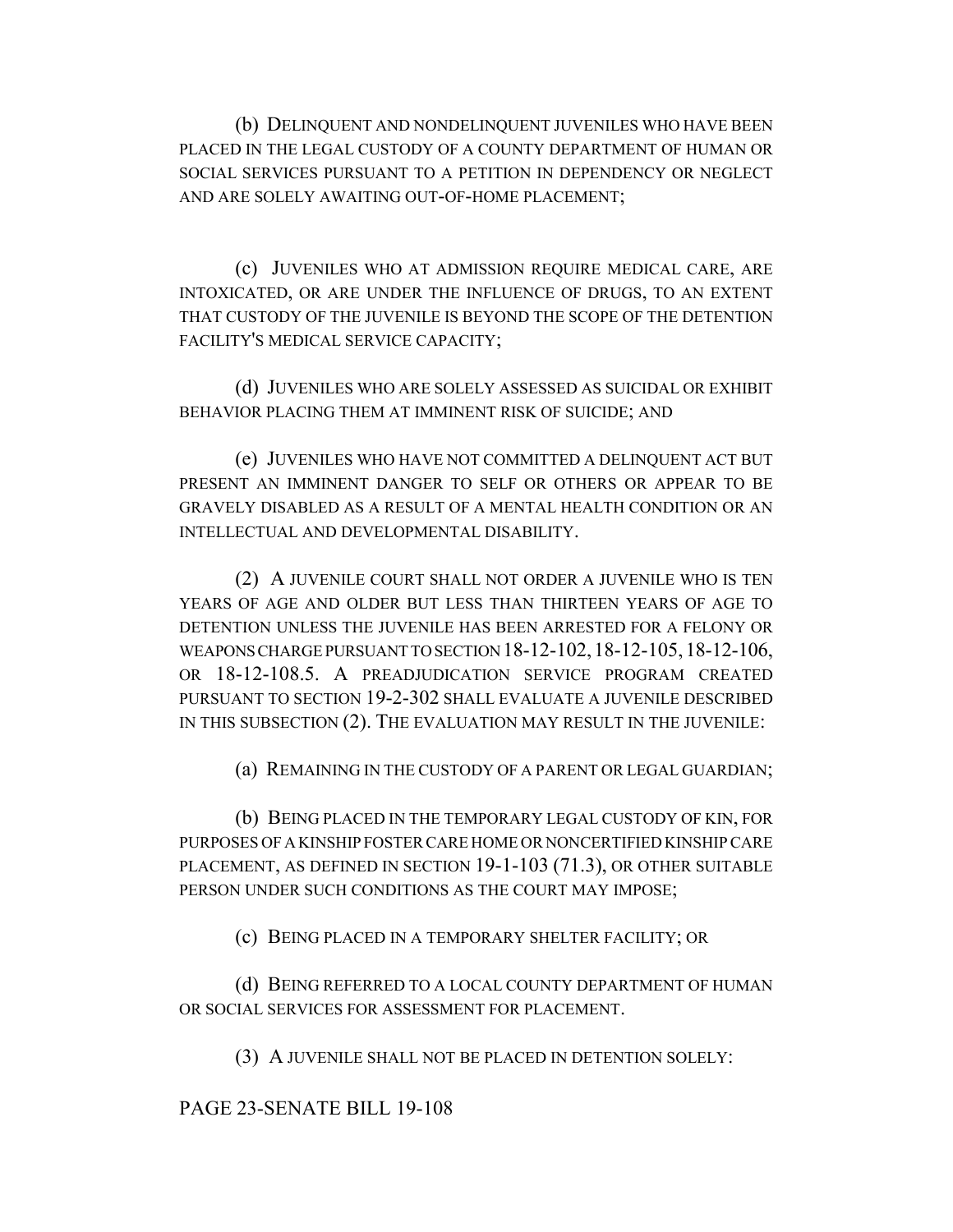(a) DUE TO LACK OF SUPERVISION ALTERNATIVES, SERVICE OPTIONS, OR MORE APPROPRIATE FACILITIES;

(b) DUE TO THE COMMUNITY'S INABILITY TO PROVIDE TREATMENT OR SERVICES;

(c) DUE TO A LACK OF SUPERVISION IN THE HOME OR COMMUNITY;

(d) IN ORDER TO ALLOW A PARENT, GUARDIAN, OR LEGAL CUSTODIAN TO AVOID HIS OR HER LEGAL RESPONSIBILITY;

(e) DUE TO A RISK OF THE JUVENILE'S SELF-HARM;

(f) IN ORDER TO ATTEMPT TO PUNISH, TREAT, OR REHABILITATE THE JUVENILE;

(g) DUE TO A REQUEST BY A VICTIM, LAW ENFORCEMENT, OR THE COMMUNITY;

(h) IN ORDER TO PERMIT MORE CONVENIENT ADMINISTRATIVE ACCESS TO THE JUVENILE;

(i) IN ORDER TO FACILITATE FURTHER INTERROGATION OR INVESTIGATION; OR

(j) AS A RESPONSE TO TECHNICAL VIOLATIONS OF PROBATION UNLESS THE RESULTS OF A DETENTION SCREENING INSTRUMENT INDICATE THAT THE JUVENILE POSES A SUBSTANTIAL RISK OF SERIOUS HARM TO OTHERS OR IF THE APPLICABLE GRADUATED RESPONSES SYSTEM ADOPTED PURSUANT TO SECTION 19-2-925 ALLOWS FOR SUCH A PLACEMENT.

**SECTION 10.** In Colorado Revised Statutes, 19-2-507, **amend** (2),  $(3)$ , and  $(4)$  as follows:

**19-2-507. Duty of officer - screening teams - notification - release or detention.** (2) (a) The law enforcement officer or the court shall detain the juvenile if the law enforcement officer or the court determines that the juvenile's immediate welfare or the protection of the community requires detainment. In determining whether a juvenile requires detention, the law enforcement officer or the court shall follow criteria for the detention of

PAGE 24-SENATE BILL 19-108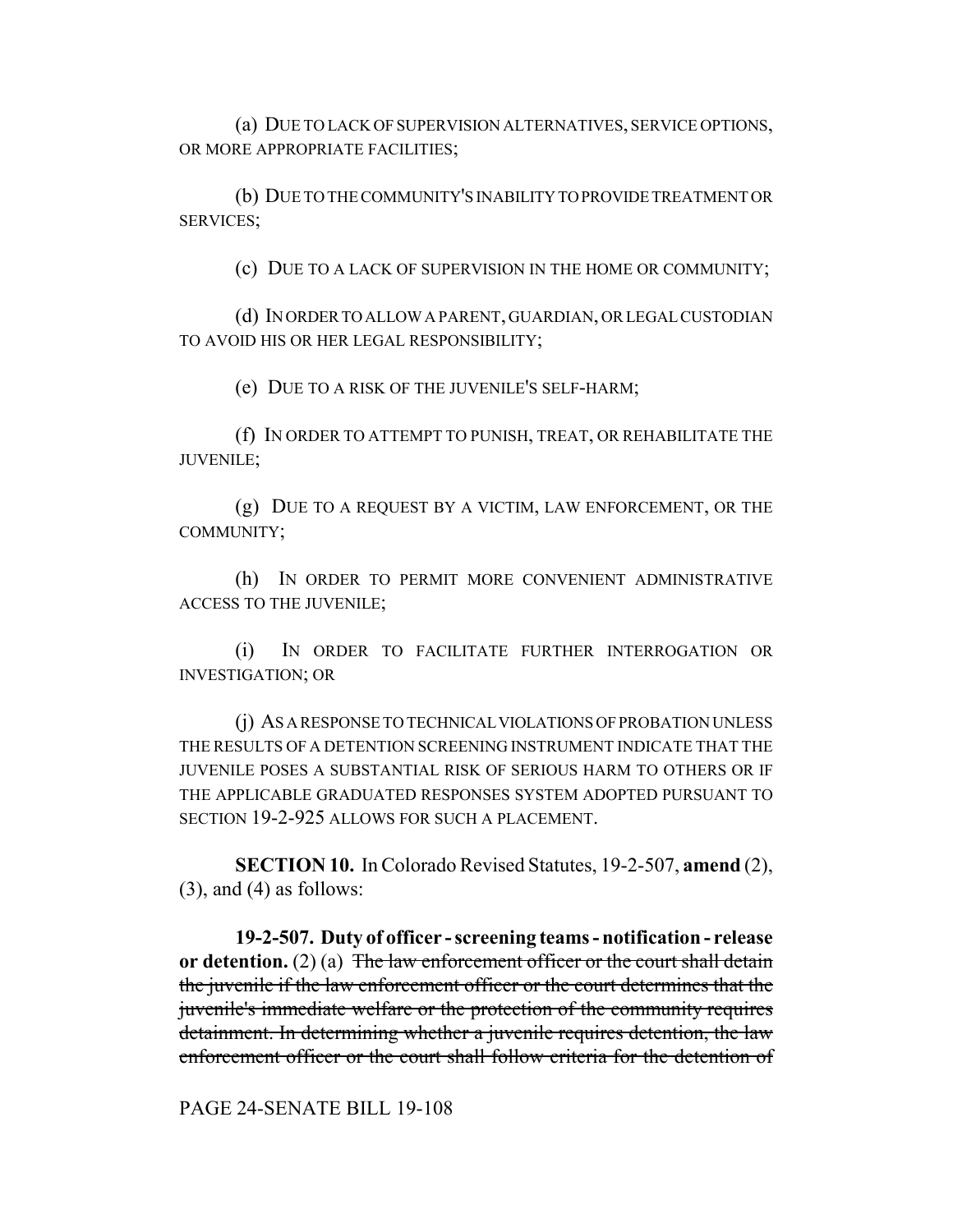juvenile offenders which criteria are established in accordance with section 19-2-212, and shall make efforts to keep the juvenile with his or her parent, guardian, or legal custodian IF THE LAW ENFORCEMENT OFFICER DOES NOT RELEASE THE JUVENILE TO THE CARE OF SUCH JUVENILE'S PARENTS, LEGAL GUARDIAN, KIN, OR OTHER RESPONSIBLE ADULT, THE SCREENING TEAM SHALL ADMINISTER A VALIDATED DETENTION SCREENING INSTRUMENT DEVELOPED OR ADOPTED PURSUANT TO SECTION 19-2-212. THE LAW ENFORCEMENT OFFICER, SCREENING TEAM, OR JUVENILE COURT SHALL NOT REMOVE THE JUVENILE FROM THE CUSTODY OF THE PARENT OR LEGAL GUARDIAN PURSUANT TO THIS SECTION UNLESS THE SCREENING TEAM OR THE JUVENILE COURT:

(I) (A) FIRST FINDS THAT A VALIDATED DETENTION SCREENING INSTRUMENT SELECTED OR ADOPTED PURSUANT TO SECTION 19-2-212 HAS BEEN ADMINISTERED AND THE JUVENILE SCORED AS DETENTION-ELIGIBLE; OR

(B) THERE ARE GROUNDS TO OVERRIDE THE RESULTS OF THE DETENTION SCREENING INSTRUMENT BASED ON THE CRITERIA DEVELOPED IN ACCORDANCE WITH SECTION 19-2-212; AND

(II) FINDS THAT THE JUVENILE POSES A SUBSTANTIAL RISK OF SERIOUS HARM TO OTHERS OR A SUBSTANTIAL RISK OF FLIGHT FROM PROSECUTION AND FINDS THAT COMMUNITY-BASED ALTERNATIVES TO DETENTION ARE INSUFFICIENT TO REASONABLY MITIGATE THAT RISK. FLIGHT FROM PROSECUTION IS DISTINGUISHED FROM SIMPLE FAILURE TO APPEAR AND MUST GENERALLY BE EVIDENCED BY A DEMONSTRATED RECORD OF REPEAT, RECENT WILLFUL FAILURES TO APPEAR AT A SCHEDULED COURT APPEARANCE.

(b) THE DETENTION SCREENING INSTRUMENT MUST BE ADMINISTERED BY THE SCREENING TEAM FOR EACH JUVENILE UNDER CONSIDERATION FOR DETENTION AND MUST BE ADMINISTERED BY A SCREENER WHO HAS COMPLETED TRAINING TO ADMINISTER THE DETENTION SCREENING INSTRUMENT.

(c) ANY INFORMATION CONCERNING A JUVENILE THAT IS OBTAINED DURING THE ADMINISTRATION OF THE DETENTION SCREENING INSTRUMENT MUST BE USED SOLELY FOR THE PURPOSE OF MAKING A RECOMMENDATION TO THE COURT REGARDING THE CONTINUED DETENTION OF THE JUVENILE.

#### PAGE 25-SENATE BILL 19-108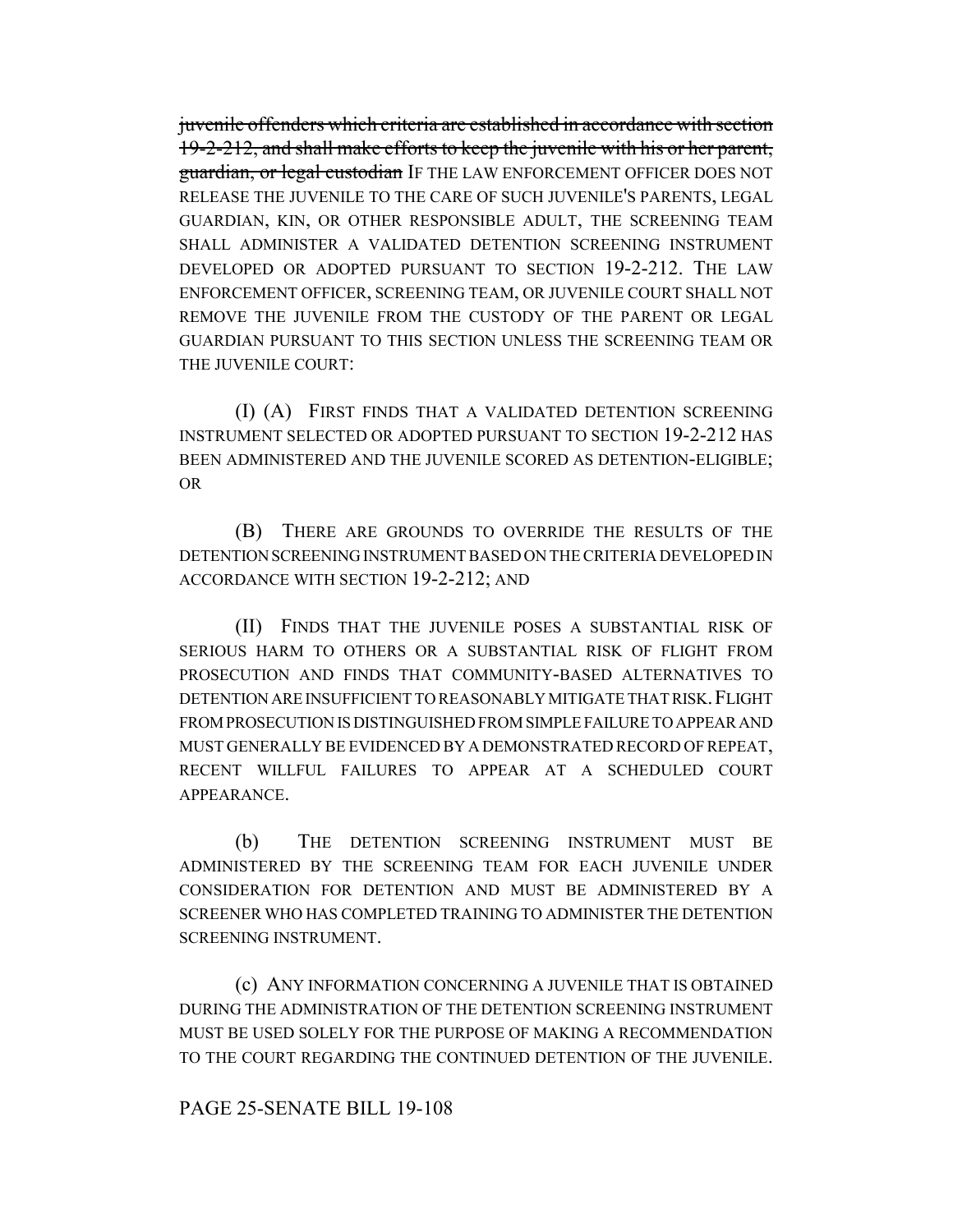THE INFORMATION IS NOT SUBJECT TO SUBPOENA OR OTHER COURT PROCESS, FOR USE IN ANY OTHER PROCEEDING, OR FOR ANY OTHER PURPOSE.

(d) COURT RECORDS AND DIVISION OF YOUTH SERVICES RECORDS MUST INCLUDE DATA ON DETENTION SCREENING SCORES AND, IF THE SCORE DOES NOT MANDATE DETENTION, THE EXPLANATION FOR THE OVERRIDE PLACING THE JUVENILE IN DETENTION.

(e) A JUVENILE WHO MUST BE TAKEN FROM HIS OR HER HOME BUT WHO DOES NOT REQUIRE PHYSICAL RESTRICTION MUST BE GIVEN TEMPORARY CARE WITH HIS OR HER GRANDPARENT, KIN, OR OTHER SUITABLE PERSON; IN A TEMPORARY SHELTER FACILITY DESIGNATED BY THE COURT; OR WITH THE COUNTY DEPARTMENT OF HUMAN OR SOCIAL SERVICES AND MUST NOT BE PLACED IN DETENTION.

(f) THE SCREENING TEAM AND THE JUVENILE COURT SHALL USE THE RESULTS FROM THE DETENTION SCREENING INSTRUMENT IN MAKING A RELEASE DETERMINATION. RELEASE OPTIONS INCLUDE ALLOWING A JUVENILE TO RETURN HOME WITH NO SUPERVISION, OR WITH LIMITED SUPERVISION SUCH AS A LOCATION MONITORING DEVICE, OR A REFERRAL TO A PREADJUDICATION ALTERNATIVE TO DETENTION OR SERVICE PROGRAM ESTABLISHED PURSUANT TO SECTION 19-2-302.

(3) (a) The juvenile shall MUST be released to the care of such THE juvenile's parents, KIN, or other responsible adult, unless a determination has been made in accordance with subsection (2) of this section that such THE juvenile's immediate welfare or the protection of the community SUBSTANTIAL RISK OF SERIOUS HARM TO OTHERS requires that such THE juvenile be detained. The court may make reasonable orders as conditions of said release which conditions may include participation in a preadjudication service program established pursuant to section 19-2-302 PURSUANT TO SECTION 19-2-508 (5). In addition, the court may provide that any violation of such orders shall MAY subject the juvenile to contempt sanctions of the court. The parent, KIN, or other person to whom the juvenile is released shall be IS required to sign a written promise, on forms supplied by the court, to bring the juvenile to the court at a time set or to be set by the court. Failure, without good cause, to comply with the promise shall subject SUBJECTS the juvenile's parent or any other person to whom the juvenile is released to contempt sanctions of the court.

# PAGE 26-SENATE BILL 19-108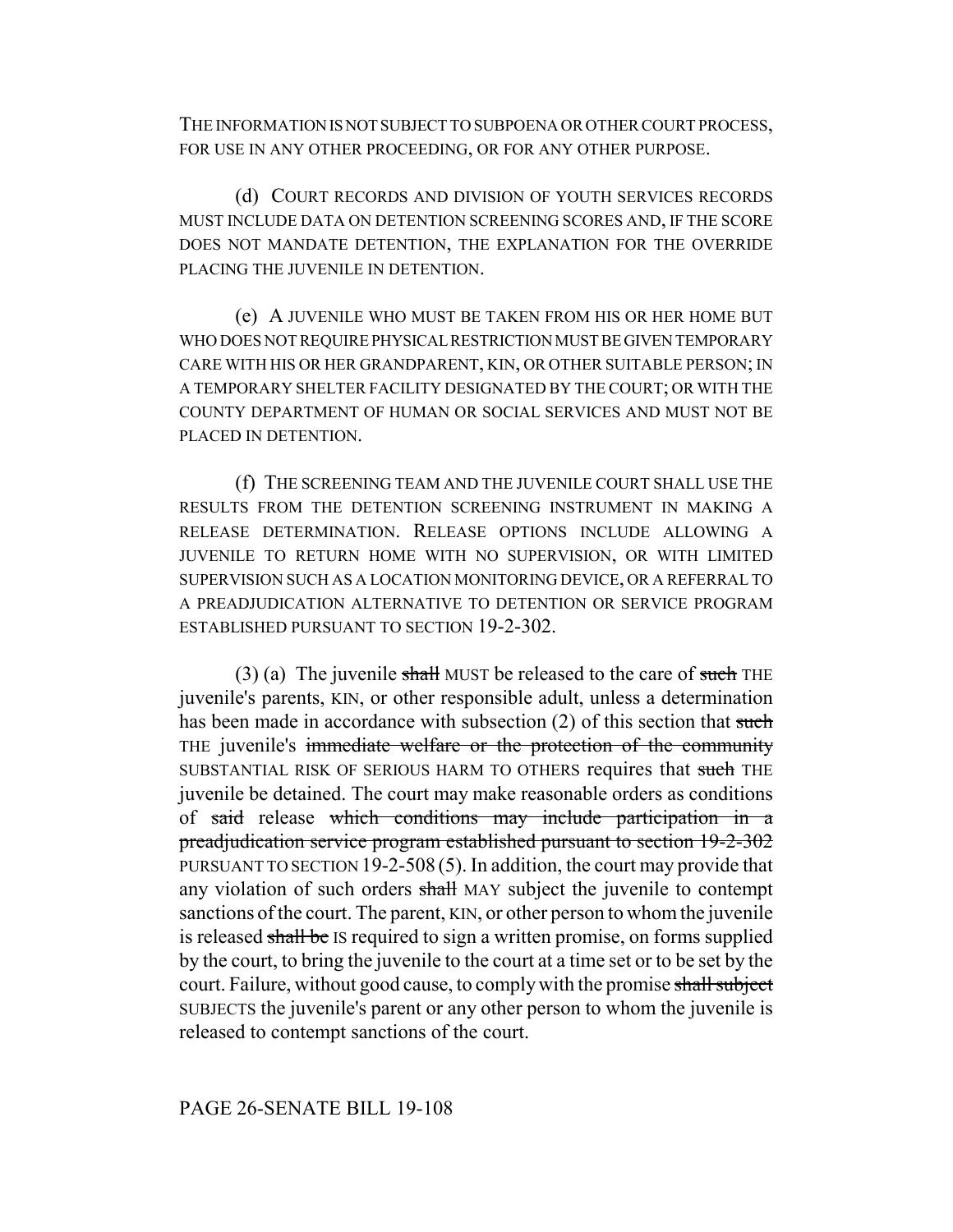(b) PARENTS OR LEGAL GUARDIANS OF A JUVENILE RELEASED FROM DETENTION PURSUANT TO THIS SECTION SHALL COMPLETE THE RELATIVE INFORMATION FORM DESCRIBED IN SECTION 19-2-212 (1)(h) NO LATER THAN THE NEXT HEARING ON THE MATTER.

(4) (a) Except as provided in paragraph  $(b)$  of this subsection  $(4)$ SUBSECTION (4)(b) OF THIS SECTION, A LAW ENFORCEMENT OFFICER SHALL NOT DETAIN a juvenile shall not be detained by law enforcement officials any longer than is reasonably necessary to obtain basic identification information and to contact his or her parents, guardian, or legal custodian.

(b) If he or she is not released as provided in subsection (3) of this section, he or she shall MUST be taken directly to the court or to the place of detention, a temporary holding facility, or a TEMPORARY shelter designated by the court, OR A PREADJUDICATION SERVICE PROGRAM ESTABLISHED PURSUANT TO SECTION 19-2-302 without unnecessary delay.

**SECTION 11.** In Colorado Revised Statutes, **amend** 19-2-508 as follows:

**19-2-508. Detention and temporary shelter - hearing - time limits - findings - review - confinement with adult offenders restrictions.** (1) A juvenile who must be taken from his or her home but who does not require physical restriction must be given temporary care in a shelter facility designated by the court or the county department of human or social services and must not be placed in detention.

 $\left(2\right)$  (a) (1) Unless placement is prohibited pursuant to subsection  $(2)(b)$  of this section SECTION 19-2-507.5, when a juvenile is placed in a detention facility, in a temporary holding facility, or in a TEMPORARY shelter facility designated by the court, the screening team shall promptly so notify the court, the district attorney, and the local office of the state public defender. The screening team shall also notify a parent or legal guardian or, if a parent or legal guardian cannot be located within the county, the person with whom the juvenile has been residing and inform him or her of the right to a prompt hearing to determine whether the juvenile is to be detained further. The court shall hold the detention hearing within forty-eight hours, excluding Saturdays, Sundays, and legal holidays. For a juvenile being held in detention on a warrant for violating a valid court order on a status offense, the court shall hold the detention hearing within twenty-four hours,

PAGE 27-SENATE BILL 19-108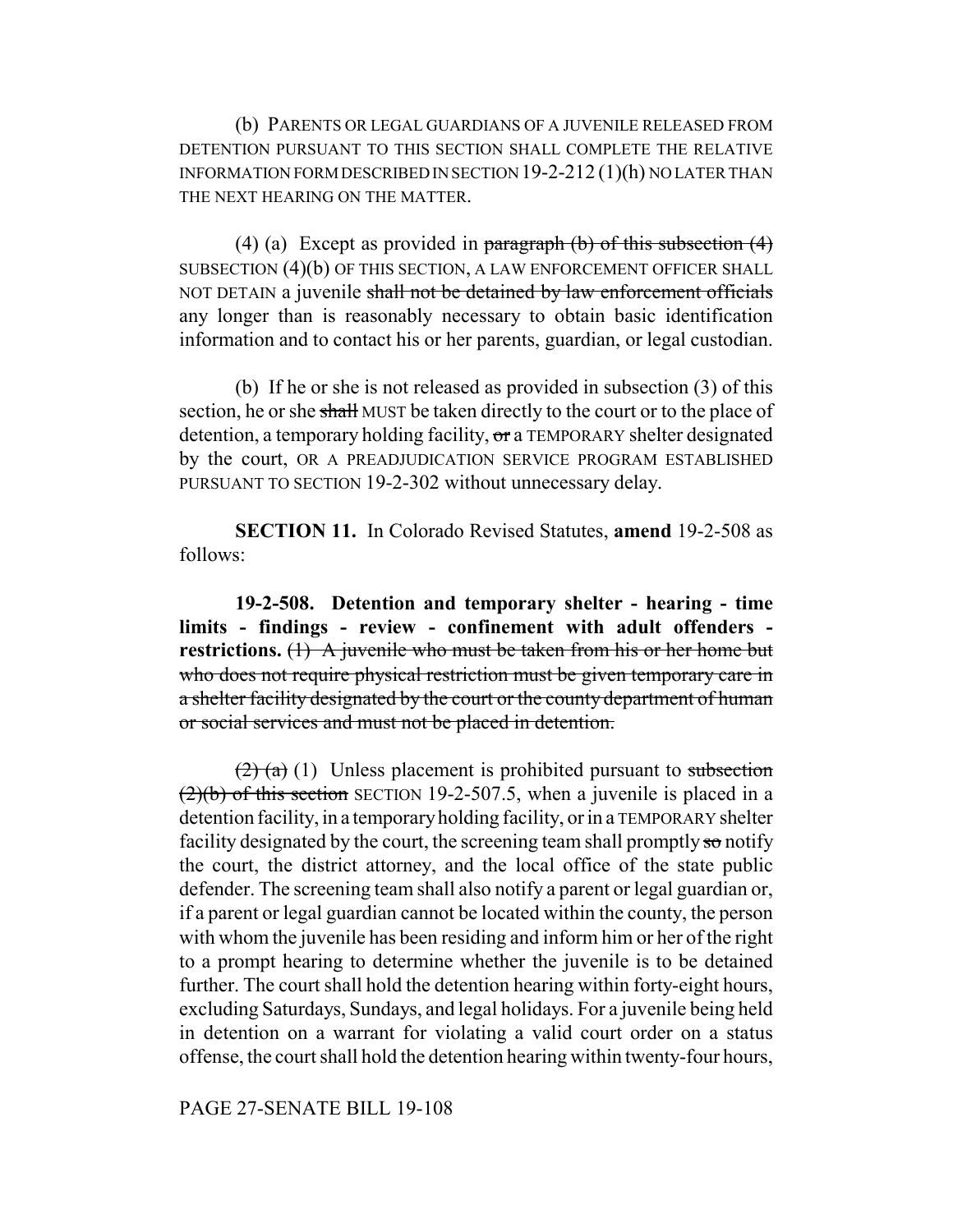excluding Saturdays, Sundays, and legal holidays.

(b) A juvenile who is ten years of age and older but less than thirteen years of age may not be ordered to detention unless the juvenile has been arrested for a felony or weapons charge pursuant to section 18-12-102, 18-12-105, 18-12-106, or 18-12-108.5. A preadjudication service program created pursuant to section 19-2-302 shall evaluate a juvenile described in this subsection  $(2)(b)$ . The evaluation may result in the juvenile:

(I) Remaining in the custody of a parent, guardian, or legal custodian; or

(II) Being placed in the temporary legal custody of kin, for purposes of a kinship foster care home or noncertified kinship care placement, as defined in section 19-1-103 (71.3), or other suitable person under such conditions as the court may impose; or

(III) Being placed in a shelter facility; or

(IV) Being referred to a local county department of human or social services for assessment for placement.

 $(2.5)(2)$  A juvenile who is detained for committing a delinquent act shall MUST be represented at the detention hearing by counsel. If the juvenile has not retained his or her own counsel, the court shall appoint the office of the state public defender or, in the case of a conflict, the office of alternate defense counsel to represent the juvenile. This appointment shall continue CONTINUES if the court appoints the office of the state public defender or the office of alternate defense counsel pursuant to section 19-2-706 (2)(a) unless:

(a) The juvenile retains his or her own counsel; or

(b) The juvenile makes a knowing, intelligent, and voluntary waiver of his or her right to counsel, as described in section 19-2-706 (2)(c).

 $(3)$  (a) (I) A juvenile taken into custody pursuant to this article ARTICLE 2 and placed in a detention or TEMPORARY shelter facility or a temporary holding facility is entitled to a hearing within forty-eight hours, excluding Saturdays, Sundays, and legal holidays, of such placement to

PAGE 28-SENATE BILL 19-108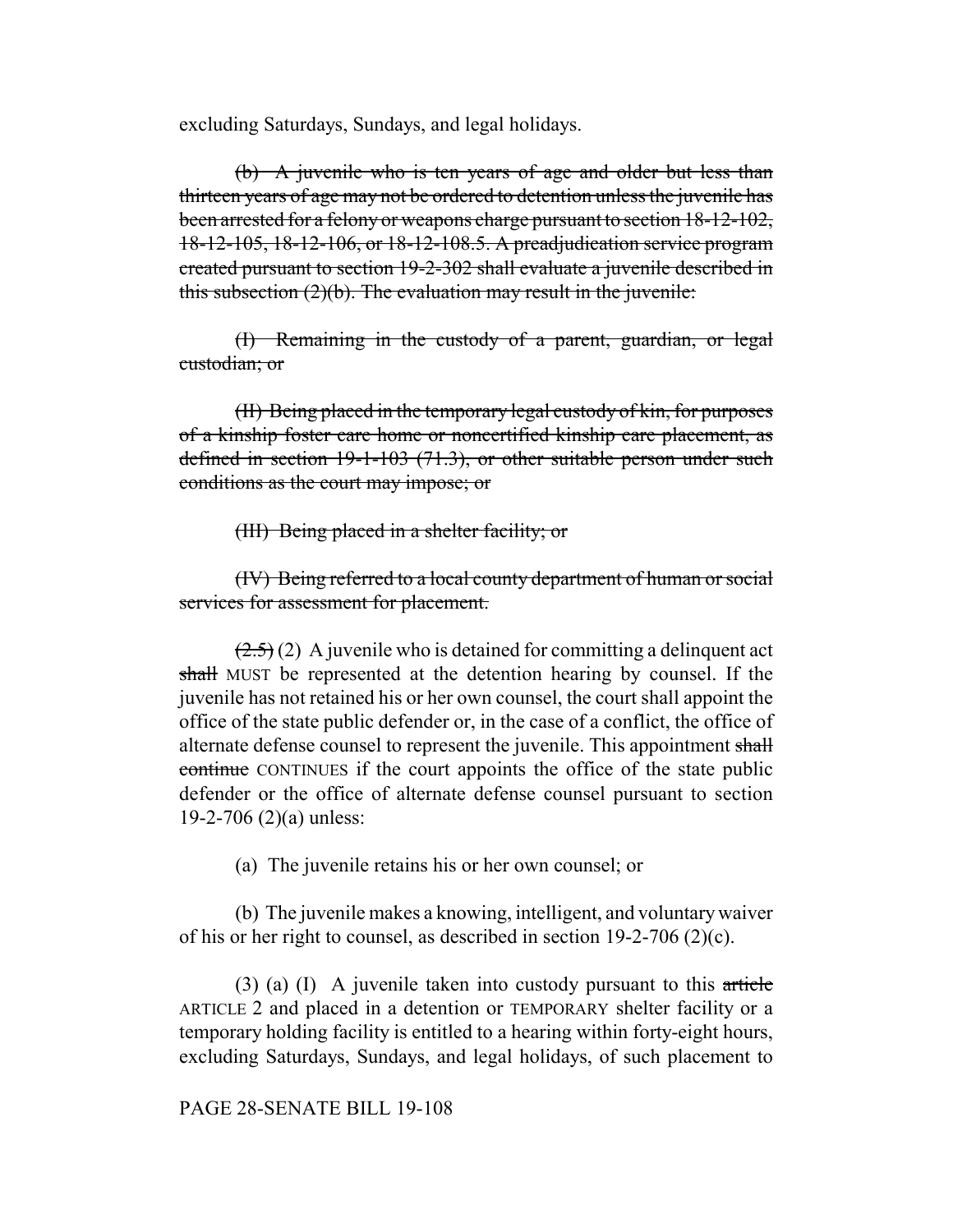determine if he or she should be detained. The time of the detention hearing must allow defense counsel sufficient time to consult with the juvenile before the detention hearing. This consultation may be performed by secure electronic means if the conditions under which the electronic consultation is held allow the consultation to be confidential. The time in which the hearing must be held may be extended for a reasonable time by order of the court upon good cause shown.

 $(\overline{1.5})$  (II) The law enforcement agency that arrested the juvenile shall promptly provide to the court and to defense counsel the affidavit supporting probable cause for the arrest and the arrest report, if the arrest report is available, and the screening team shall promptly provide to the court and to defense counsel any screening material RESULTS FROM THE DETENTION RISK SCREENING prepared pursuant to the juvenile's arrest. Upon completion of the detention hearing, the defense shall return any materials received pursuant to this subparagraph  $(H.5)$  SUBSECTION  $(3)(a)(II)$  unless the appointment is continued at the conclusion of the hearing.

 $(H)$  (III) The only purposes of a detention hearing are to determine if a juvenile should be detained further and to define conditions under which he or she may be released, if his or her release is appropriate. A detention hearing shall not be combined with a preliminary hearing or a first advisement. Due to the limited scope of a detention hearing, the representation of a juvenile by appointed counsel at a detention hearing does not, by itself, create a basis for disqualification in the event that such counsel is subsequently appointed to represent another individual whose case is related to the juvenile's case.

(III) (IV) With respect to this section, the court may further detain the juvenile only if the court finds from the information provided at the hearing that:

(A) PROBABLE CAUSE EXISTS TO BELIEVE THAT THE DELINQUENT ACT CHARGED WAS COMMITTED BY THE JUVENILE;

(B) ON AND AFTER THIRTY DAYS AFTER THE SCREENING INSTRUMENT HAS BEEN DEVELOPED OR ADOPTED PURSUANT TO SECTION 19-2-212, THE VALIDATED DETENTION SCREENING INSTRUMENT HAS BEEN ADMINISTERED AND THE JUVENILE SCORED AS DETENTION-ELIGIBLE; OR THERE ARE GROUNDS TO OVERRIDE THE RESULT OF THE DETENTION SCREENING

# PAGE 29-SENATE BILL 19-108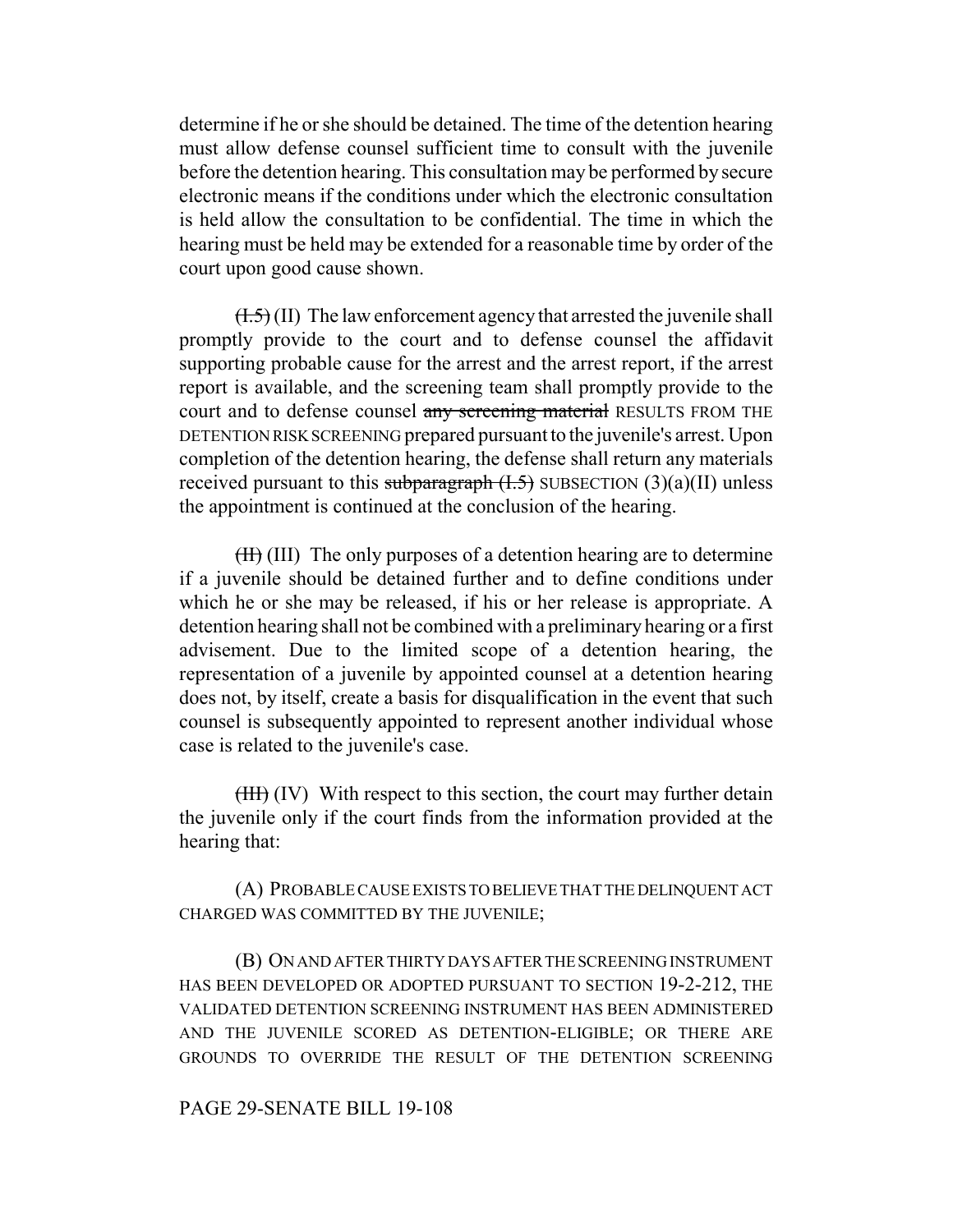INSTRUMENT BASED ON THE CRITERIA DEVELOPED IN ACCORDANCE WITH SECTION 19-2-212; AND

(C) The juvenile is a danger to himself or herself or to the community; except that POSES A SUBSTANTIAL RISK OF SERIOUS HARM TO OTHERS OR A SUBSTANTIAL RISK OF FLIGHT FROM PROSECUTION AND COMMUNITY-BASED ALTERNATIVES TO DETENTION ARE INSUFFICIENT TO REASONABLY MITIGATE THAT RISK. FLIGHT FROM PROSECUTION IS DISTINGUISHED FROM SIMPLE FAILURE TO APPEAR AND MUST GENERALLY BE EVIDENCED BY A DEMONSTRATED RECORD OF REPEAT, RECENT WILLFUL FAILURES TO APPEAR AT A SCHEDULED COURT APPEARANCE.

(V) A COURT SHALL NOT ORDER FURTHER DETENTION FOR a juvenile who is ten years of age and older but less than thirteen years of age may not be ordered to further detention unless the juvenile has been arrested or adjudicated for a felony or weapons charge pursuant to section 18-12-102, 18-12-105, 18-12-106, or 18-12-108.5. The court shall receive any information having probative value regardless of its admissibility under the rules of evidence. In determining whether a juvenile requires detention, the court shall consider any record of any prior adjudications of the juvenile THE RESULTS OF THE DETENTION SCREENING INSTRUMENT. There is a rebuttable presumption that a juvenile is a danger to himself or herself or to the community POSES A SUBSTANTIAL RISK OF SERIOUS HARM TO OTHERS if:

(A) The juvenile is alleged to have committed a felony enumerated as a crime of violence pursuant to section 18-1.3-406; C.R.S.; or

(B) The juvenile is alleged to have used, or possessed and threatened to use, a firearm during the commission of any felony offense against a person, as such offenses are described in article 3 of title 18; C.R.S.; or

(C) The juvenile is alleged to have committed possessing a dangerous or illegal weapon, as described in section 18-12-102; C.R.S. possession of a defaced firearm, as described in section  $18-12-103$ ; C.R.S.; unlawfully carrying a concealed weapon, as described in section 18-12-105; C.R.S.; unlawfully carrying a concealed weapon on school, college, or university grounds, as described in section  $18-12-105.5$ ; C.R.S.; prohibited use of weapons, as described in section  $18-12-106$ ; C.R.S.; illegal discharge of a firearm, as described in section  $18-12-107.5$ ; C.R.S.; or illegal possession of a handgun by a juvenile, as described in section 18-12-108.5.

#### PAGE 30-SENATE BILL 19-108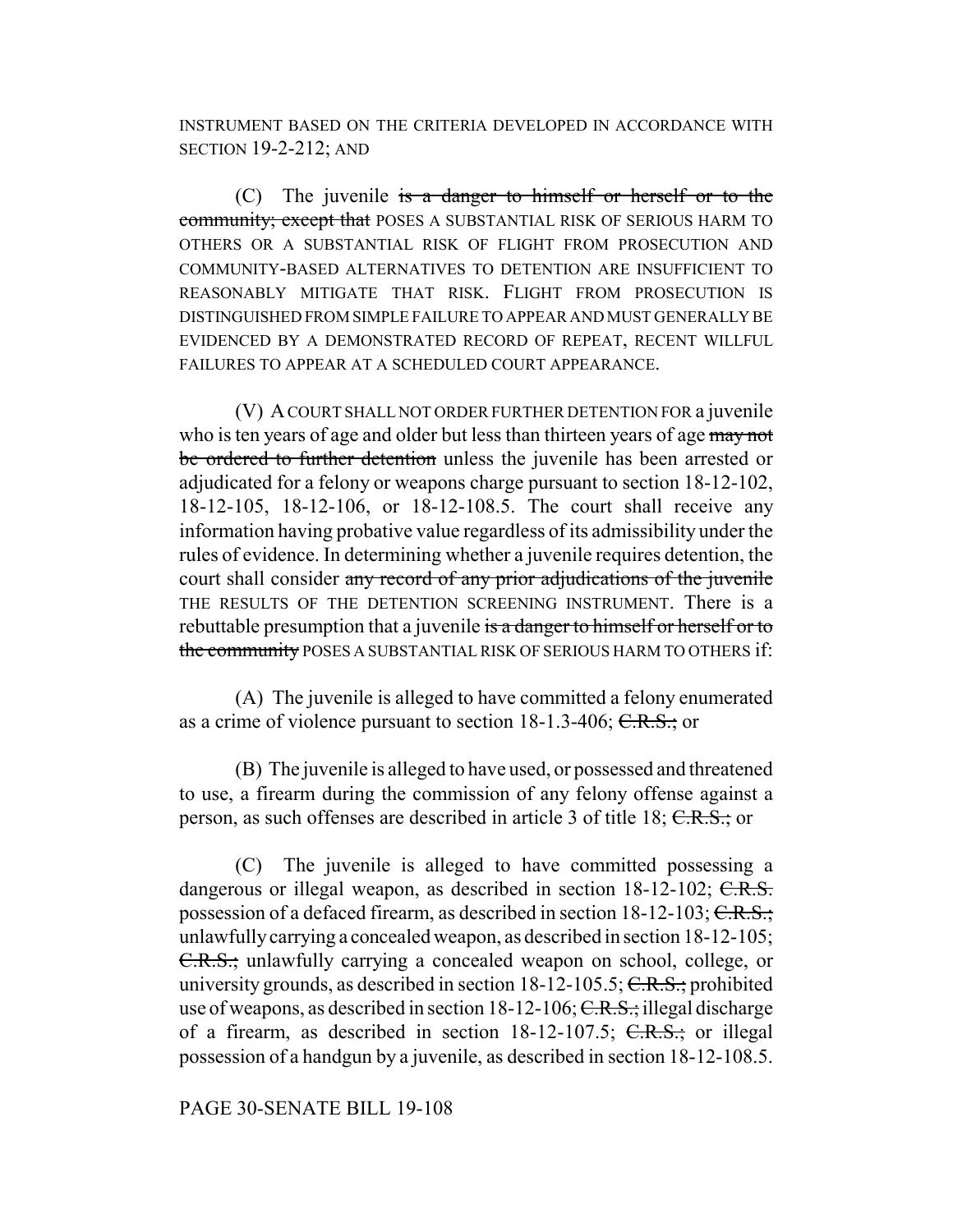C.R.S.

 $(HH.5)$  (VI) Notwithstanding the provisions of subparagraph  $(HH)$  of this paragraph (a) SUBSECTION  $(3)(a)(IV)$  OF THIS SECTION, there shall be IS no presumption under sub-subparagraph  $(C)$  of subparagraph  $(HI)$  of this paragraph (a) SUBSECTION  $(3)(a)(IV)(C)$  OF THIS SECTION that a juvenile is a danger to himself or herself or the community POSES A SUBSTANTIAL RISK OF SERIOUS HARM TO OTHERS if the item in the possession of the juvenile is alleged to be a BB gun, a pellet gun, or a gas gun.

(IV) (VII) Except as provided in subsection  $(3)(a)(IV.5)$ SUBSECTION  $(3)(a)(IX)$  of this section, at the conclusion of the hearing, the court shall enter one of the following orders, while ensuring efforts are made to keep the juvenile with his or her parent, guardian, or legal custodian:

(A) That the juvenile be released to the custody of a parent, guardian, or legal custodian, KIN, OR OTHER SUITABLE PERSON without the posting of bond;

(B) That the juvenile be placed in a TEMPORARY shelter facility;

(C) That bail be set and that the juvenile be released upon the posting of that bail;

(D) That no bail be set and that the juvenile be detained without bail upon a finding that such juvenile is a danger to himself or herself or to the community POSES A SUBSTANTIAL RISK OF SERIOUS HARM TO OTHERS. Any juvenile who is detained without bail must be tried on the charges in the petition filed pursuant to subparagraph  $(V)$  of this paragraph  $(a)$ SUBSECTION  $(3)(a)(IX)$  OF THIS SECTION within the time limits set forth in section 19-2-108, unless the juvenile is deemed to have waived the time limit for an adjudicatory trial pursuant to section 19-2-107 (4).

(E) That no bail be set and that, upon the court's finding that the juvenile is a danger to himself or herself or to the community POSES A SUBSTANTIAL RISK OF SERIOUS HARM TO OTHERS, the juvenile be placed in a preadjudication service program established pursuant to section 19-2-302. This sub-subparagraph  $(E)$  shall SUBSECTION  $(3)(a)(VII)(E)$  DOES not apply to any case in which the juvenile's alleged offense is one of the offenses

PAGE 31-SENATE BILL 19-108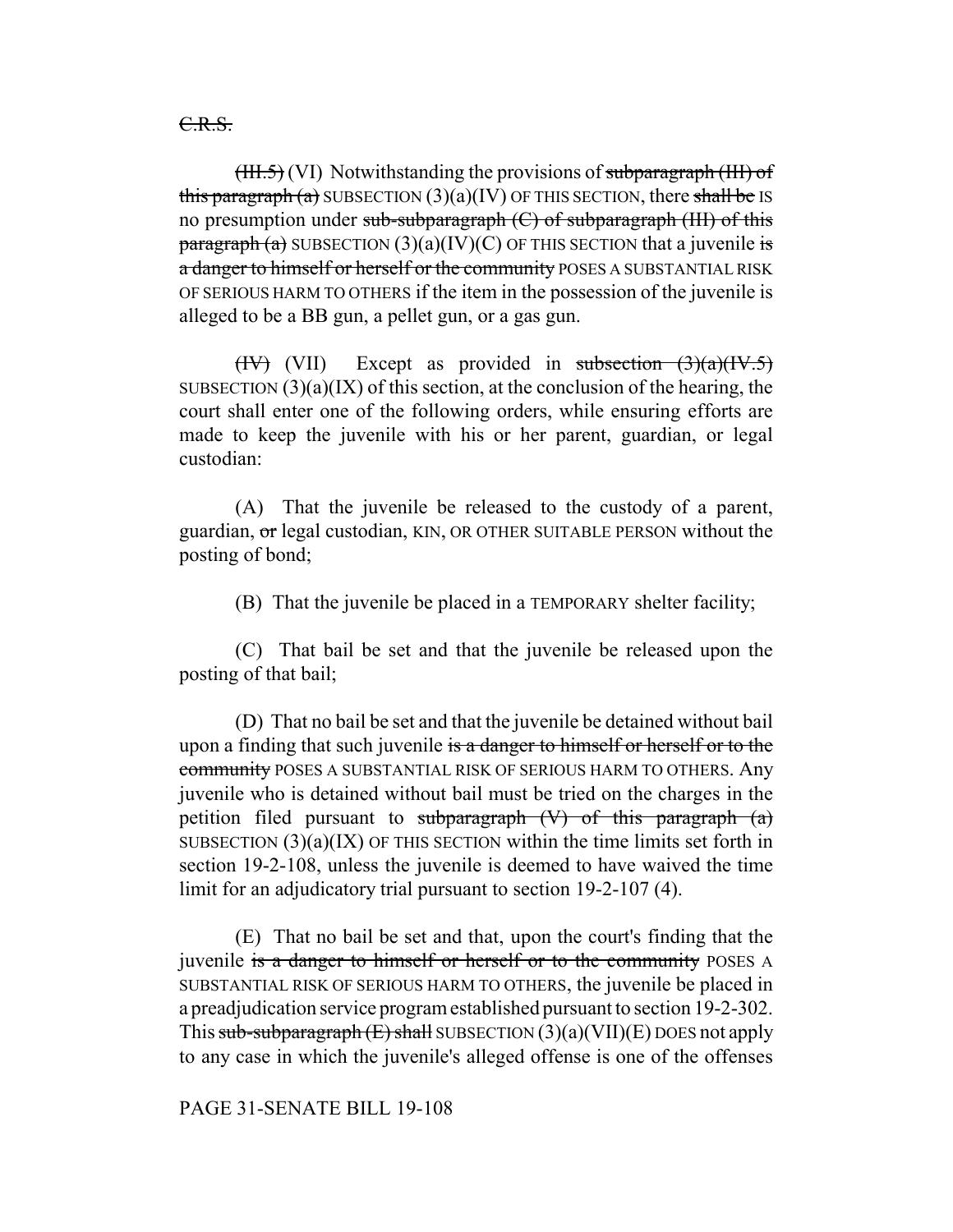described in subparagraph (III) of this paragraph (a) SUBSECTION  $(3)(a)(IV)$ OF THIS SECTION.

 $(HY.5)$  (VIII) A preadjudication service program created pursuant to section 19-2-302 shall evaluate a juvenile described in subsection  $(2)(b)$ SUBSECTION (8) of this section. The evaluation may result in the juvenile:

(A) Remaining in the custody of a parent, guardian, or legal custodian; or

(B) Being placed in the temporary legal custody of kin, for purposes of a kinship foster care home or noncertified kinship care placement, as defined in section 19-1-103 (71.3), or other suitable person under such conditions as the court may impose; or

(C) Being placed in a TEMPORARY shelter facility; or

(D) Being referred to a local county department of human or social services for assessment for placement.

 $(\forall)$  (IX) When the court orders further detention of the juvenile or placement of the juvenile in a preadjudication service program after a detention hearing, the district attorney shall file a petition alleging the juvenile to be a delinquent within seventy-two hours after the detention hearing, excluding Saturdays, Sundays, and legal holidays. The juvenile shall MUST be held or shall MUST participate in a preadjudication service program pending a hearing on the petition. Upon a showing of good cause, the court may extend such time for the filing of charges.

 $(\forall f)(X)$  Following the detention hearing, if the court orders that the juvenile be released and, as a condition of such release, requires the juvenile to attend school, the court shall notify the school district in which the juvenile is enrolled of such requirement.

(VII) (XI) If the court orders further detention of a juvenile pursuant to the provisions of this section, said THE order shall MUST contain specific findings as follows:

(A) Whether placement of the juvenile out of his or her home would be in the juvenile's and the community's best interests;

#### PAGE 32-SENATE BILL 19-108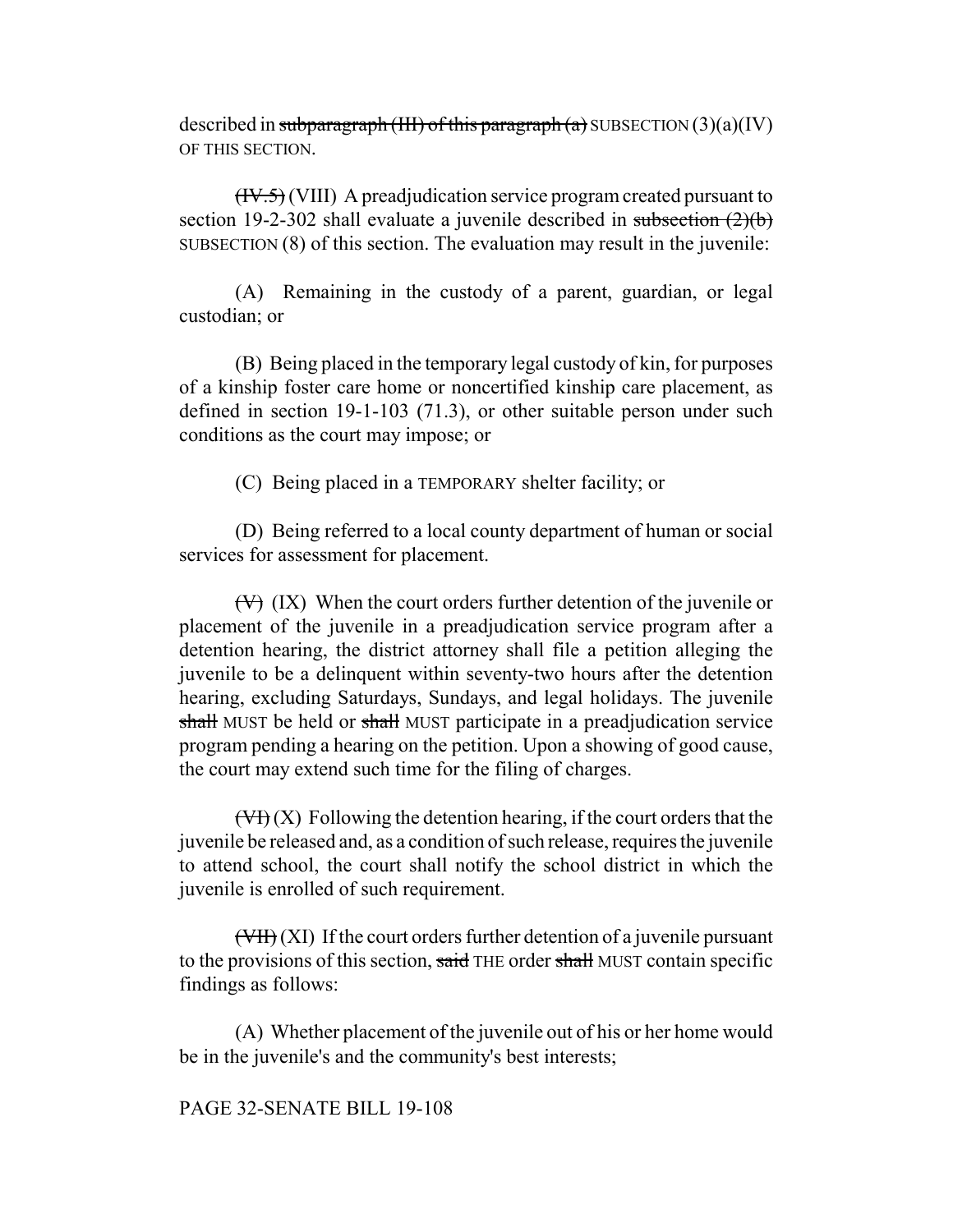(B) Whether reasonable efforts have been made to prevent or eliminate the need for removal of the juvenile from the home, whether it is reasonable that such efforts not be provided due to the existence of an emergency situation that requires the immediate removal of the juvenile from the home, or whether such efforts not be required due to the circumstances described in section 19-1-115 (7); and

(C) Whether procedural safeguards to preserve parental rights have been applied in connection with the removal of the juvenile from the home, any change in the juvenile's placement in a community placement, or any determination affecting parental visitation of the juvenile.

(b) (I) If it appears that any juvenile being held in detention or TEMPORARY shelter may have an intellectual and developmental disability, as provided in article 10.5 of title 27, the court or detention personnel shall refer the juvenile to the nearest community-centered board for an eligibility determination. If it appears that any juvenile being held in a detention or TEMPORARY shelter facility pursuant to the provisions of this article 2 may have a mental health disorder, as provided in sections 27-65-105 and 27-65-106, the intake personnel or other appropriate personnel shall contact a mental health professional to do a mental health hospital placement prescreening on the juvenile. The court shall be notified of the contact and may take appropriate action. If a mental health hospital placement prescreening is requested, it shall MUST be conducted in an appropriate place accessible to the juvenile and the mental health professional. A request for a mental health hospital placement prescreening must not extend the time within which a detention hearing must be held pursuant to this section. If a detention hearing has been set but has not yet occurred, the mental health hospital placement prescreening shall MUST be conducted prior to the hearing; except that the prescreening must not extend the time within which a detention hearing must be held.

(II) If a juvenile has been ordered detained pending an adjudication, disposition, or other court hearing and the juvenile subsequently appears to have a mental health disorder, as provided in section 27-65-105 or 27-65-106, the intake personnel or other appropriate personnel shall contact the court with a recommendation for a mental health hospital placement prescreening. A mental health hospital placement prescreening shall MUST be conducted at any appropriate place accessible to the juvenile and the mental health professional within twenty-four hours of the request,

# PAGE 33-SENATE BILL 19-108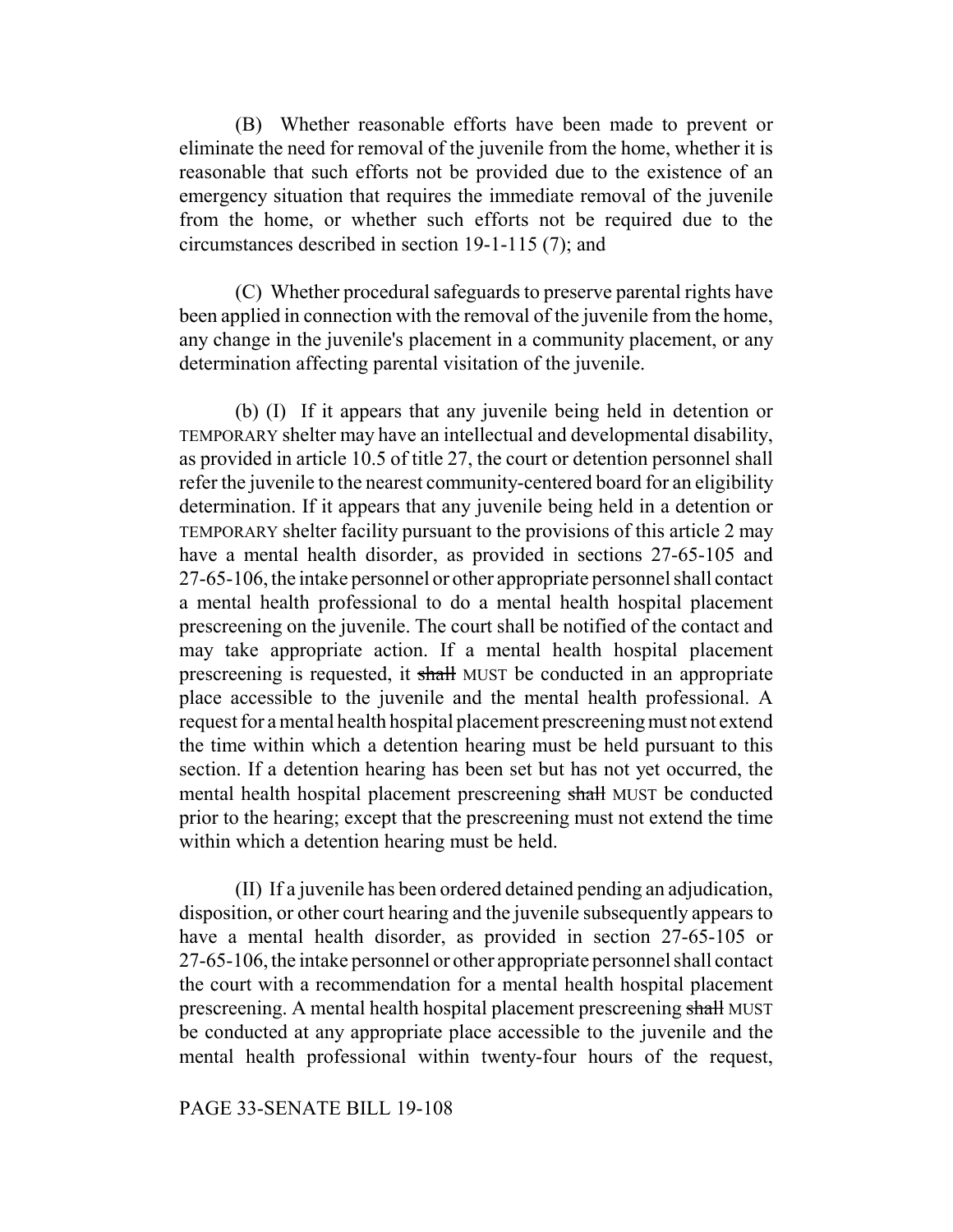excluding Saturdays, Sundays, and legal holidays.

(III) When the mental health professional finds, as a result of the prescreening, that the juvenile may have a mental health disorder, the mental health professional shall recommend to the court that the juvenile be evaluated pursuant to section 27-65-105 or 27-65-106.

(IV) Nothing in this subsection (3)(b) precludes the use of emergency procedures pursuant to section 27-65-105 (1).

(c) (I) A juvenile taken to a detention or TEMPORARY shelter facility or a temporary holding facility pursuant to section 19-2-502 as the result of an allegedly delinquent act that constitutes any of the offenses described in subparagraph (III) of paragraph  $(a)$  of this subsection  $(3)$  SUBSECTION  $(3)(a)(IV)$  OF THIS SECTION shall not be released from such facility if a law enforcement agency has requested that a detention hearing be held to determine whether the juvenile's immediate welfare or the protection of the community SUBSTANTIAL RISK OF SERIOUS HARM TO OTHERS requires that the juvenile be detained. A juvenile shall not thereafter be released from detention except after a hearing, reasonable advance notice of which has been given to the district attorney, alleging new circumstances concerning the further detention of the juvenile.

(II) Following a detention hearing held in accordance with subparagraph (I) of this paragraph (c) SUBSECTION  $(3)(c)(I)$  OF THIS SECTION, a juvenile who is to be tried as an adult for criminal proceedings pursuant to a direct filing or transfer shall not be held at any adult jail or pretrial facility unless the district court finds, after a hearing held pursuant to subparagraph  $(W)$ ,  $(V)$ , or  $(VI)$  of this paragraph  $(e)$  SUBSECTION  $(3)(c)(IV)$ ,  $(3)(c)(V)$ , OR  $(3)(c)(VI)$  OF THIS SECTION, that an adult jail is the appropriate place of confinement for the juvenile.

(III) In determining whether an adult jail is the appropriate place of confinement for the juvenile, the district court shall consider the following factors:

(A) The age of the juvenile;

(B) Whether, in order to provide physical separation from adults, the juvenile would be deprived of contact with other people for a significant

PAGE 34-SENATE BILL 19-108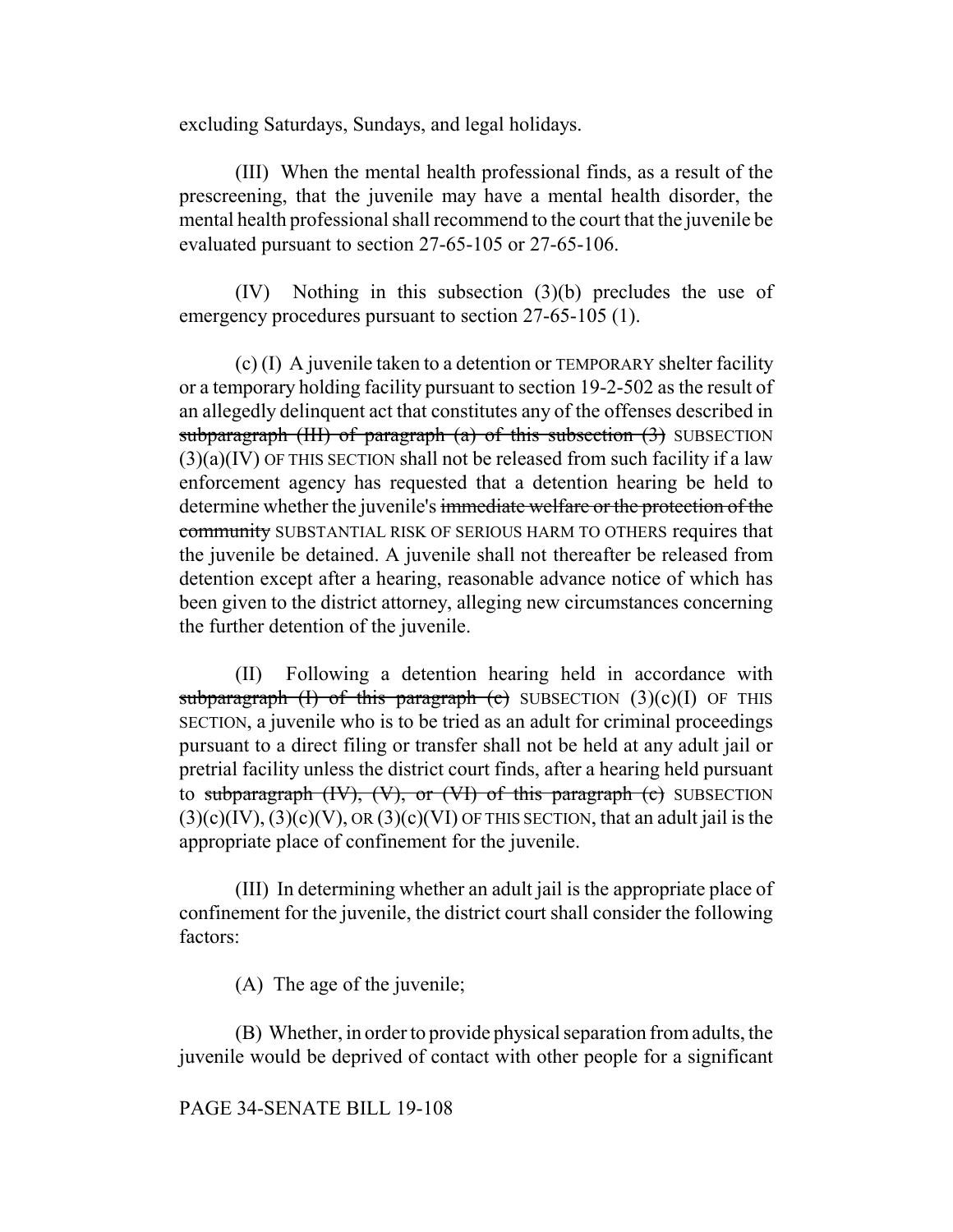portion of the day or would not have access to recreational facilities or age-appropriate educational opportunities;

(C) The juvenile's current emotional state, intelligence, and developmental maturity, including any emotional and psychological trauma, and the risk to the juvenile caused by his or her placement in an adult jail, which risk may be evidenced by mental health or psychological assessments or screenings made available to the district attorney and to defense counsel;

(D) Whether detention in a juvenile facility will adequately serve the need for community protection pending the outcome of the criminal proceedings;

(E) Whether detention in a juvenile facility will negatively impact the functioning of the juvenile facility by compromising the goals of detention to maintain a safe, positive, and secure environment for all juveniles within the facility;

(F) The relative ability of the available adult and juvenile detention facilities to meet the needs of the juvenile, including the juvenile's need for mental health and educational services;

(G) Whether the juvenile presents an imminent risk of SERIOUS harm to himself or herself or others within a juvenile facility;

(H) The physical maturity of the juvenile; and

(I) Any other relevant factors.

(IV) After charges are filed directly in district court against a juvenile pursuant to section 19-2-517 or a juvenile is transferred to district court pursuant to section 19-2-518, the division of youth services may petition the district court to transport the juvenile to an adult jail. The district court shall hold a hearing on the place of pretrial detention for the juvenile as soon as practicable, but no later than twenty-one days after the receipt of the division's petition to transport. The district attorney, sheriff, or juvenile may file a response to the petition and participate in the hearing. The juvenile shall remain in a juvenile detention facility pending hearing and decision by the district court.

#### PAGE 35-SENATE BILL 19-108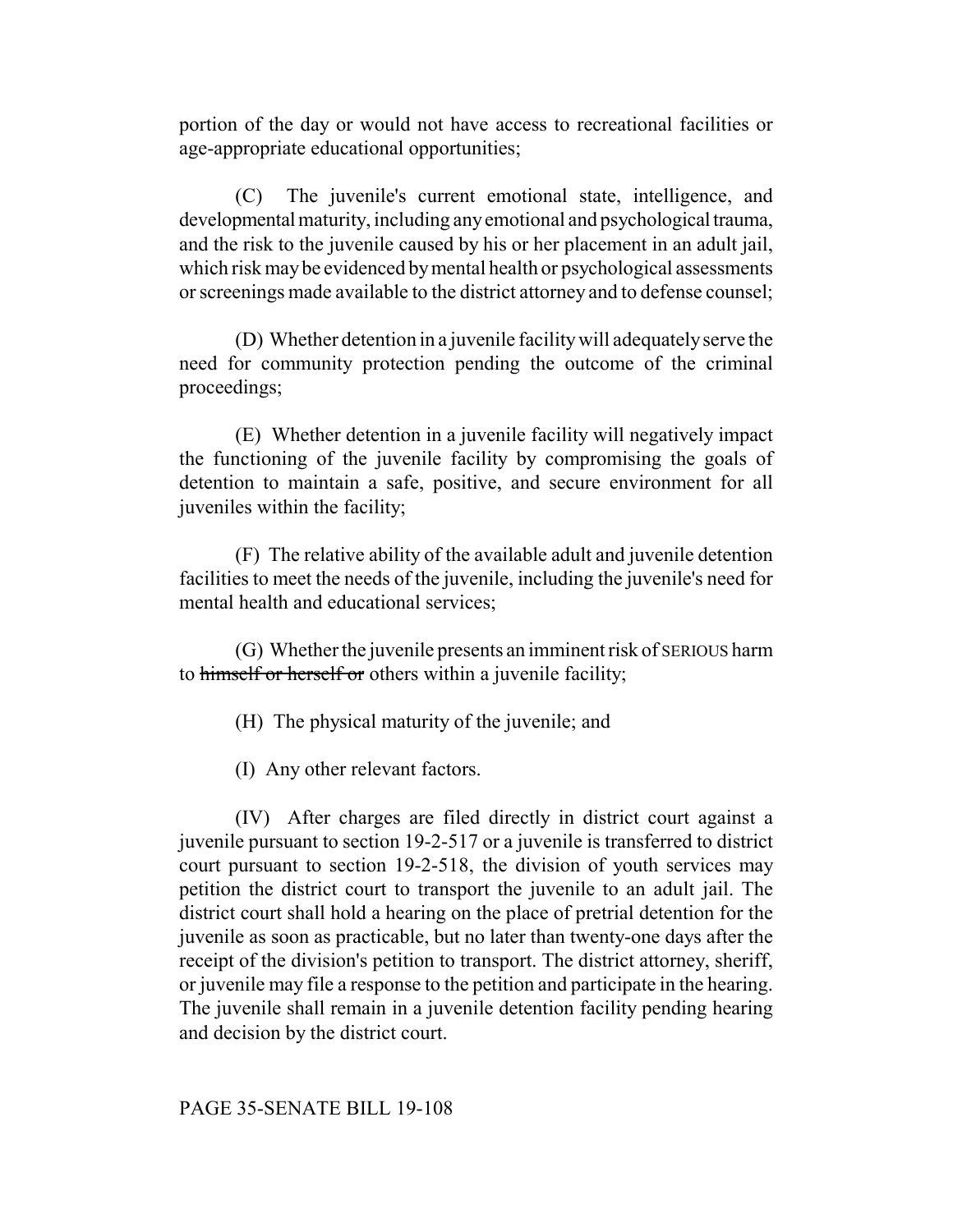(V) If a juvenile is placed in the division of youth services and is being tried in district court, the division of youth services may petition the court for an immediate hearing to terminate juvenile detention placement if the juvenile's placement in a juvenile detention facility presents an imminent danger to the other juveniles or to staff at the detention facility. In making its determination, the court shall review the factors set forth in subsection  $(3)(c)(III)$  of this section.

(VI) If the district court determines that an adult jail is the appropriate place of confinement for the juvenile, the juvenile may petition the court for a review hearing. The juvenile may not petition for a review hearing within thirty days after the initial confinement decision or within thirty days after any subsequent review hearing. Upon receipt of the petition, the court may set the matter for a hearing if the juvenile has alleged facts or circumstances that, if true, would warrant reconsideration of the juvenile's placement in an adult jail based upon the factors set forth in subparagraph (III) of this paragraph (c) SUBSECTION  $(3)(c)(III)$  OF THIS SECTION and the factors previously relied upon by the court.

# (3.5) Repealed.

(4) (a) No jail shall receive a juvenile for detention following a detention hearing pursuant to this section unless the juvenile has been ordered by the court to be held for criminal proceedings as an adult pursuant to a transfer or unless the juvenile is to be held for criminal proceedings as an adult pursuant to a direct filing. No juvenile under the age of fourteen and, except upon order of the court, no juvenile fourteen years of age or older shall be detained in a jail, lockup, or other place used for the confinement of adult offenders. The exception for detention in a jail shall be used APPLIES only if the juvenile is being held for criminal proceedings as an adult pursuant to a direct filing or transfer.

(b) Whenever a juvenile is held pursuant to a direct filing or transfer in a facility where adults are held, the juvenile shall MUST be physically segregated from the adult offenders.

 $(\theta.5)$  (c) (I) When a juvenile who is to be held for criminal proceedings as an adult pursuant to a direct filing or transfer of charges, as provided in sections 19-2-517 and 19-2-518, respectively, is received at a jail or other facility for the detention of adult offenders, the official in

# PAGE 36-SENATE BILL 19-108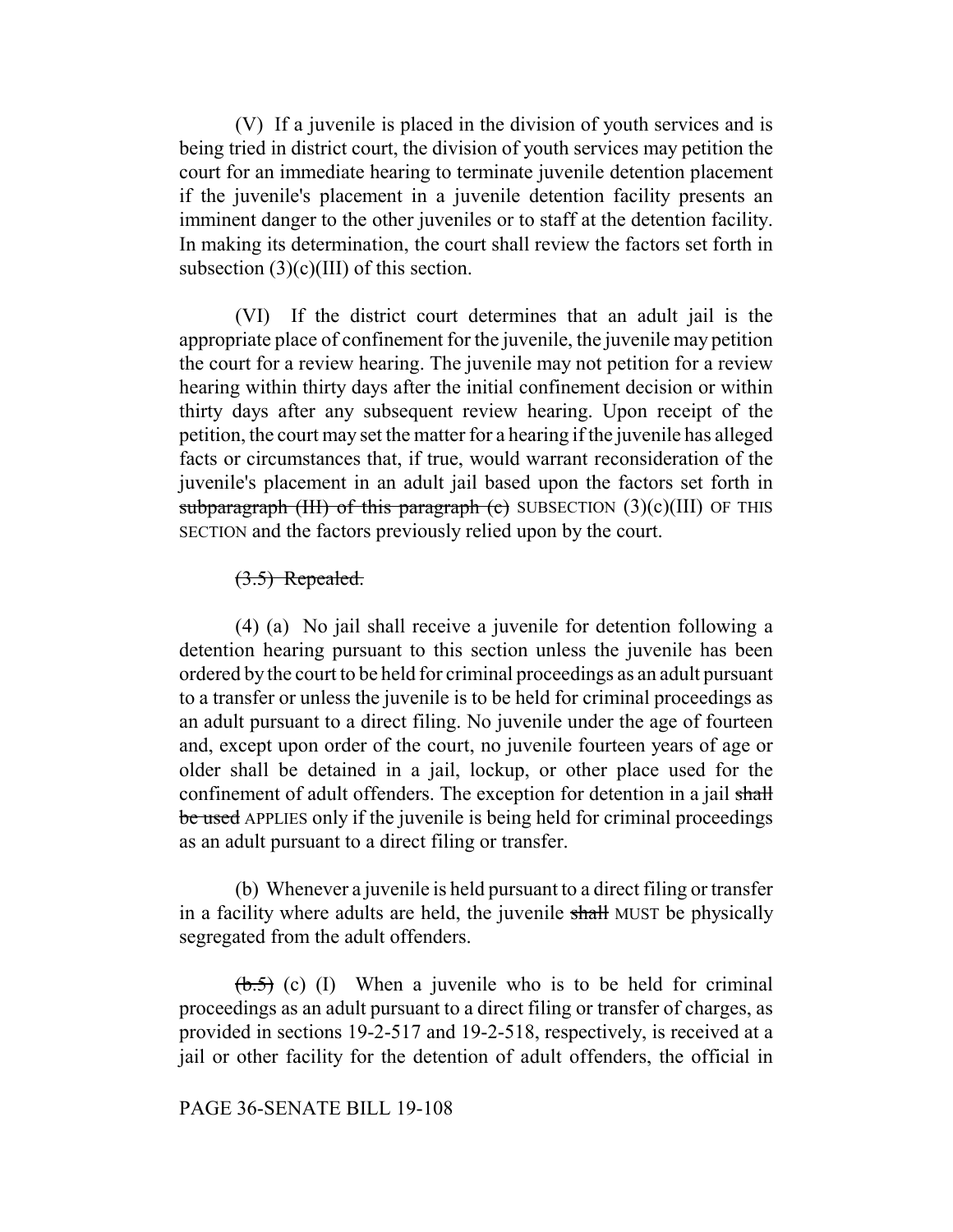charge of the jail or facility, or his or her designee, shall, as soon as practicable, contact the person designated pursuant to section 22-32-141, C.R.S., by the school district in which the jail or facility is located to request that the school district provide educational services for the juvenile for the period during which the juvenile is held at the jail or facility. The school district shall provide the educational services in accordance with the provisions of section 22-32-141. C.R.S. The official, in cooperation with the school district, shall provide an appropriate and safe environment to the extent practicable in which the juvenile may receive educational services.

(II) Notwithstanding the provisions of subparagraph (I) of this paragraph  $(b.5)$  SUBSECTION  $(4)(c)(I)$  OF THIS SECTION, if either the official in charge of the jail or facility or the school district determines that an appropriate and safe environment cannot be provided for a specific juvenile, the official and the school district shall be ARE exempt from the requirement to provide educational services to the juvenile until such time as an environment that is determined to be appropriate and safe by both the official and the school district can be provided. If the school district will not be providing educational services to a juvenile because of the lack of an appropriate and safe environment, the official in charge of the jail or facility shall notify the juvenile, his or her parent or legal guardian, the juvenile's defense attorney, and the court having jurisdiction over the juvenile's case.

(III) The official in charge of the jail or facility for the detention of adult offenders, or his or her designee, in conjunction with each school district that provides educational services at the jail or facility, shall annually collect nonidentifying data concerning:

(A) The number of juveniles held at the jail or facility who are awaiting criminal proceedings as an adult pursuant to a direct filing or transfer of charges, as provided in sections 19-2-517 and 19-2-518, respectively, for the year;

(B) The length of stay of each of the juveniles in the jail or facility;

(C) The number of the juveniles in the jail or facility who received educational services pursuant to this paragraph  $(b.5)$  SUBSECTION  $(4)(c)$ ;

(D) The number of days on which school districts provided educational services to the juveniles in the jail or facility and the number of

# PAGE 37-SENATE BILL 19-108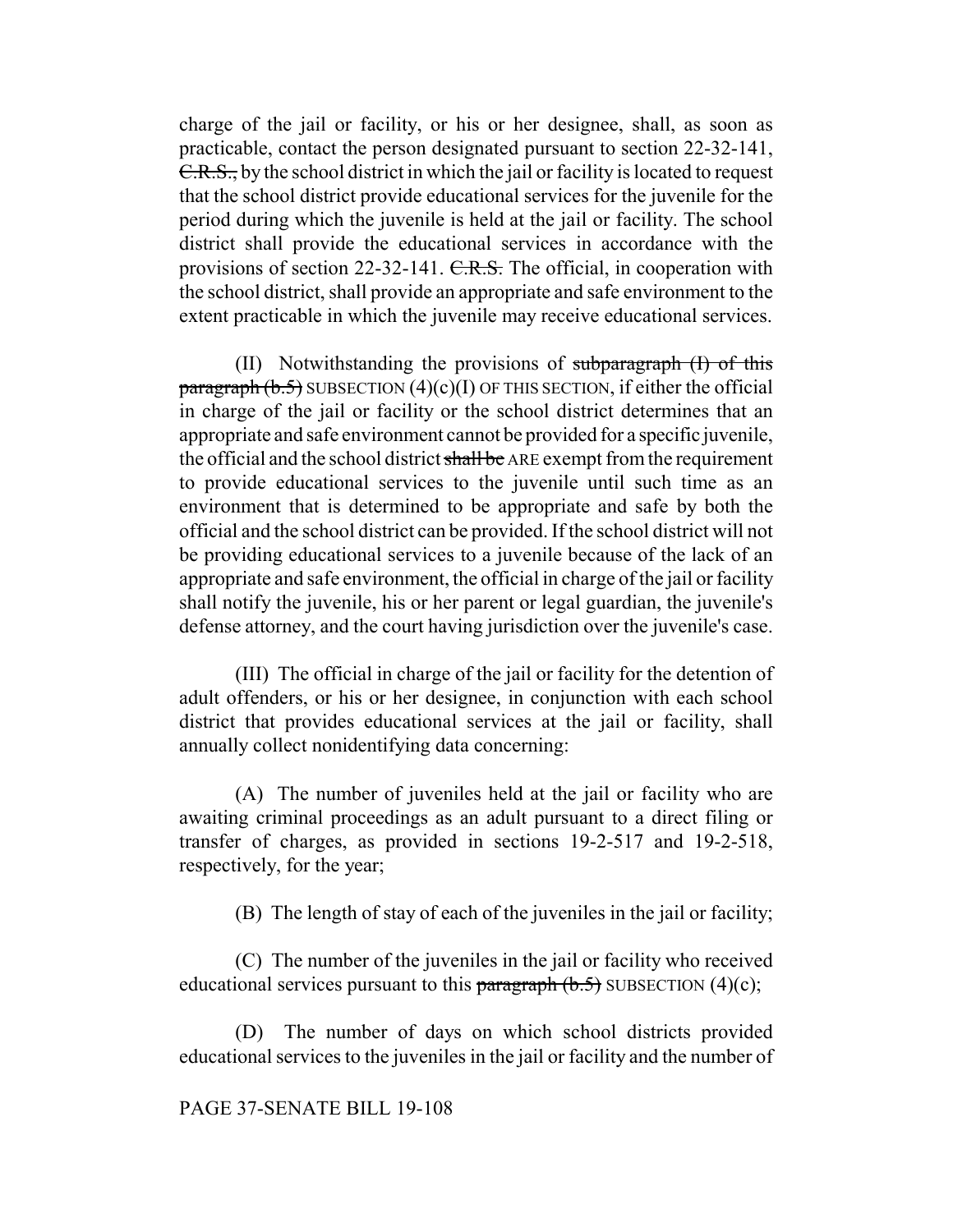hours for which school districts provided the educational services each day;

(E) The number of juveniles in the jail or facility who were exempt from receiving educational services pursuant to section 22-32-141 (2)(c),  $(2)(e)$ ,  $(2)(f)$ , and  $(2)(g)$ ; C.R.S.

(F) The number of juveniles in the jail or facility who had previously been determined pursuant to section 22-20-108 <del>C.R.S.,</del> to be eligible for special education services and had an individualized education program; and

(G) The number of juveniles in the jail or facility who, while receiving educational services at the jail or facility, were determined pursuant to section 22-20-108  $C.R.S.,$  to be eligible for special education services and had subsequently received an individualized education program.

(IV) The official in charge of the jail or facility shall submit the information collected pursuant to subparagraph (III) of this paragraph  $(b.5)$ SUBSECTION  $(4)(c)(III)$  OF THIS SECTION to the division of criminal justice in the department of public safety. The division of criminal justice shall make the information available to a member of the public upon request.

 $\left(\frac{1}{\epsilon}\right)$  (d) The official in charge of a jail or other facility for the detention of adult offenders shall immediately inform the court that has jurisdiction of the juvenile's alleged offense when a juvenile who is or appears to be under eighteen years of age is received at the facility, except for a juvenile ordered by the court to be held for criminal proceedings as an adult.

 $(d)$  (e) (I) Any juvenile arrested and detained for an alleged violation of any article of title 42, C.R.S., or for any alleged violation of a municipal or county ordinance, and not released on bond, shall MUST be taken before a judge with jurisdiction of such violation within forty-eight hours for the fixing of bail and conditions of bond pursuant to subparagraph (IV) of paragraph (a) of subsection  $(3)$  SUBSECTION  $(3)(a)(VII)$  of this section. A juvenile may be detained in a jail, lockup, or other place used for the confinement of adult offenders only for processing for no longer than six hours and during such time shall MUST be placed in a setting that is physically segregated by sight and sound from the adult offenders, and in

#### PAGE 38-SENATE BILL 19-108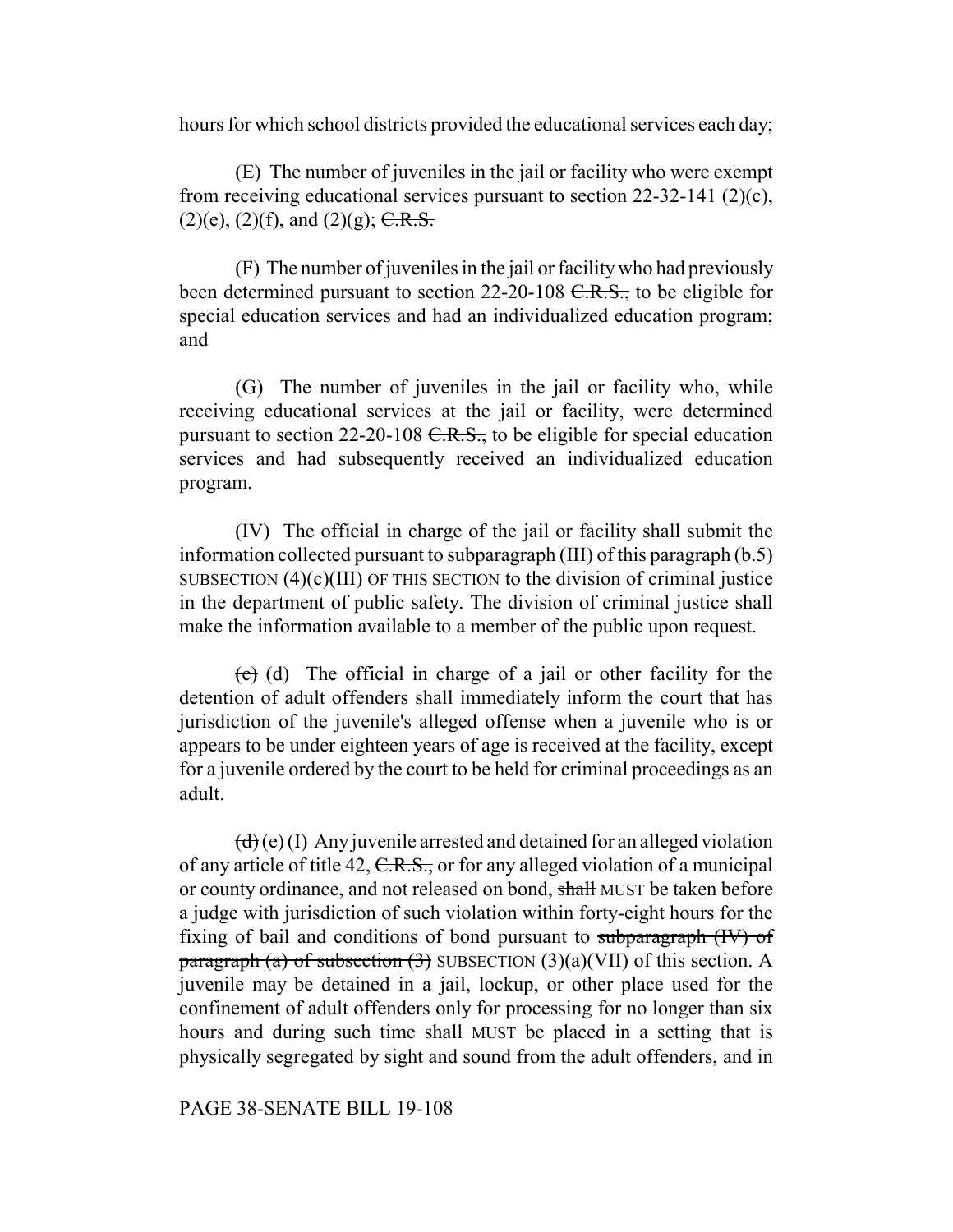no case may the juvenile be detained in such place overnight. After six hours, the juvenile may be further detained only in a juvenile detention facility operated by or under contract with the department of human services. In calculating time under PURSUANT TO this subsection (4), Saturdays, Sundays, and legal holidays shall be ARE included.

(II) A sheriff or police chief who violates the provisions of subparagraph  $(I)$  of this paragraph  $(d)$  SUBSECTION  $(4)(e)(I)$  OF THIS SECTION may be subject to a civil fine of no more than one thousand dollars. The decision to fine shall MUST be based on prior violations of the provisions of subparagraph  $(I)$  of this paragraph  $(d)$  SUBSECTION  $(4)(e)(I)$  OF THIS SECTION by the sheriff or police chief and the willingness of the sheriff or police chief to address the violations in order to comply with subparagraph (I) of this paragraph  $(d)$  SUBSECTION  $(4)(e)(I)$  OF THIS SECTION.

 $(e)$  (f) The official in charge of a jail, lockup, or other facility for the confinement of adult offenders that receives a juvenile for detention should, wherever possible, take such measures as are reasonably necessary to restrict the confinement of any such juvenile with known past or current affiliations or associations with any gang so as to prevent contact with other inmates at such jail, lockup, or other facility. The official should, wherever possible, also take such measures as are reasonably necessary to prevent recruitment of new gang members from among the general inmate population. For purposes of this paragraph  $(e)$  SUBSECTION  $(4)(f)$ , "gang" is defined in section 19-1-103 (52).

 $(f)$  (g) Any person who is eighteen years of age or older who is being detained for a delinquent act or criminal charge over which the juvenile court has jurisdiction, or for which charges are pending in district court pursuant to a direct filing or transfer if the person has not already been transferred to the county jail pursuant to the provisions of subparagraph (IV) of paragraph (c) of subsection  $(3)$  SUBSECTION  $(3)(c)(IV)$  of this section, shall be detained in the county jail in the same manner as if such person is charged as an adult.

 $\left(\frac{g}{g}\right)$  (h) A juvenile court shall not order a juvenile offender who is under eighteen years of age at the time of sentencing to enter a secure setting or secure section of an adult jail or lockup as a disposition for an offense or as a means of modifying the juvenile offender's behavior.

#### PAGE 39-SENATE BILL 19-108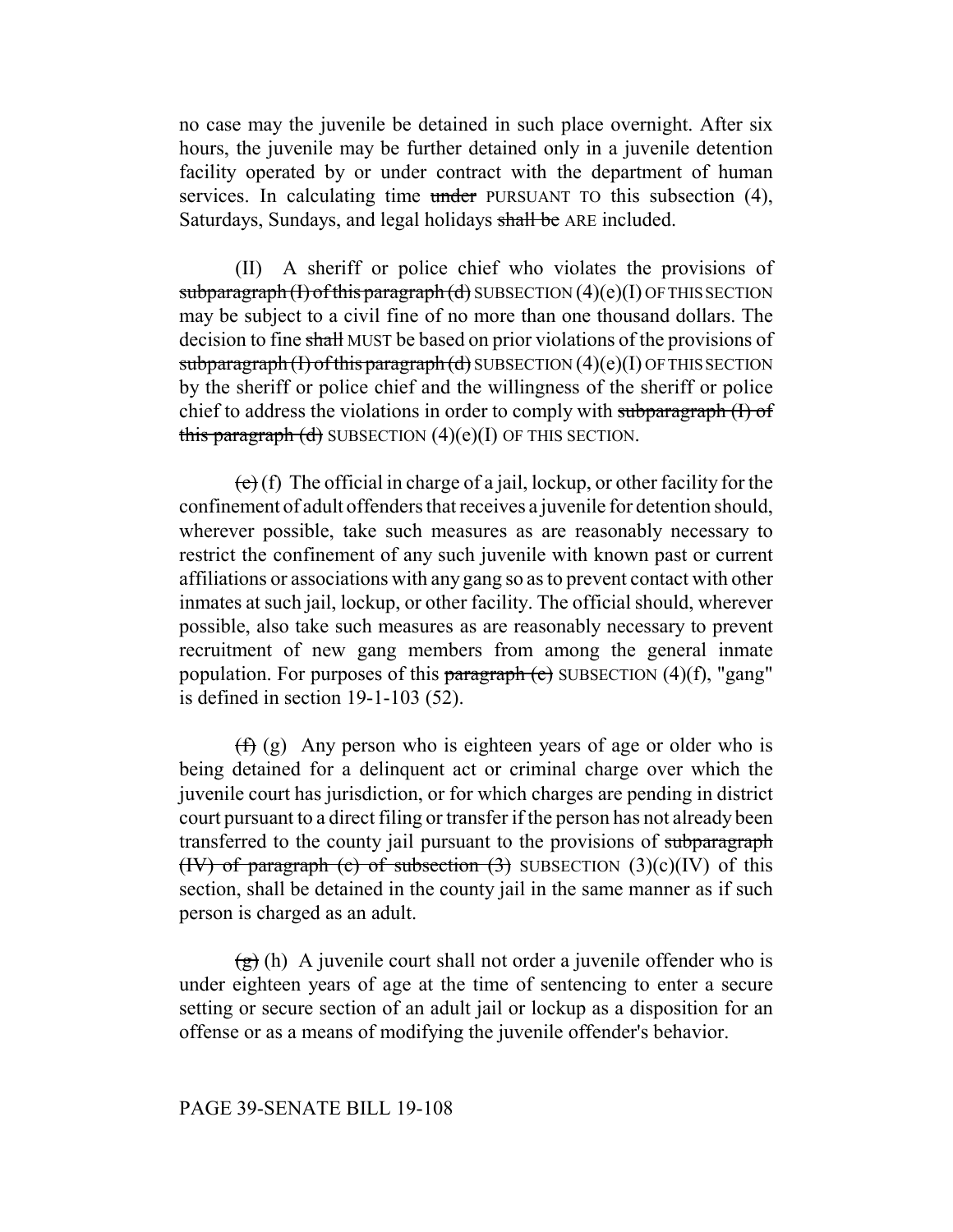(5) A juvenile has the right to bail as limited by the provisions of this section.

(6) Except for a juvenile described in subsection  $(2)(b)$  of this section SECTION 19-2-507.5 (2), the court may also issue temporary orders for legal custody as provided in section 19-1-115.

(7) Any law enforcement officer, employee of the division of youth services, or another person acting under the direction of the court who in good faith transports any juvenile, releases any juvenile from custody pursuant to a written policy of a court, releases any juvenile pursuant to any written criteria established pursuant to this title 19, or detains any juvenile pursuant to court order or written policy or criteria established pursuant to this title 19 is immune from civil or criminal liability that might otherwise result by reason of such act. For purposes of any proceedings, civil or criminal, the good faith of any such person is presumed.

(8) (a) A juvenile who allegedly commits a status offense or is convicted of a status offense shall not be held in a secure area of a jail or lockup.

(b) A sheriff or police chief who violates the provisions of  $\frac{\pi}{2}$  paragraph (a) of this subsection (8) SUBSECTION (8)(a) OF THIS SECTION may be subject to a civil fine of no more than one thousand dollars. The decision to fine shall MUST be based on prior violations of the provisions of paragraph (a) of this subsection  $(8)$  SUBSECTION  $(8)(a)$  OF THIS SECTION by the sheriff or police chief and the willingness of the sheriff or police chief to address the violations in order to comply with paragraph (a) of this subsection  $(8)$  SUBSECTION  $(8)(a)$  OF THIS SECTION.

**SECTION 12.** In Colorado Revised Statutes, 19-2-509, **amend** (2), (3), (4)(b), and (7) as follows:

**19-2-509. Bail.** (2) In lieu of a bond, a juvenile who the court determines is a danger to himself or herself or to the community POSES A SUBSTANTIAL RISK OF SERIOUS HARM TO OTHERS may be placed in a preadjudication service program established pursuant to section 19-2-302.

(3) Any application for the revocation or modification of the amount, type, or conditions of bail shall MUST be made in accordance with

#### PAGE 40-SENATE BILL 19-108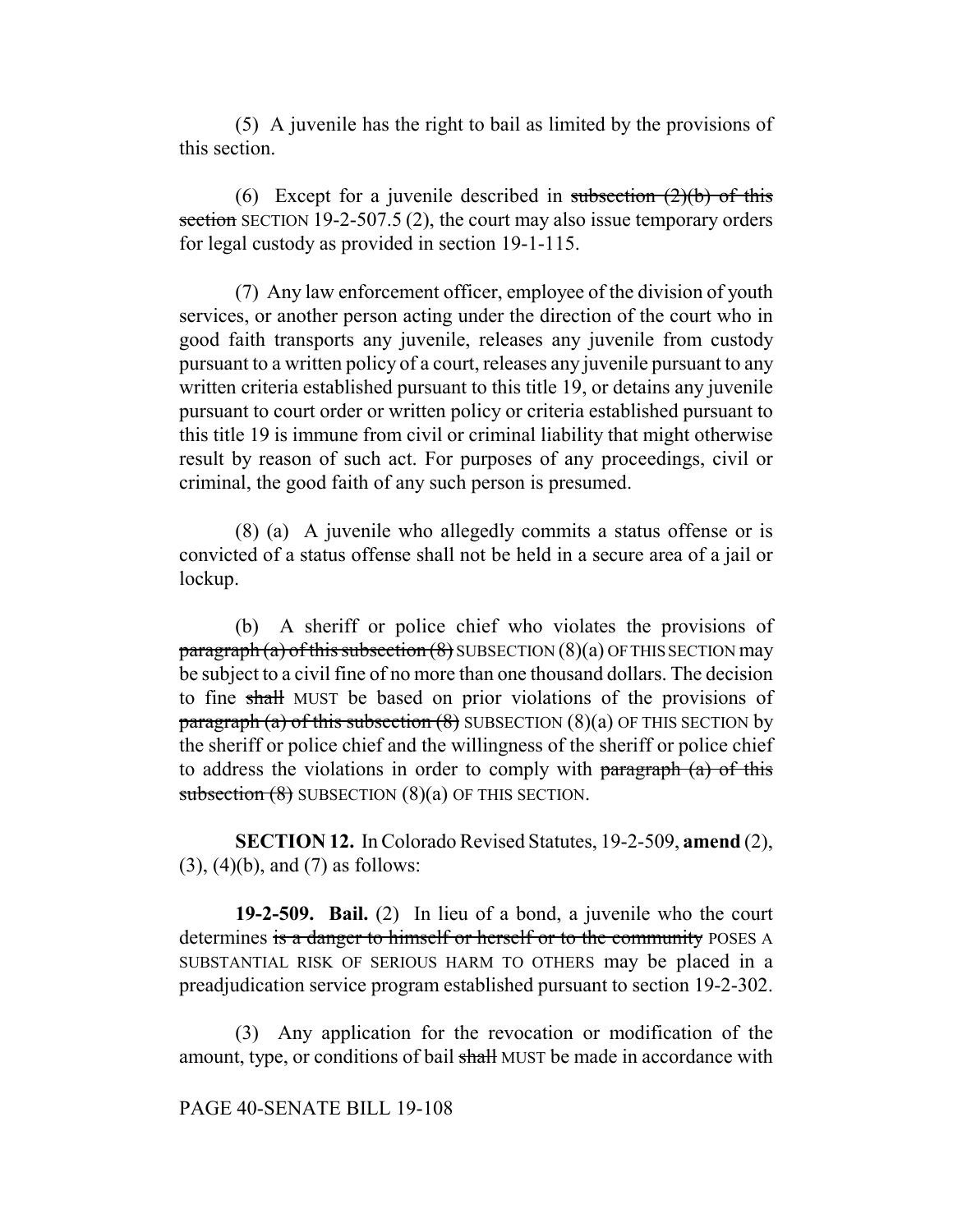section 16-4-109; C.R.S.; except that the presumption described in section 19-2-508 (3)(a)(III) shall SECTION 19-2-508 (3)(a)(IV) MUST continue to apply for the purposes of this section.

(4) (b) In setting, modifying, or continuing any bail bond, it shall MUST be a condition that the released juvenile appear at any place and upon any date to which the proceeding is transferred or continued. Further conditions of every bail bond shall MUST be that the released juvenile not commit any delinquent acts or harass, intimidate, or threaten any potential witnesses. The judge or magistrate may set any other conditions or limitations on the release of the juvenile as are reasonably necessary for the protection of the juvenile and the community. Any juvenile who is held without bail or whose bail or bail bond is revoked or increased under an order entered at any time after the initial detention hearing pursuant to subsection (3) of this section and who remains in custody or detention, must be tried on the charges on which the bail is denied or the bail or bail bond is revoked or increased within sixty days after the entry of such order or within sixty days after the juvenile's entry of a plea, whichever date is earlier; except that, if the juvenile requests a jury trial pursuant to section 19-2-107, the provisions of section 19-2-107 (4) shall apply.

(7) The parent, guardian, or legal custodian for any juvenile released on bond pursuant to this section or any other responsible adult who secures a personal recognizance bond for a juvenile pursuant to subsection (6) of this section may petition the court, prior to forfeiture or exoneration of the bond, to revoke the bond and remand the juvenile into custody if the parent, guardian, legal custodian, or other responsible adult determines that he or she is unable to control the juvenile. The court shall apply the presumption specified in section 19-2-508 (3)(a)(III) SECTION 19-2-508 (3)(a)(IV) in determining whether to revoke the bond.

**SECTION 13.** In Colorado Revised Statutes, 19-2-514, **add** (3)(c) as follows:

**19-2-514. Summons - issuance - contents - service.** (3) (c) PARENTS OR LEGAL GUARDIANS OF A JUVENILE WHO IS THE SUBJECT OF A JUVENILE PROCEEDING SHALL COMPLETE THE RELATIVE INFORMATION FORM DESCRIBED IN SECTION  $19-2-212$   $(1)(a)(VII)$  no later than seven BUSINESS DAYS AFTER THE HEARING OR PRIOR TO THE JUVENILE'S NEXT HEARING, WHICHEVER OCCURS FIRST.

#### PAGE 41-SENATE BILL 19-108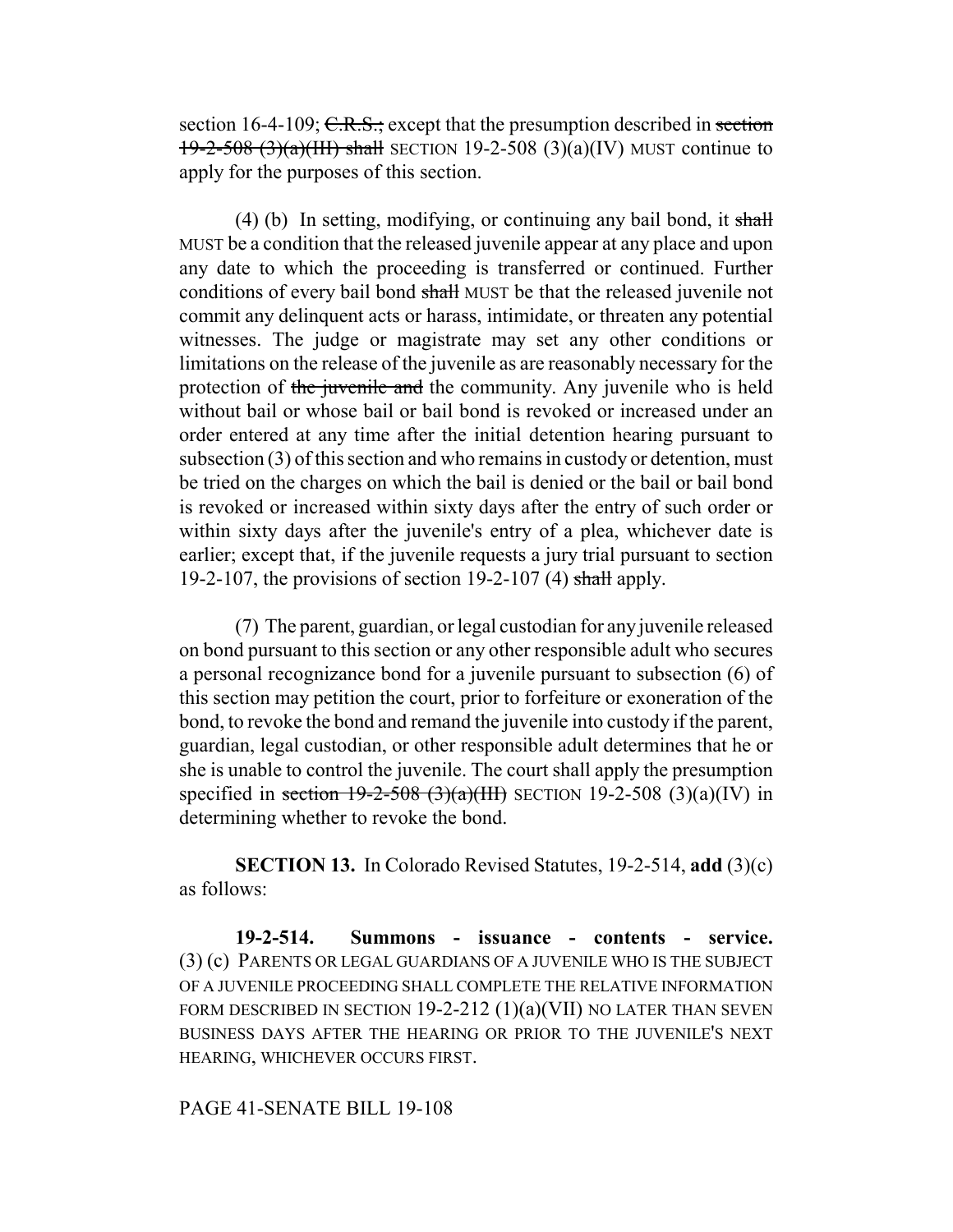**SECTION 14.** In Colorado Revised Statutes, 19-2-710, **amend** (2),  $(6)$ , and  $(7)$  as follows:

**19-2-710. Mental health services for juvenile - how and when issue raised - procedure - definitions.** (2) After the party advises the court of the party's belief that the juvenile could benefit from mental health services, the court shall immediately order a mental health screening of the juvenile pursuant to section 16-11.9-102 C.R.S. USING THE MENTAL HEALTH SCREENING TOOL SELECTED PURSUANT TO SECTION 24-33.5-2402 (1)(b), unless the court already has sufficient information to determine whether the juvenile could benefit from mental health services or unless a mental health screening of the juvenile has been completed within the last three months. BEFORE SENTENCING A JUVENILE, THE COURT SHALL ORDER A MENTAL HEALTH SCREENING, USING THE MENTAL HEALTH SCREENING TOOL SELECTED PURSUANT TO SECTION  $24-33.5-2402$  (1)(b), OR MAKE A FINDING THAT THE SCREENING WOULD NOT PROVIDE INFORMATION THAT WOULD BE HELPFUL IN SENTENCING THE JUVENILE. The delinquency proceedings shall not be stayed or suspended pending the results of the mental health screening ordered pursuant this section, however, the court may continue the dispositional and sentencing hearing to await the results of the mental health screening.

(6) Evidence or treatment obtained as a result of a mental health screening or assessment ordered pursuant to this section, INCLUDING ANY INFORMATION OBTAINED FROM THE JUVENILE IN THE COURSE OF A MENTAL HEALTH SCREENING OR ASSESSMENT, shall BE USED ONLY FOR PURPOSES OF SENTENCING; TO DETERMINE WHAT MENTAL HEALTH TREATMENT, IF ANY, TO PROVIDE TO THE JUVENILE; AND TO DETERMINE WHETHER THE JUVENILE JUSTICE OR ANOTHER SERVICE SYSTEM IS MOST APPROPRIATE TO PROVIDE THIS TREATMENT, AND MUST NOT BE USED FOR ANY OTHER PURPOSE. THE MENTAL HEALTH SCREENING OR ASSESSMENT AND ANY INFORMATION OBTAINED IN THE COURSE OF THE MENTAL HEALTH SCREENING OR ASSESSMENT IS NOT SUBJECT TO SUBPOENA OR ANY OTHER COURT PROCESS FOR USE IN ANY OTHER COURT PROCEEDING AND IS not be admissible on the issues raised by a plea of not guilty unless the juvenile places his or her mental health at issue. If the juvenile places his or her mental health at issue, then either party may introduce evidence obtained as a result of a mental health screening or assessment. THE COURT SHALL KEEP ANY MENTAL HEALTH SCREENING OR ASSESSMENT IN THE COURT FILE UNDER SEAL.

# PAGE 42-SENATE BILL 19-108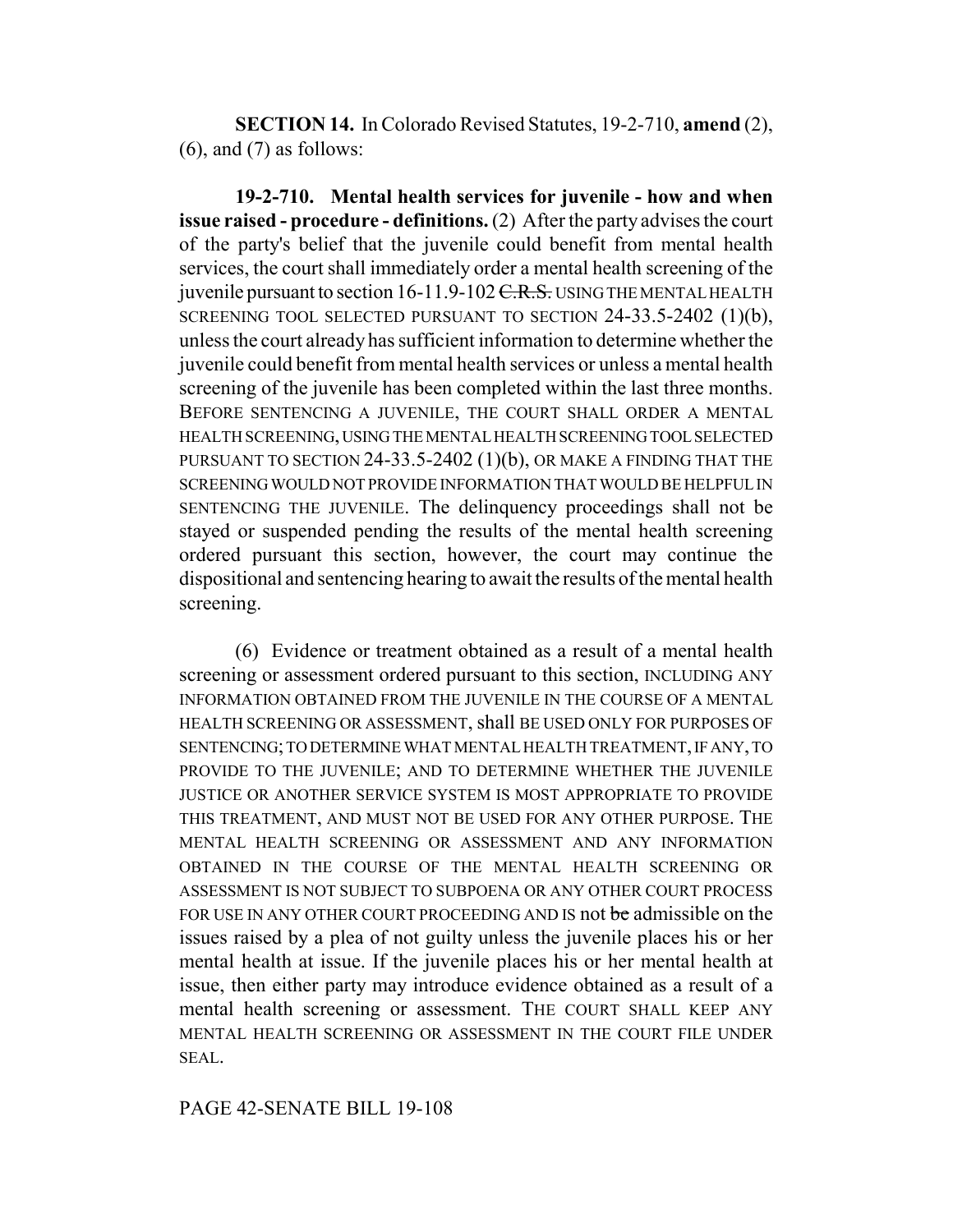(7) For purposes of this section:

(a) "Assessment" means an objective process used to collect pertinent information in order to identify a juvenile who may have mental health needs AND IDENTIFY THE LEAST RESTRICTIVE AND MOST APPROPRIATE SERVICES AND TREATMENT.

(b) "Juvenile could benefit from mental health services" means a juvenile exhibits one or more of the following characteristics:

(I) A chronic or significant lack of impulse control or of judgment;

(II) Significant abnormal behaviors under normal circumstances;

(III) A history of suspensions, expulsions, or repeated truancy from school settings;

(IV) Severe or frequent changes in sleeping or eating patterns or in levels of activity;

(V) A pervasive mood of unhappiness or of depression; or

(VI) A history of involvement with, or treatment in, two or more state or local governmental agencies, including but not limited to juvenile justice, youth corrections, or child welfare THAT INCLUDES MENTAL HEALTH TREATMENT, A SUICIDE ATTEMPT, OR THE USE OF PSYCHOTROPIC MEDICATION.

(c) "SCREENING" MEANS A SHORT VALIDATED MENTAL HEALTH SCREENING TO IDENTIFY JUVENILES WHO MAY HAVE MENTAL HEALTH NEEDS ADOPTED BY THE JUVENILE JUSTICE REFORM COMMITTEE PURSUANT TO SECTION 24-33.5-2402 (1)(b).

**SECTION 15.** In Colorado Revised Statutes, 19-2-905, **amend**  $(1)(a)$  introductory portion and  $(1)(a)(VII)$  as follows:

**19-2-905. Presentence investigation.** (1) (a) Prior to the sentencing hearing, the juvenile probation department for the judicial district in which the juvenile is adjudicated shall conduct a presentence investigation unless waived by the court on its own determination or on recommendation of the

PAGE 43-SENATE BILL 19-108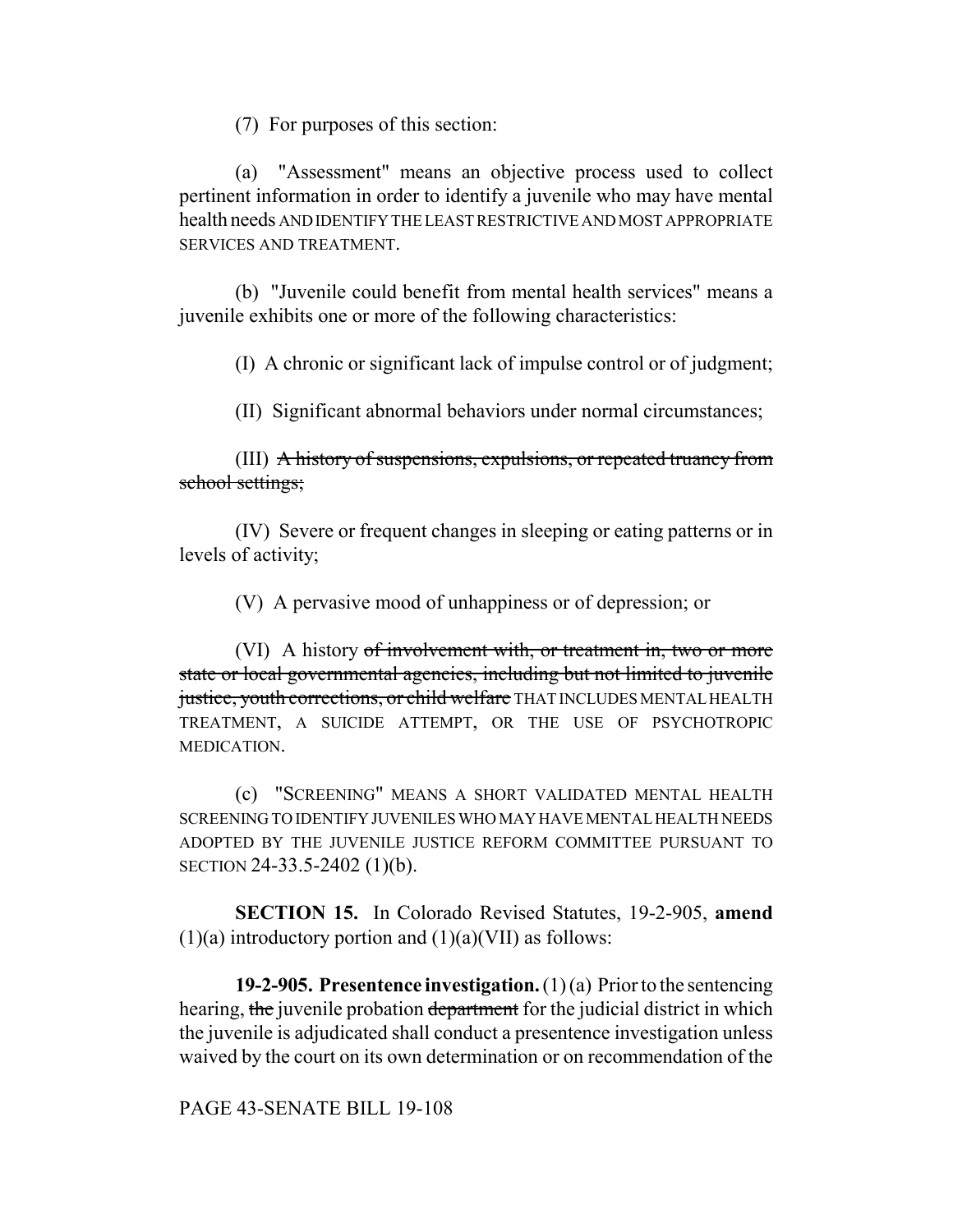prosecution or the juvenile. The presentence investigation shall MUST take into consideration and build on the intake assessment performed by the screening team. The presentence investigation may address, but is not limited to, the following:

(VII) The juvenile's family, KIN, AND PERSONS HAVING A SIGNIFICANT RELATIONSHIP WITH THE JUVENILE;

**SECTION 16.** In Colorado Revised Statutes, 19-2-906.5, **amend** (1.5)(b) and (1.5)(c); and **add** (1)(d) and (1.5)(d) as follows:

**19-2-906.5. Orders - community placement - reasonable efforts required - reviews.** (1) If the court orders legal custody of a juvenile to a county department of human or social services pursuant to the provisions of this article 2, the order must contain specific findings as follows:

(d) WHETHER REASONABLE EFFORTS HAVE BEEN MADE TO IDENTIFY KIN OR A SUITABLE ADULT WITH WHOM TO PLACE THE JUVENILE.

(1.5) For all hearings and reviews concerning the juvenile, the court shall ensure that notice is provided to the juvenile and to the following persons with whom the juvenile is placed:

- (b) Pre-adoptive parents;  $\sigma$
- (c) Relatives; OR
- (d) KIN, AS DEFINED IN SECTION 19-1-103 (71.3).

**SECTION 17.** In Colorado Revised Statutes, 19-2-921, **add** (3.3) as follows:

**19-2-921. Commitment to department of human services.** (3.3) (a) ON OR BEFORE JANUARY 1, 2021, THE DEPARTMENT OF HUMAN SERVICES, IN CONSULTATION WITH THE JUVENILE JUSTICE REFORM COMMITTEE ESTABLISHED PURSUANT TO SECTION 24-33.5-2401, SHALL DEVELOP A LENGTH OF STAY MATRIX AND ESTABLISH CRITERIA TO GUIDE THE RELEASE OF JUVENILES FROM A STATE FACILITY THAT ARE BASED ON:

(I) A JUVENILE'S RISK OF REOFFENDING, AS DETERMINED BY THE

PAGE 44-SENATE BILL 19-108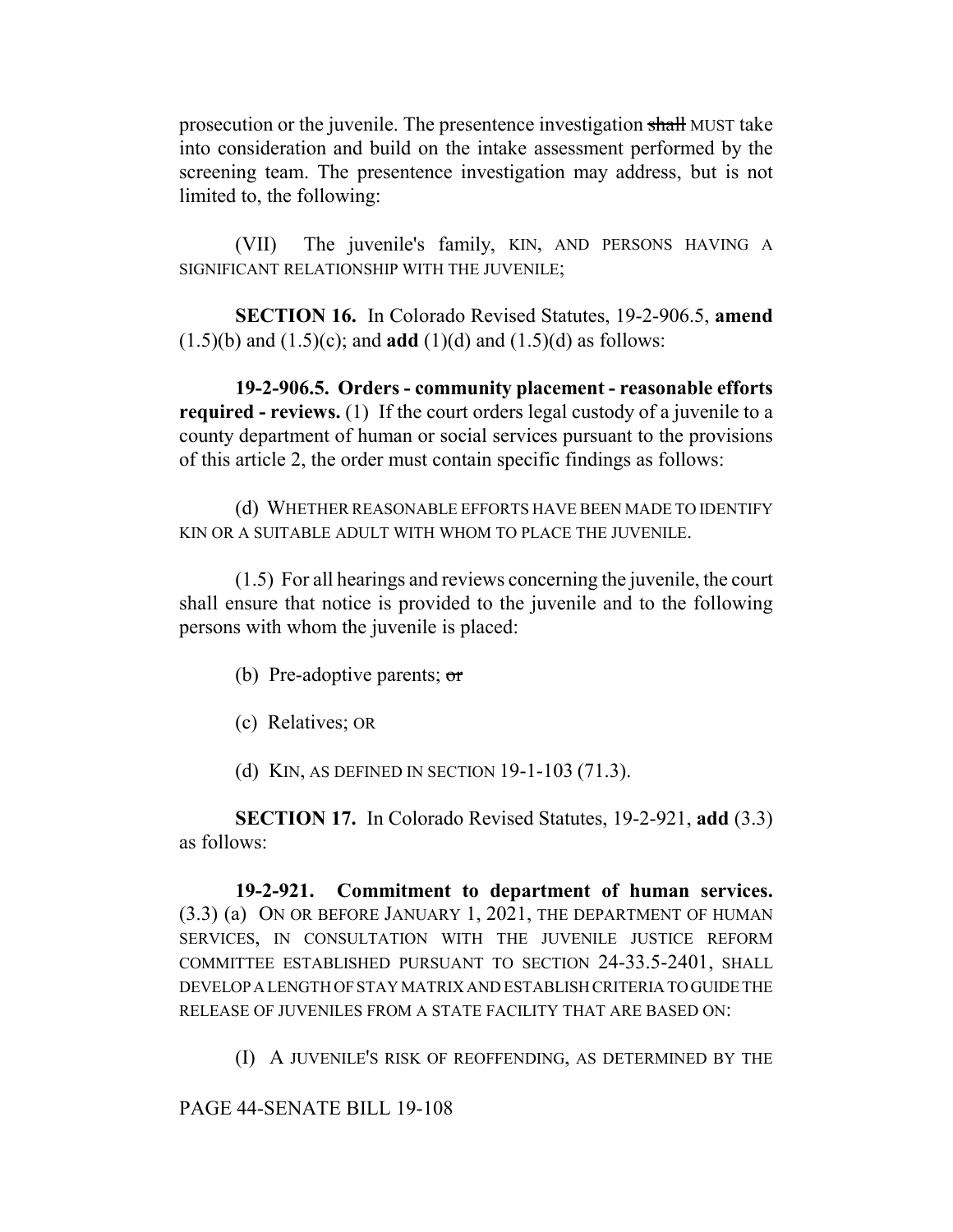RESULTS OF A VALIDATED RISK AND NEEDS ASSESSMENT ADOPTED PURSUANT TO SECTION 24-33.5-2402 (1)(a);

(II) THE SERIOUSNESS OF THE OFFENSE FOR WHICH THE JUVENILE WAS ADJUDICATED DELINQUENT;

(III) THE JUVENILE'S PROGRESS IN MEETING TREATMENT GOALS; AND

(IV) OTHER CRITERIA AS DETERMINED BY THE DEPARTMENT AND THE JUVENILE JUSTICE REFORM COMMITTEE.

(b) IN MAKING RELEASE AND DISCHARGE DECISIONS, THE DEPARTMENT OF HUMAN SERVICES SHALL USE THE MATRIX AND RELEASE CRITERIA DEVELOPED PURSUANT TO THIS SUBSECTION (3.3).

**SECTION 18.** In Colorado Revised Statutes, **amend** 19-2-925 as follows:

**19-2-925. Probation - terms - release - revocation - graduated responses system - report.** (1) (a) The terms and conditions of probation must be specified by rules or orders of the court. The court, as a condition of probation for a juvenile who is ten years of age or older but less than eighteen years of age on the date of the sentencing hearing, may impose a commitment or detention. The aggregate length of any such commitment or detention, whether continuous or at designated intervals, must not exceed forty-five days; except that such limit must DOES not apply to any placement out of the home through a county department of human or social services. Each juvenile placed on probation must be given a written statement of the terms and conditions of his or her probation and have the terms and conditions fully explained to him or her.

(b) The court, as a condition of probation for a *juvenile* YOUTH eighteen years of age or older at the time of sentencing for delinquent acts committed prior to his or her eighteenth birthday, may impose as a condition of probation a sentence to the county jail that shall not exceed ninety days; except that such sentence may be for a period of up to one hundred eighty days if the court orders the juvenile YOUTH released for school attendance, job training, or employment.

(2) (a) CONDITIONS OF PROBATION SHALL BE CUSTOMIZED TO EACH

PAGE 45-SENATE BILL 19-108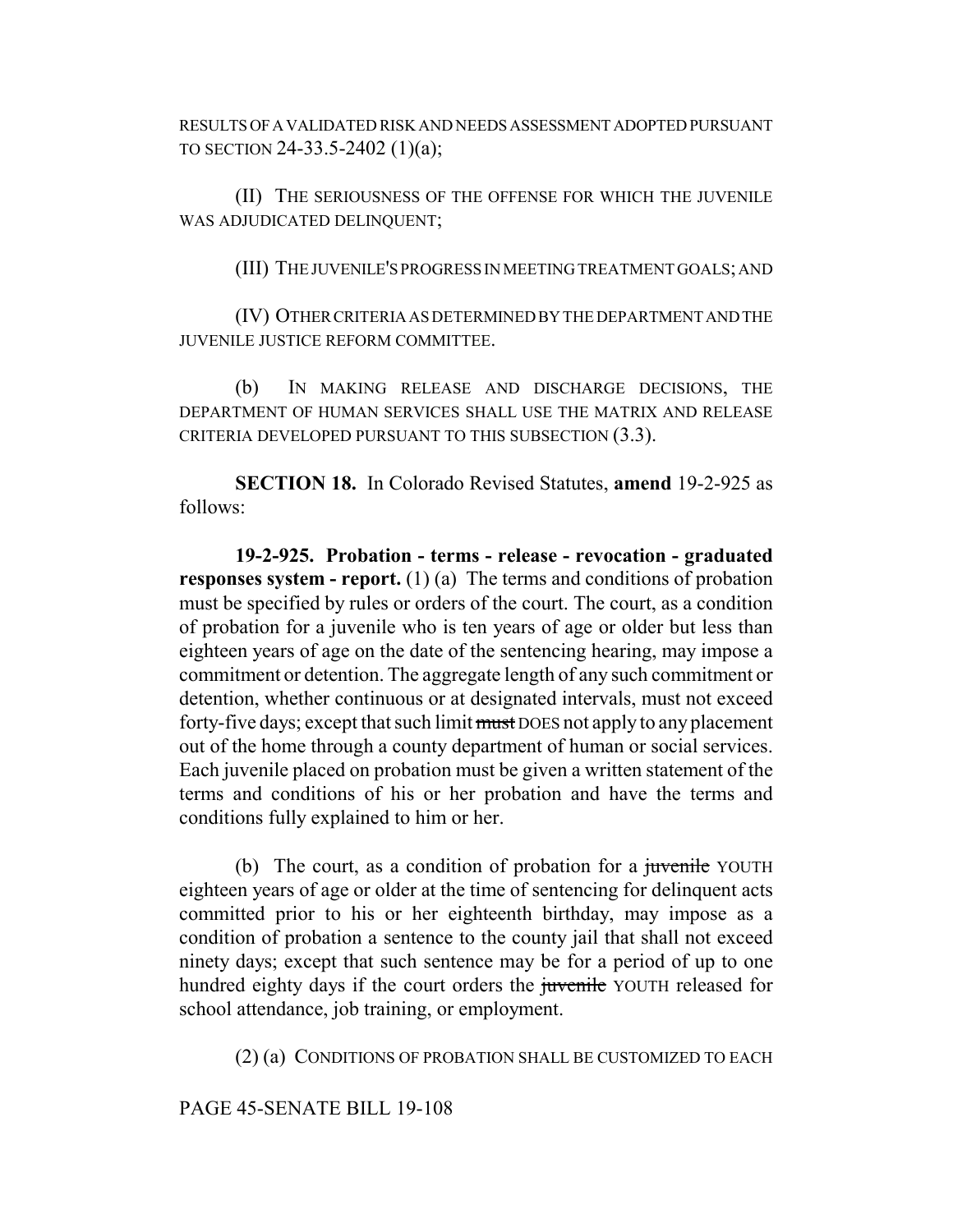JUVENILE BASED ON THE GUIDELINES DEVELOPED BY THE COMMITTEE ON JUVENILE JUSTICE REFORM PURSUANT TO SECTION 24-33.5-2402. The court shall, as minimum conditions of probation, order that the juvenile:

 $(a)(1)$  Not violate any federal or state statutes, municipal ordinances, or orders of the court;

(b) Not consume or possess any alcohol or use any controlled substance without a prescription;

 $\left(\epsilon\right)$  (II) Not use or possess a firearm, a dangerous or illegal weapon, or an explosive or incendiary device, unless granted written permission by the court or probation officer;

(d) Attend school or an educational program or work regularly at suitable employment, and, if the juvenile has an individualized education program pursuant to section 22-20-108, C.R.S., the court may order the juvenile to comply with his or her individualized education program, taking into account the intellectual functioning, adaptive behavior, and emotional behaviors associated with the juvenile's disabilities, and subject to a manifestation determination pursuant to section  $22-33-106(1)(c)$ , C.R.S.; except that the court shall not require any such juvenile to attend a school from which he or she has been expelled without the prior approval of that school's local board of education:

 $(e)$  (III) Report to a probation officer at reasonable times as directed by the court or probation officer;

(f) (IV) Permit the probation officer to visit the juvenile at reasonable times at his or her home or elsewhere;

 $\left(\frac{g}{g}\right)$  (V) Remain within the jurisdiction of the court, unless granted permission to leave by the court or the probation officer;

 $\left(\frac{h}{h}\right)$  (VI) Answer all reasonable inquiries by the probation officer and promptly notify the probation officer of any change in address or employment;

 $<sub>(i)</sub>$  (VII) Make restitution as ordered by the court;</sub>

PAGE 46-SENATE BILL 19-108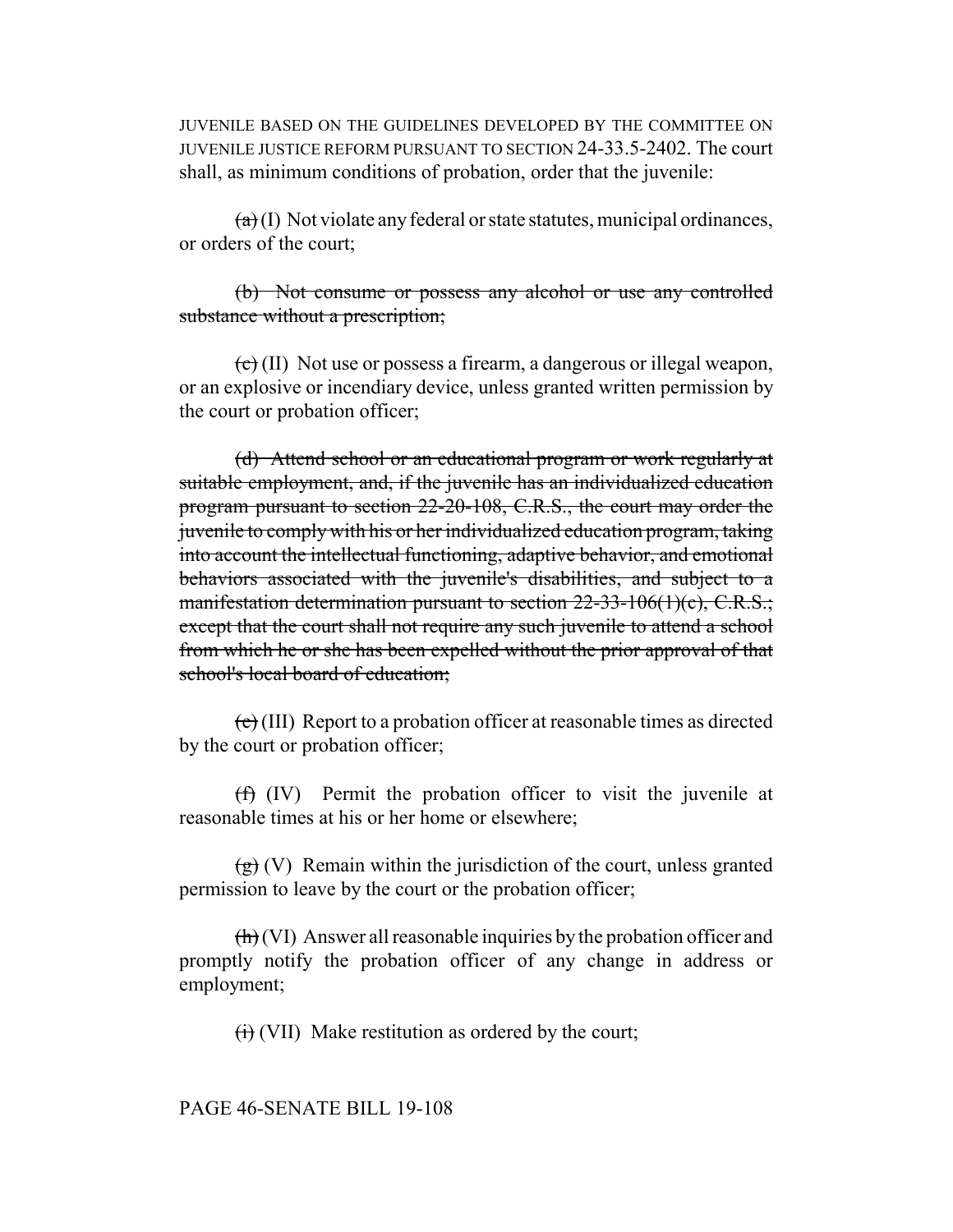$(f<sub>i</sub>)$  (VIII) Pay the victim compensation fee as ordered by the court;

 $(k)$  (IX) Pay the surcharge levied pursuant to section 24-4.2-104  $(1)(a)(I);$  <del>C.R.S.;</del> and

 $(H)$  (X) May be evaluated to determine whether the juvenile would be suitable for restorative justice practices that would be a part of the juvenile's probation program; except that the court may not order participation in restorative justice practices if the juvenile was adjudicated a delinquent for unlawful sexual behavior as defined in section 16-22-102  $(9)$ , C.R.S., a crime in which the underlying factual basis involves domestic violence as defined in section 18-6-800.3 (1),  $C.R.S.,$  stalking as defined in section 18-3-602,  $C.R.S.,$  or violation of a protection order as defined in section 18-6-803.5. C.R.S.

(b) THE COURT SHALL USE THE RESULTS FROM A VALIDATED RISK AND NEEDS ASSESSMENT ADOPTED BY THE JUVENILE JUSTICE REFORM COMMITTEE PURSUANT TO SECTION 24-33.5-2402 (1)(b) TO INFORM THE COURT OF ADDITIONAL CONDITIONS OF PROBATION, AS NECESSARY.

(3) (a) The court may periodically review the terms and conditions of probation and the progress of each juvenile placed on probation. Counsel for the juvenile does not have to be present at any probation review hearing unless notified by the court that a petition to revoke probation has been filed.

(b) The court may release a juvenile from probation PRIOR TO THE COMPLETION OF HIS OR HER TERM OF PROBATION, PURSUANT TO SECTION 19-2-925, or modify the terms and conditions of his or her probation at any time, but any juvenile who has complied satisfactorily with the terms and conditions of his or her probation for a period of two years shall be released from probation, and the jurisdiction of the court shall be terminated.

(4) BEFORE JANUARY 1, 2021, THE STATE COURT ADMINISTRATOR SHALL ESTABLISH RULES TO DEVELOP A STATEWIDE SYSTEM OF STRUCTURED COMMUNITY-BASED GRADUATED RESPONSES, INCLUDING INCENTIVES AND SANCTIONS, TO GUIDE PROBATION OFFICERS IN DETERMINING HOW BEST TO MOTIVATE POSITIVE JUVENILE BEHAVIOR CHANGE AND THE APPROPRIATE RESPONSE TO A VIOLATION OF TERMS AND CONDITIONS OF JUVENILE PROBATION. GRADUATED RESPONSES MEANS AN ACCOUNTABILITY-BASED

PAGE 47-SENATE BILL 19-108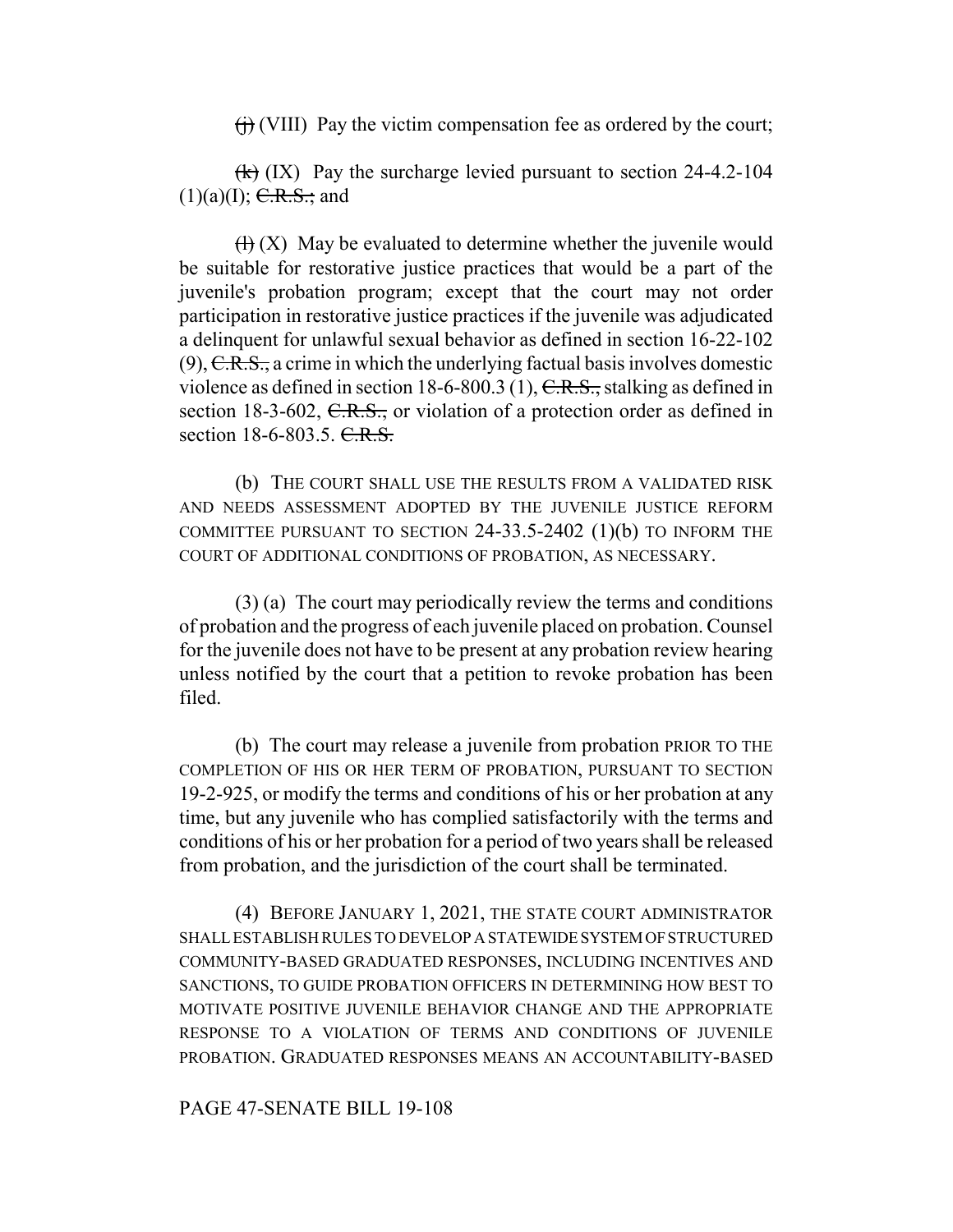SERIES OF SANCTIONS AND SERVICES DESIGNED TO RESPOND TO A JUVENILE'S VIOLATION OF PROBATION QUICKLY, CONSISTENTLY, AND PROPORTIONALLY AND INCENTIVES TO MOTIVATE POSITIVE BEHAVIOR CHANGE AND SUCCESSFUL COMPLETION OF PROBATION AND HIS OR HER TREATMENT GOALS. JUVENILE PROBATION SHALL ADOPT AND USE A STATE JUVENILE GRADUATED RESPONSES AND INCENTIVES SYSTEM DEVELOPED PURSUANT TO THIS SUBSECTION (4) OR DEVELOP AND USE A LOCALLY DEVELOPED SYSTEM THAT IS ALIGNED TO BEST PRACTICES. POLICIES AND PROCEDURES FOR THE GRADUATED RESPONSES SYSTEM MUST:

(a) INCLUDE INCENTIVES THAT ENCOURAGE THE COMPLETION OF TREATMENT MILESTONES AS WELL AS COMPLIANCE WITH THE TERMS AND CONDITIONS OF A JUVENILE'S PROBATION AND THAT REWARD BEHAVIOR ALIGNED WITH THE EXPECTATIONS OF SUPERVISION AND THE JUVENILE'S CASE PLAN; AND

(b) REQUIRE THAT A RESPONSE TO A JUVENILE'S VIOLATION OF THE TERMS AND CONDITIONS OF HIS OR HER SUPERVISION TAKE INTO CONSIDERATION:

(I) THE RISK OF THE JUVENILE TO REOFFEND, AS DETERMINED BY THE RESULTS OF A VALIDATED RISK AND NEEDS ASSESSMENT;

(II) THE PREVIOUS HISTORY OF VIOLATIONS AND THE UNDERLYING CAUSE OF THE JUVENILE'S BEHAVIOR LEADING TO THE VIOLATION;

(III) THE SEVERITY OF THE CURRENT VIOLATION;

(IV) THE JUVENILE'S CASE PLAN; AND

(V) THE PREVIOUS RESPONSES BY THE JUVENILE TO PAST VIOLATIONS.

(5) WHENEVER A PROBATION OFFICE HAS REASONABLE CAUSE TO BELIEVE THAT A JUVENILE HAS COMMITTED A VIOLATION OF THE TERMS AND CONDITIONS OF PROBATION AND THAT GRADUATED RESPONSES DEVELOPED PURSUANT TO SUBSECTION (4) OF THIS SECTION HAVE PREVIOUSLY BEEN APPLIED OR WHEN THE NATURE OF THE VIOLATION POSES A SUBSTANTIAL RISK OF SERIOUS HARM TO OTHERS, THE PROBATION OFFICER, FOLLOWING THE APPROVAL OF HIS OR HER CHIEF PROBATION OFFICER OR THE CHIEF'S

PAGE 48-SENATE BILL 19-108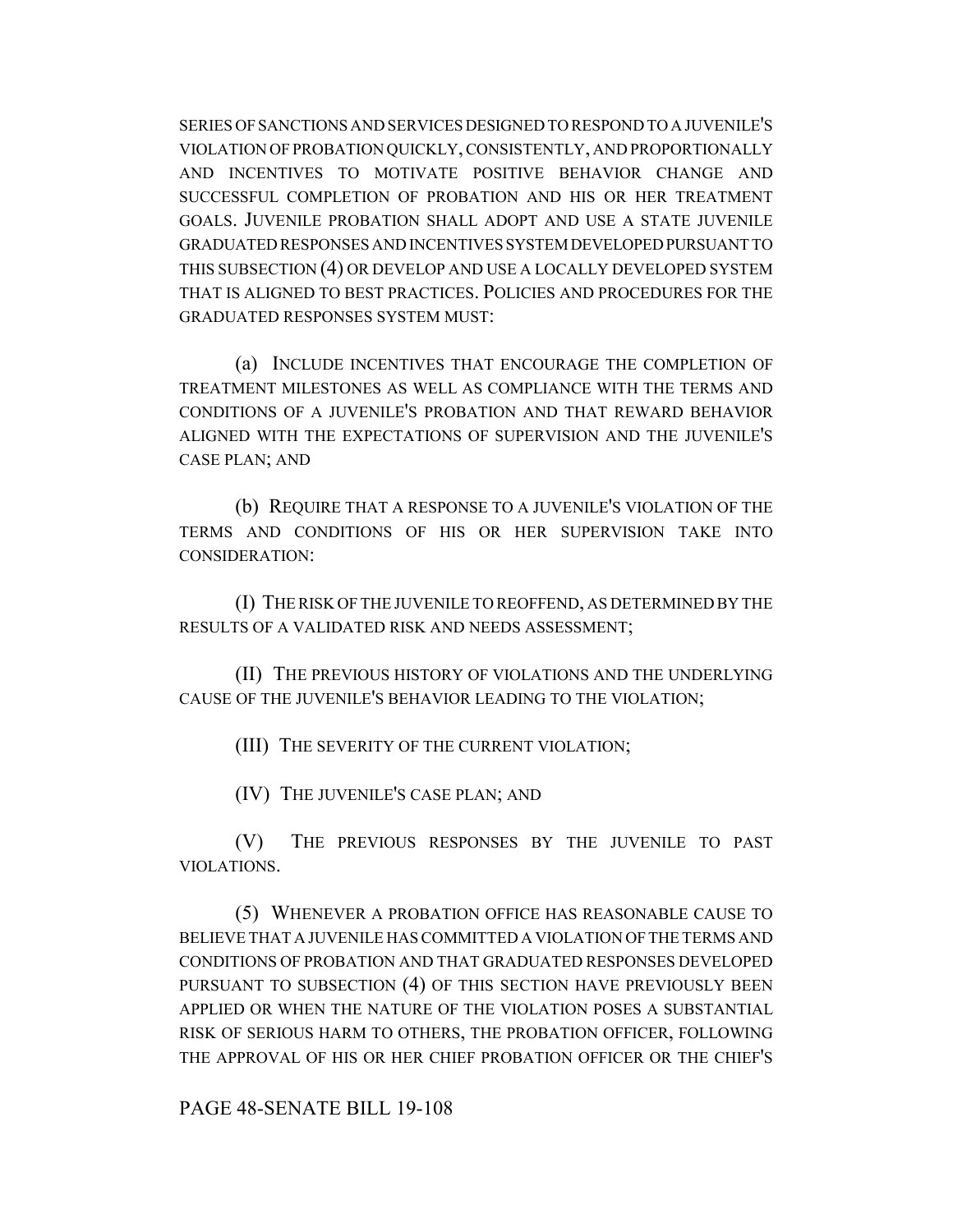DESIGNEE, SHALL PETITION THE COURT FOR REVOCATION AND SHALL FILE WRITTEN INFORMATION WITH THE COURT CONCERNING THE JUVENILE'S VIOLATION BEHAVIOR HISTORY AND THE RESPONSES APPLIED PURSUANT TO THE GRADUATED RESPONSE SYSTEM PURSUANT TO SUBSECTION (4) OF THIS SECTION.

(6) UNLESS THERE IS REASON TO BELIEVE THAT A JUVENILE WOULD NOT APPEAR, WOULD INTERFERE WITH THE JUVENILE JUSTICE PROCESS, OR POSES SUBSTANTIAL RISK OF SERIOUS HARM TO OTHERS, PROBATION OFFICERS SHALL ISSUE A SUMMONS, OR OTHER METHOD APPROVED BY LOCAL COURT RULE, RATHER THAN A WARRANT WHEN FILING A PETITION FOR REVOCATION.

(7) THE STATE COURT ADMINISTRATOR SHALL COLLECT DATA RELATED TO THE USE OF THE GRADUATED RESPONSES AND INCENTIVES SYSTEM AND REPORT THIS DATA ANNUALLY TO THE JUDICIARY COMMITTEES OF THE SENATE AND HOUSE OF REPRESENTATIVES, THE HEALTH AND HUMAN SERVICES COMMITTEE OF THE SENATE, AND THE PUBLIC HEALTH CARE AND HUMAN SERVICES COMMITTEE OF THE HOUSE OF REPRESENTATIVES, OR ANY SUCCESSOR COMMITTEES, AND THE CHIEF JUSTICE OF THE COLORADO SUPREME COURT.NOTWITHSTANDING THE PROVISIONS OF SECTION 24-1-136 (11)(a)(I), THE REPORTS TO THE COMMITTEES CONTINUE INDEFINITELY. DATA COLLECTED BY THE STATE COURT ADMINISTRATOR MUST INCLUDE AT A MINIMUM THE TYPES OF RESPONSES AND INCENTIVES THAT WERE ISSUED, THE NUMBER OF FORMAL VIOLATIONS FILED, AND THE BEHAVIOR RESULTING IN THE VIOLATION.

 $(4)$  (8) (a) When it is alleged that a juvenile has violated the terms and conditions of his or her probation, AND GRADUATED RESPONSES HAVE BEEN IMPOSED AND EXHAUSTED, PURSUANT TO SUBSECTION (7) OF THIS SECTION, the court shall set a hearing on the alleged violation and shall give notice to the juvenile and his or her parents, guardian, or other legal custodian and any other parties to the proceeding as provided in section 19-2-514.

(b) The juvenile and his or her parents, guardian, or other legal custodian shall be given a written statement concerning the alleged violation and shall have the right to be represented by counsel at the hearing and shall be entitled to the issuance of compulsory process for the attendance of witnesses.

# PAGE 49-SENATE BILL 19-108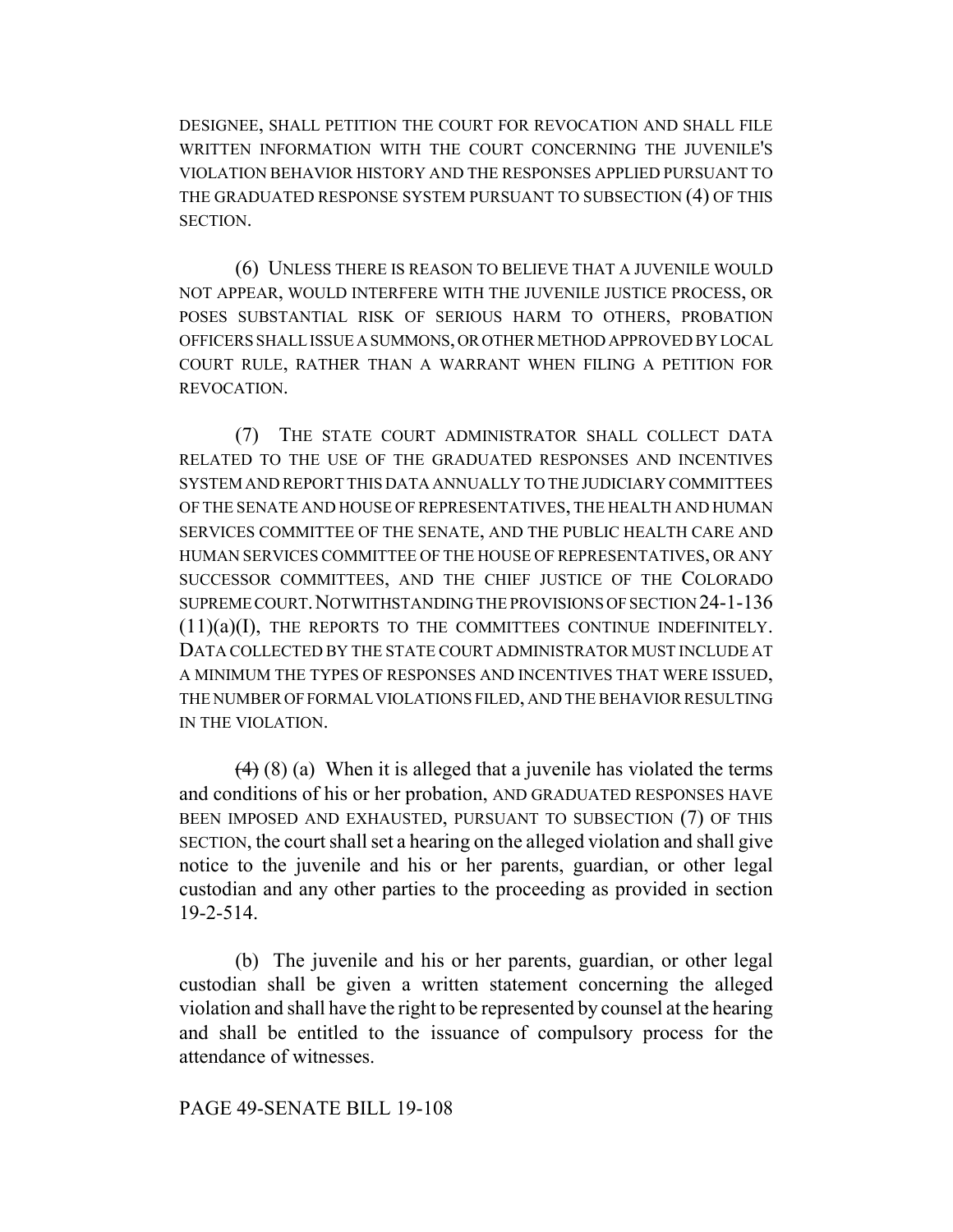(c) When the juvenile has been taken into custody because of the alleged violation, the provisions of sections 19-2-507, *19-2-507.5,* and  $19-2-508$  shall apply.

(d) (I) The hearing on the alleged violation shall be conducted as provided in section 19-1-106.

(II) Subject to the provisions of section 19-2-907, if the court finds that the juvenile violated the terms and conditions of probation, it may modify the terms and conditions of probation, revoke probation, or take such other action permitted by this article ARTICLE 2 that is in the best interest of the juvenile and the public.

(III) If the court finds that the juvenile did not violate the terms and conditions of his or her probation as alleged, it shall dismiss the proceedings and continue the juvenile on probation under the terms and conditions previously prescribed.

(e) If the court revokes the probation of a person over eighteen years of age, in addition to other action permitted by this article ARTICLE 2, the court may sentence him or her to the county jail for a period not to exceed one hundred eighty days during which time he or she may be released during the day for school attendance, job training, or employment, as ordered by the court; except that, if the sentence imposed exceeds ninety days, the court shall order the person released for school attendance, job training, or employment while serving his or her sentence.

 $(5)$  (9) Following specification of the terms and conditions of probation, where the conditions of probation include requiring the juvenile to attend school, the court shall notify the school district in which the juvenile is enrolled of such requirement.

**SECTION 19.** In Colorado Revised Statutes, **add** 19-2-925.2 as follows:

**19-2-925.2. Juvenile probation standards - development.** (1) BEFORE JULY 1, 2021, THE STATE COURT ADMINISTRATOR, IN CONSULTATION WITH JUDGES, THE JUDICIAL BRANCH, DISTRICT ATTORNEYS, DEFENSE COUNSEL, THE DELIVERY OF THE CHILD WELFARE SERVICES TASK FORCE CREATED IN SECTION 26-5-105.8, AND OTHER INTERESTED PARTIES

#### PAGE 50-SENATE BILL 19-108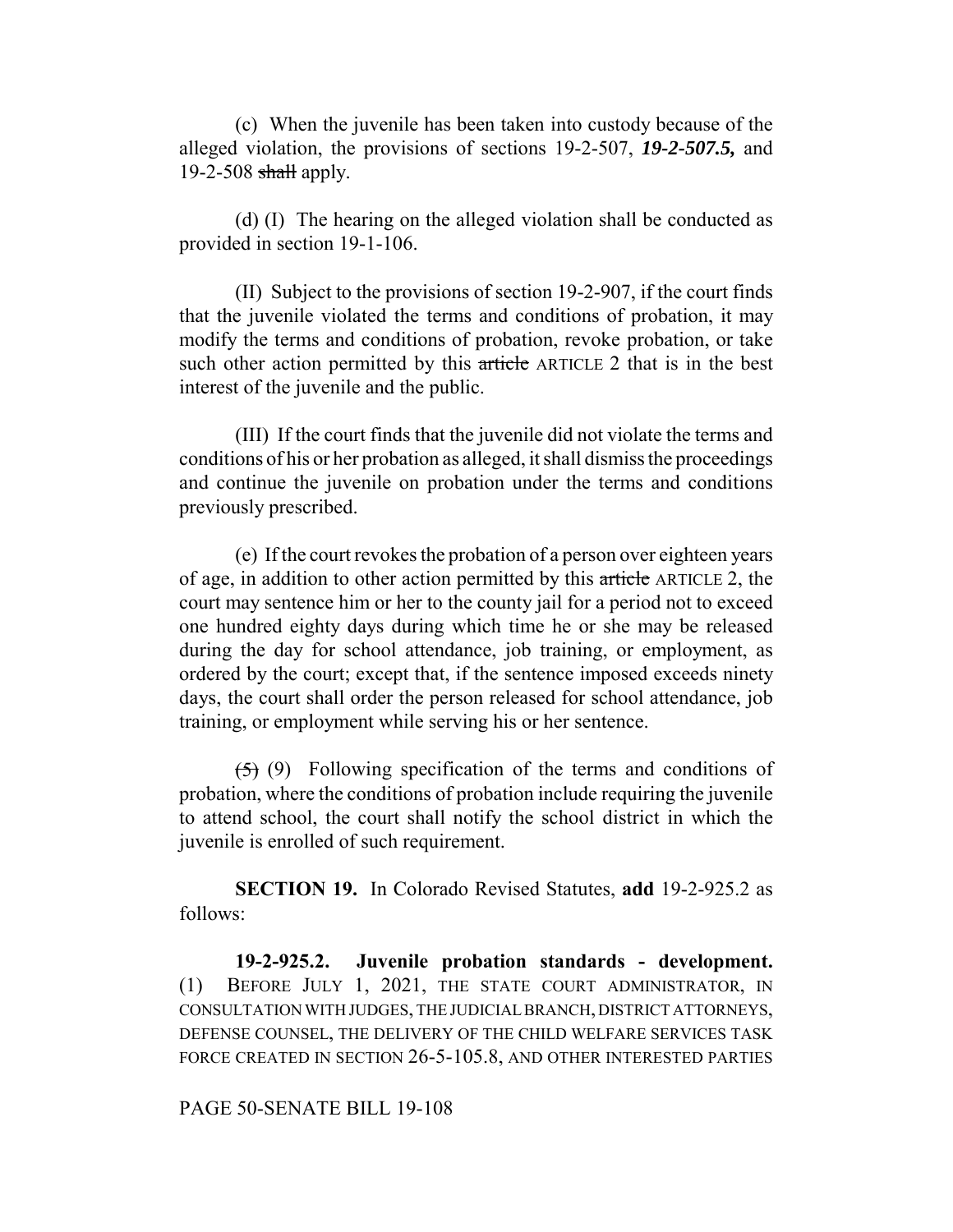SHALL ESTABLISH STATEWIDE STANDARDS FOR JUVENILE PROBATION SUPERVISION AND SERVICES THAT ARE ALIGNED WITH RESEARCH-BASED PRACTICES AND BASED ON THE JUVENILE'S RISK OF REOFFENDING AS DETERMINED BY A VALIDATED RISK AND NEEDS ASSESSMENT TOOL ADOPTED PURSUANT TO SECTION 24-33.5-2402. THE STATE COURT ADMINISTRATOR SHALL AT LEAST ANNUALLY PROVIDE TRAINING TO JUVENILE PROBATION ON THE ADOPTION AND IMPLEMENTATION OF THESE STANDARDS. JUVENILE STANDARDS MUST INCLUDE, BUT NEED NOT BE LIMITED TO:

(a) GUIDELINES TO SUPPORT JUVENILE PROBATION IN ADOPTING THE MOST EFFECTIVE STAFFING AND WORKLOADS IN ORDER TO ALLOCATE PROBATION RESOURCES MOST APPROPRIATELY;

(b) STANDARDS FOR MINIMUM CASE CONTACTS, INCLUDING CONTACTS WITH JUVENILES AS WELL AS THEIR FAMILY MEMBERS;

(c) (I) COMMON ELEMENTS FOR WRITTEN INDIVIDUALIZED CASE PLANS FOR EACH JUVENILE PLACED UNDER THE SUPERVISION OF A PROBATION OFFICER. IN DEVELOPING SUCH A CASE PLAN, JUVENILE PROBATION SHALL USE, BUT NEED NOT BE LIMITED TO:

(A) THE RESULTS OF A VALIDATED RISK AND NEEDS ASSESSMENT;

(B) THE RESULTS OF A VALIDATED MENTAL HEALTH SCREENING, AND FULL ASSESSMENT IF CONDUCTED;

(C) THE TRAUMA, IF ANY, EXPERIENCED BY THE JUVENILE;

(D) THE EDUCATION LEVEL OF THE JUVENILE AND ANY INTELLECTUAL AND DEVELOPMENTAL DISABILITY;

(E) THE SERIOUSNESS OF THE OFFENSE COMMITTED BY THE JUVENILE; AND

(F) ANY RELEVANT INFORMATION PROVIDED BY THE FAMILY OF THE JUVENILE, INCLUDING THE PRO-SOCIAL INTERESTS OF THE JUVENILE.

(II) A CASE PLAN DEVELOPED PURSUANT TO THIS SECTION MUST:

(A) ADDRESS THE RISKS THE JUVENILE PRESENTS AND THE

# PAGE 51-SENATE BILL 19-108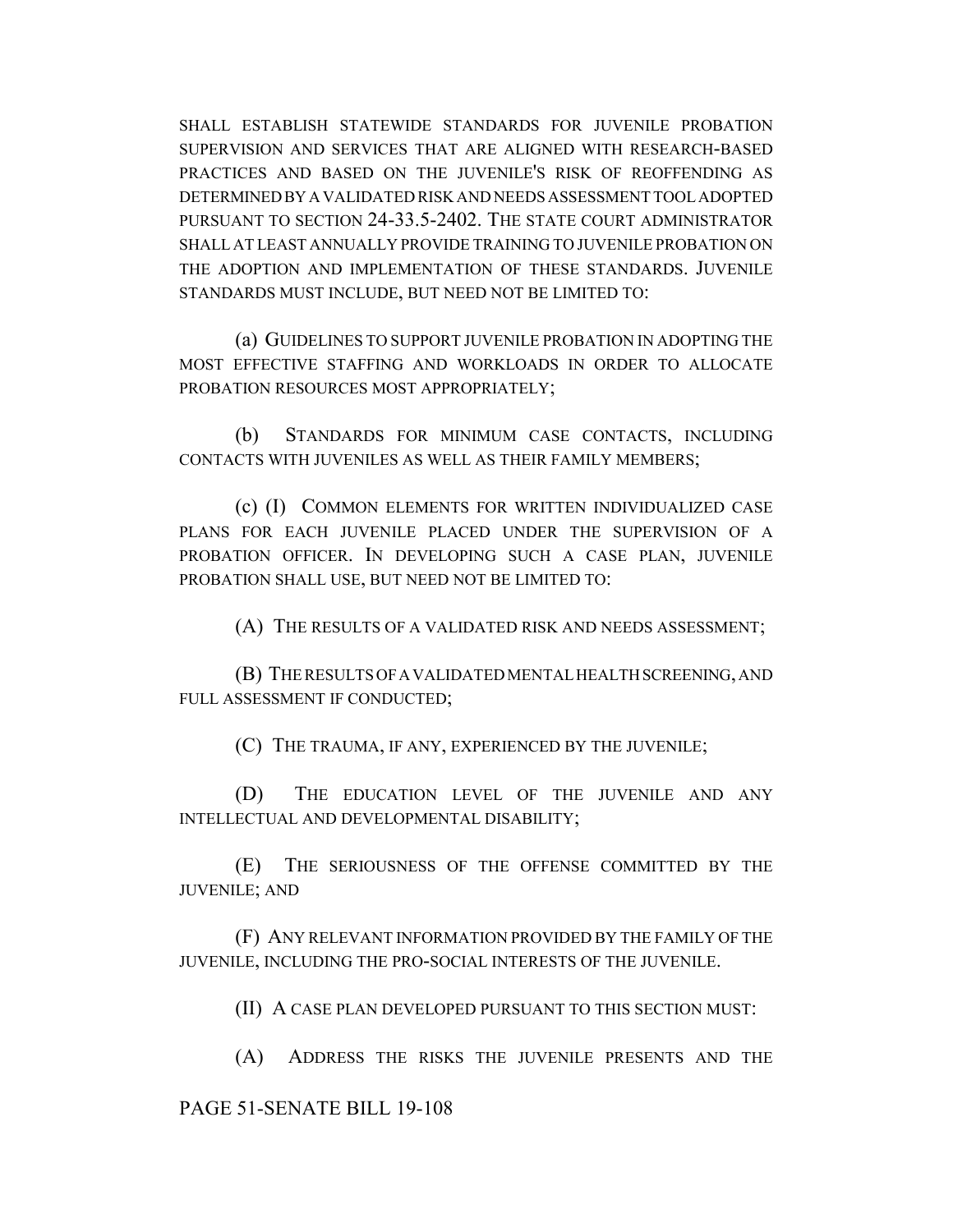JUVENILE'S SERVICE NEEDS BASED ON THE RESULTS OF THE VALIDATED RISK AND NEEDS ASSESSMENT, INCLUDING SPECIFIC TREATMENT GOALS;

(B) SPECIFY THE LEVEL OF SUPERVISION AND INTENSITY OF SERVICES THAT THE JUVENILE SHALL RECEIVE;

(C) PROVIDE REFERRALS TO TREATMENT PROVIDERS THAT MAY ADDRESS THE JUVENILE'S RISKS AND NEEDS;

(D) BE DEVELOPED IN CONSULTATION WITH THE JUVENILE AND THE JUVENILE'S FAMILY OR GUARDIAN;

(E) SPECIFY THE RESPONSIBILITIES OF EACH PERSON OR AGENCY INVOLVED WITH THE JUVENILE; AND

(F) PROVIDE FOR THE FULL REENTRY OF THE JUVENILE INTO THE COMMUNITY;

(d) (I) CRITERIA AND POLICIES FOR THE EARLY TERMINATION OF JUVENILES UNDER THE SUPERVISION OF JUVENILE PROBATION.

(II) JUVENILE PROBATION AND THE JUVENILE COURT SHALL CONSIDER THE FOLLOWING FACTORS, AMONG OTHERS, IN DETERMINING THE EARLY TERMINATION OF SUPERVISION:

(A) THE SERIOUSNESS OF THE OFFENSE COMMITTED BY THE JUVENILE RESULTING IN PLACEMENT UNDER THE SUPERVISION OF A PROBATION OFFICER;

(B) THE RESULTS OF A VALIDATED RISK AND NEEDS ASSESSMENT, WHICH SHALL BE CONDUCTED AT LEAST EVERY SIX MONTHS TO DETERMINE WHETHER THE JUVENILE'S RISK OF REOFFENDING OR RISK SCORES IN KEY DOMAINS HAVE BEEN REDUCED;

(C) THE JUVENILE'S PROGRESS IN MEETING THE GOALS OF THE JUVENILE'S INDIVIDUALIZED CASE PLAN; AND

(D) THE JUVENILE'S OFFENSE HISTORY, IF ANY, DURING THE JUVENILE'S PROBATION TERM.

# PAGE 52-SENATE BILL 19-108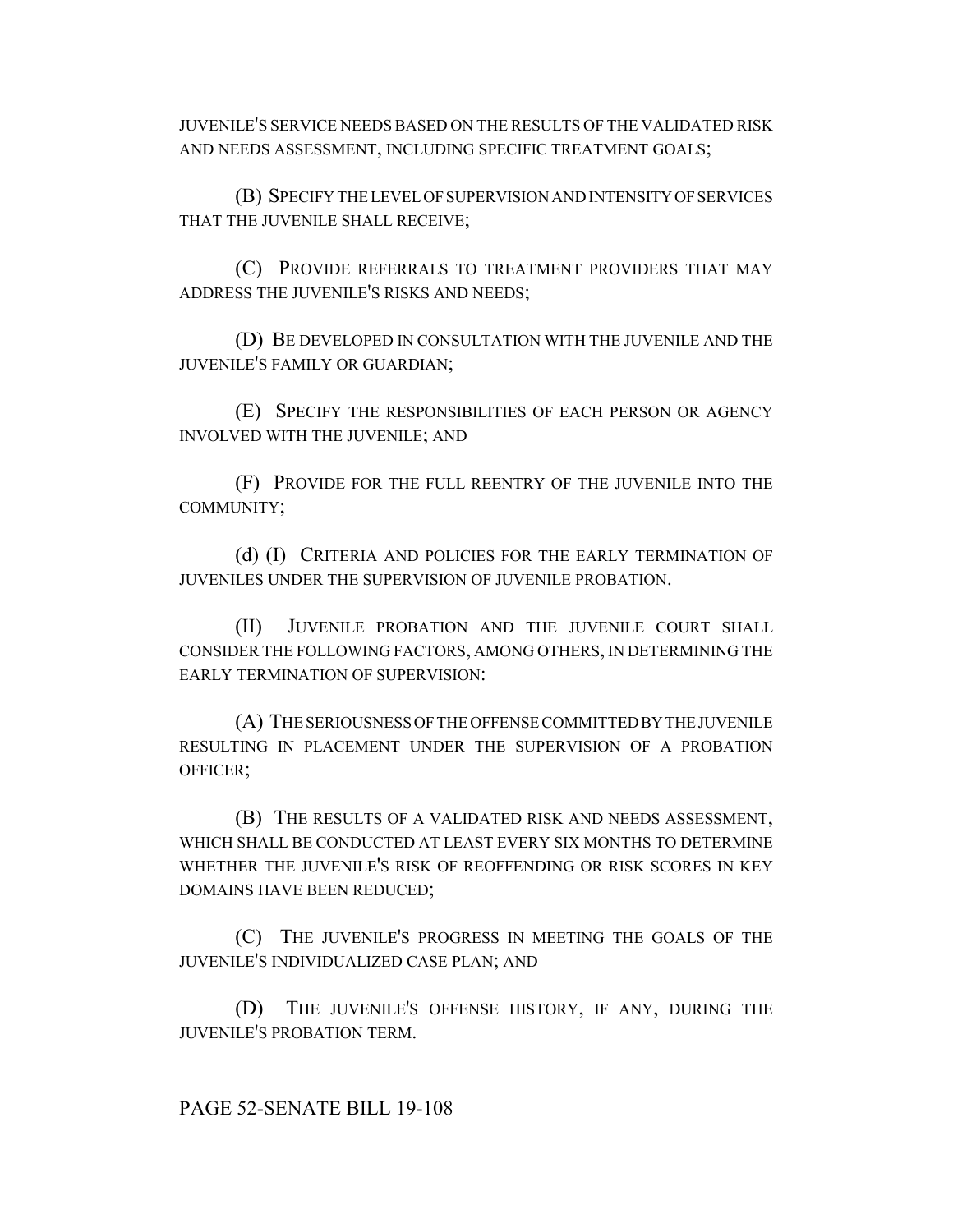(e) COMMON CRITERIA FOR WHEN JUVENILE PROBATION OFFICERS MAY RECOMMEND THE USE OF OUT-OF-HOME PLACEMENTS AND COMMITMENT TO THE DIVISION OF YOUTH SERVICES. THE COURT SHALL CONSIDER THE RESULTS OF A VALIDATED RISK AND NEEDS ASSESSMENT, A VALIDATED MENTAL HEALTH SCREENING, AND, IF APPLICABLE, A FULL MENTAL HEALTH ASSESSMENT CONDUCTED PURSUANT TO SECTION 24-33.5-2402 TO MAKE DECISIONS CONCERNING THE PLACEMENT OF THE JUVENILE.

**SECTION 20.** In Colorado Revised Statutes, 19-2-1002, **amend**  $(2)(b)$  as follows:

**19-2-1002. Juvenile parole.** (2) (b) (I) The board or hearing panel shall take into consideration the results of the objective VALIDATED risk AND NEEDS assessment administered by the department of human services.

(II) IN MAKING RELEASE AND DISCHARGE DECISIONS, THE BOARD OR HEARING PANEL SHALL USE THE LENGTH OF STAY MATRIX AND RELEASE CRITERIA DEVELOPED PURSUANT TO SECTION 19-2-921 (3.3).

**SECTION 21.** In Colorado Revised Statutes, 19-1-108, **amend**  $(3)(a.5)$  as follows:

**19-1-108. Magistrates - qualifications - duties.** (3) (a.5) Magistrates shall conduct hearings in the manner provided for the hearing of cases by the court. During the initial advisement of the rights of any party, the magistrate shall inform the party that, except as provided in this subsection (3), he or she has the right to a hearing before the judge in the first instance and that he or she may waive that right but that, by waiving that right, he or she is bound by the findings and recommendations of the magistrate, subject to a request for review as provided in subsection (5.5) of this section. The right to require a hearing before a judge shall DOES not apply to hearings at which a child is advised of his or her rights pursuant to section 19-2-706; detention hearings held pursuant to sections 19-2-507 and SECTIONS 19-2-507, 19-2-507.5, AND 19-2-508; preliminary hearings held pursuant to section 19-2-705; temporary custody hearings held pursuant to section 19-3-403; proceedings held pursuant to article 4 of this title TITLE 19; and support proceedings held pursuant to article 6 of this title TITLE 19. In proceedings held pursuant to article 4 or 6 of this title TITLE 19, contested final orders regarding allocation of parental responsibilities may

PAGE 53-SENATE BILL 19-108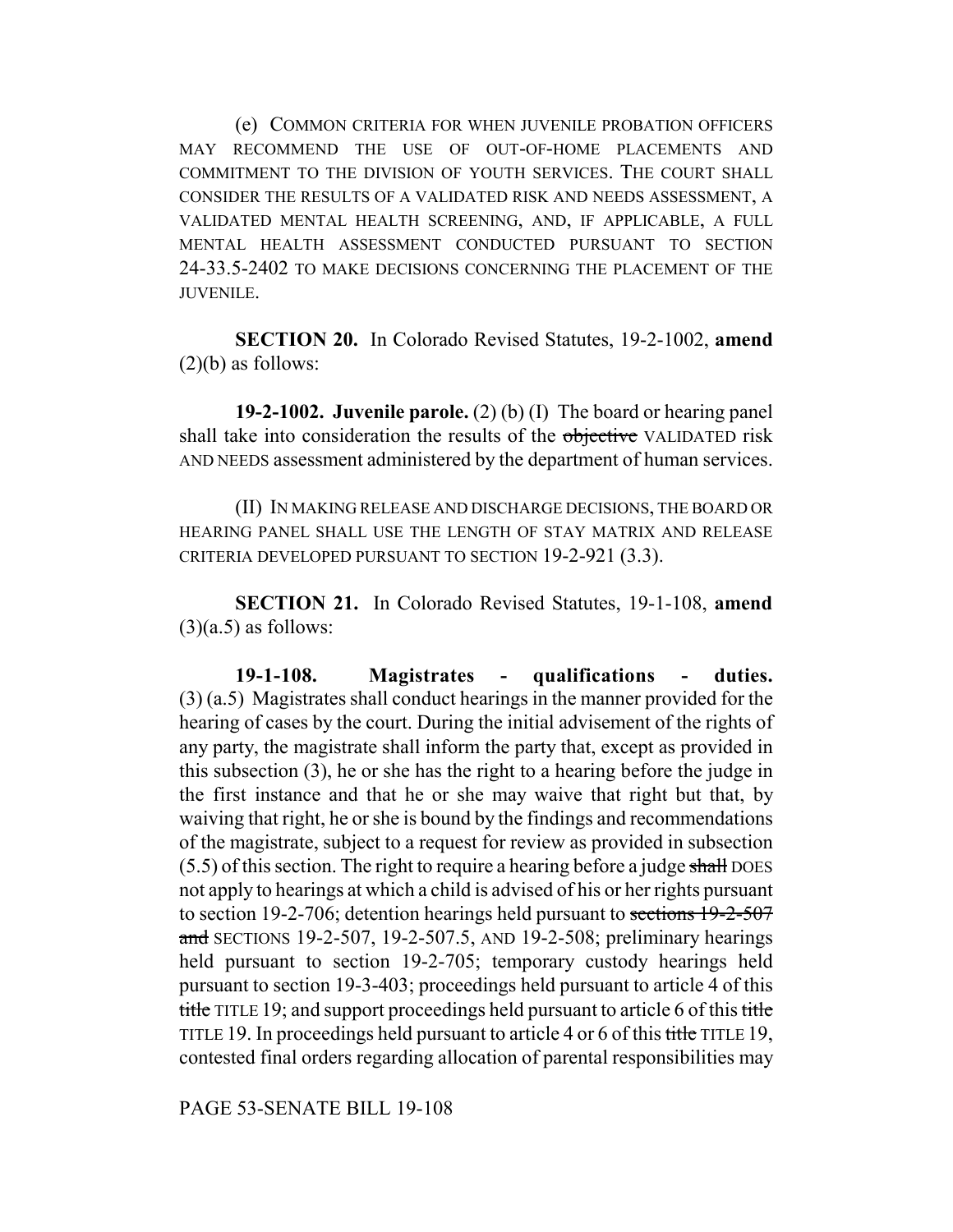be heard by the magistrate only with the consent of all parties.

**SECTION 22.** In Colorado Revised Statutes, 19-1-115, **amend** (6.7) as follows:

**19-1-115. Legal custody - guardianship - placement out of the home - petition for review for need of placement.** (6.7) Any time the court enters an order related to out-of-home placement pursuant to paragraphs (a), (b), and (c) of subsection (6) or paragraph (b) of subsection  $(6.5)$  of this section; paragraph (f) of subsection  $(8)$  of this section; section  $19-2-508$  (3)(a)(VII)(A) and (3)(a)(VII)(B) SUBSECTIONS (6)(a) TO (6)(c) OR SUBSECTION  $(6.5)(b)$  OF THIS SECTION; SUBSECTION  $(8)(f)$  OF THIS SECTION; SECTION 19-2-508  $(3)(a)(XI)(A)$  AND  $(3)(a)(XI)(B)$ ; section 19-2-906.5 (1)(a), (1)(b), and (3)(a)(III); or section 19-3-702 (3.5)(b) and  $(6)(a)(II)$ , the order shall be IS effective as of the date the findings were made by the court, notwithstanding the date that a written order may be signed by the court. Written orders entered pursuant to  $\frac{\partial}{\partial x}$  (a), (b), and (c) of subsection (6) or paragraph (b) of subsection  $(6.5)$  of this section; paragraph (f) of subsection (8) of this section; section 19-2-508  $(3)(a)(VII)(A)$  and  $(3)(a)(VII)(B)$  SUBSECTIONS  $(6)(a)$  TO  $(6)(c)$  OR SUBSECTION (6.5)(b) OF THIS SECTION; SUBSECTION (8)(f) OF THIS SECTION; SECTION 19-2-508 (3)(a)(XI)(A) AND (3)(a)(XI)(B); section 19-2-906.5 (1)(a), (1)(b), and (3)(a)(III); or section 19-3-702 (3.5)(b) and (6)(a)(II) shall MUST state "the effective date of this order is" and shall MUST not use the words "nunc pro tunc".

**SECTION 23.** In Colorado Revised Statutes, 19-2-108, **amend** (2) introductory portion and (2)(b) as follows:

**19-2-108. Speedy trial - procedural schedule.** (2) In bringing an adjudicatory action against a juvenile pursuant to this article ARTICLE 2, the district attorney and the court shall comply with the deadlines for:

(b) Filing the petition, as specified in section  $19-2-508$  (3)(a)(V) SECTION 19-2-508 (3)(a)(IX);

**SECTION 24.** In Colorado Revised Statutes, 19-2-309.5, **amend** (5) as follows:

**19-2-309.5. Community accountability program - legislative**

PAGE 54-SENATE BILL 19-108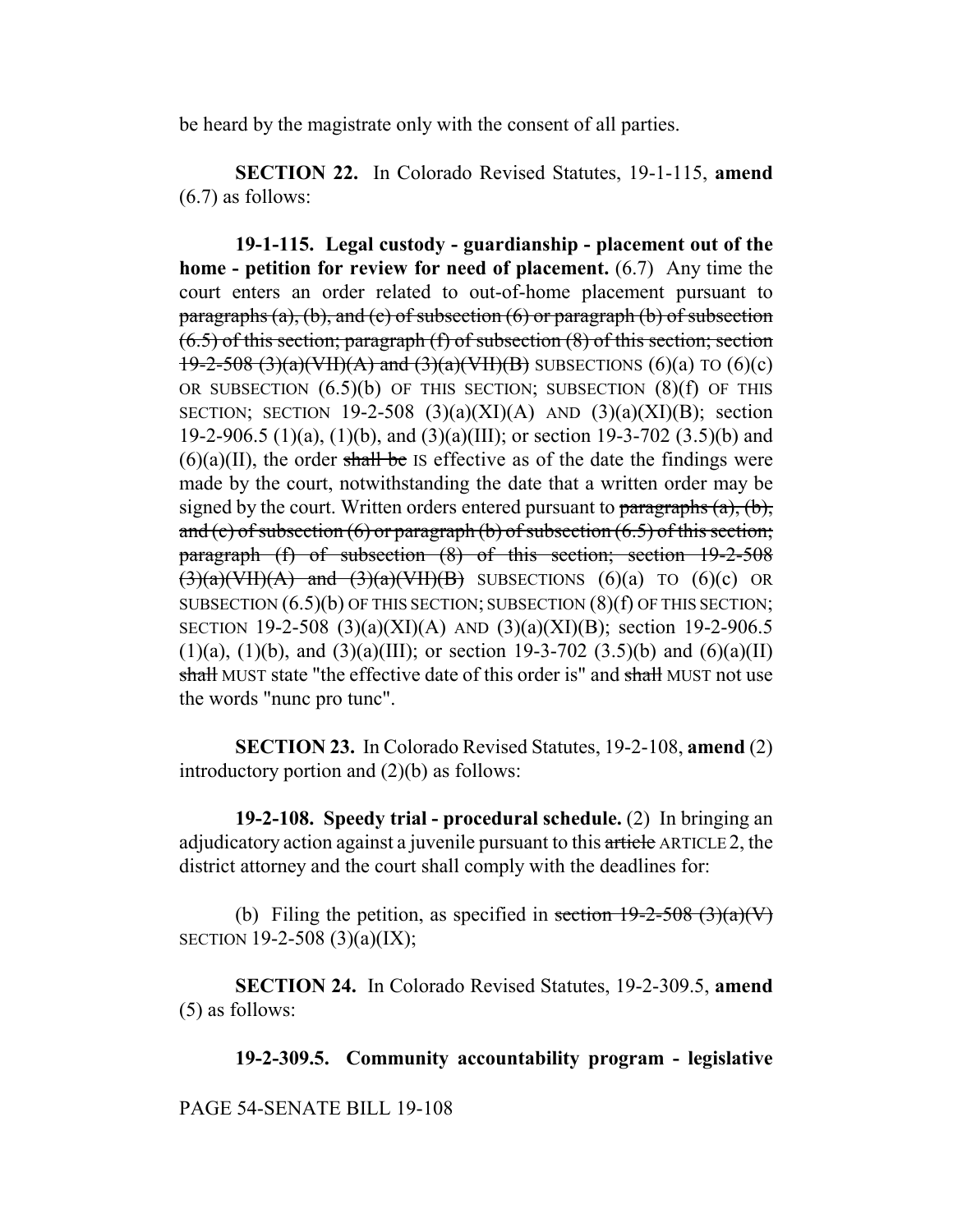**declaration - creation.** (5) If a juvenile in the first component of the program would substantially benefit, the division of youth services shall notify the local department of probation who may petition the court for an extension of up to fifteen days in addition to the initial sixty-day period for the first component of the program. The period of time a juvenile spends in the second component of the program must not exceed one hundred twenty days. The entire period of a juvenile's participation in the program must not exceed the length of the juvenile's probation sentence. Whenever a juvenile fails to progress through or complete the first or second component of the program, the juvenile is subject to the provisions of section 19-2-925 (4) SECTION 19-2-925 (8) for violating a condition of probation.

**SECTION 25.** In Colorado Revised Statutes, 19-2-503, **amend** (1) as follows:

**19-2-503. Issuance of a lawful warrant taking a juvenile into custody.** (1) A lawful warrant taking a juvenile into custody may be issued pursuant to this section by any judge of a court of record or by a juvenile magistrate upon receipt of an affidavit relating facts sufficient to establish probable cause to believe that a delinquent act has been committed and probable cause to believe that a particular juvenile committed that act. Upon receipt of such affidavit, the judge or magistrate shall issue a lawful warrant commanding any peace officer to take the juvenile named in the affidavit into custody and to take him or her without unnecessary delay before the nearest judge of the juvenile court or magistrate as provided in section  $19-2-508$  (4)(d) SECTION 19-2-508 (4)(e)(I).

**SECTION 26.** In Colorado Revised Statutes, 19-2-706, **amend**  $(1)(b)$  as follows:

**19-2-706. Advisement - right to counsel - waiver of right to counsel.** (1) (b) If the respondent has made an early application for appointed counsel for the juvenile and the office of the state public defender has made a preliminary determination that the juvenile is eligible for appointed counsel as set forth in section  $21$ -1-103 <del>C.R.S.,</del> or if the court has appointed counsel for the juvenile pursuant to section  $19-2-508$  (2.5) SECTION 19-2-508 (2), an attorney from the office of the state public defender or, in the case of a conflict, from the office of alternate defense counsel, shall be available to represent the juvenile at the juvenile's first appearance, as described in paragraph  $(a)$  of this subsection  $(1)$  SUBSECTION

PAGE 55-SENATE BILL 19-108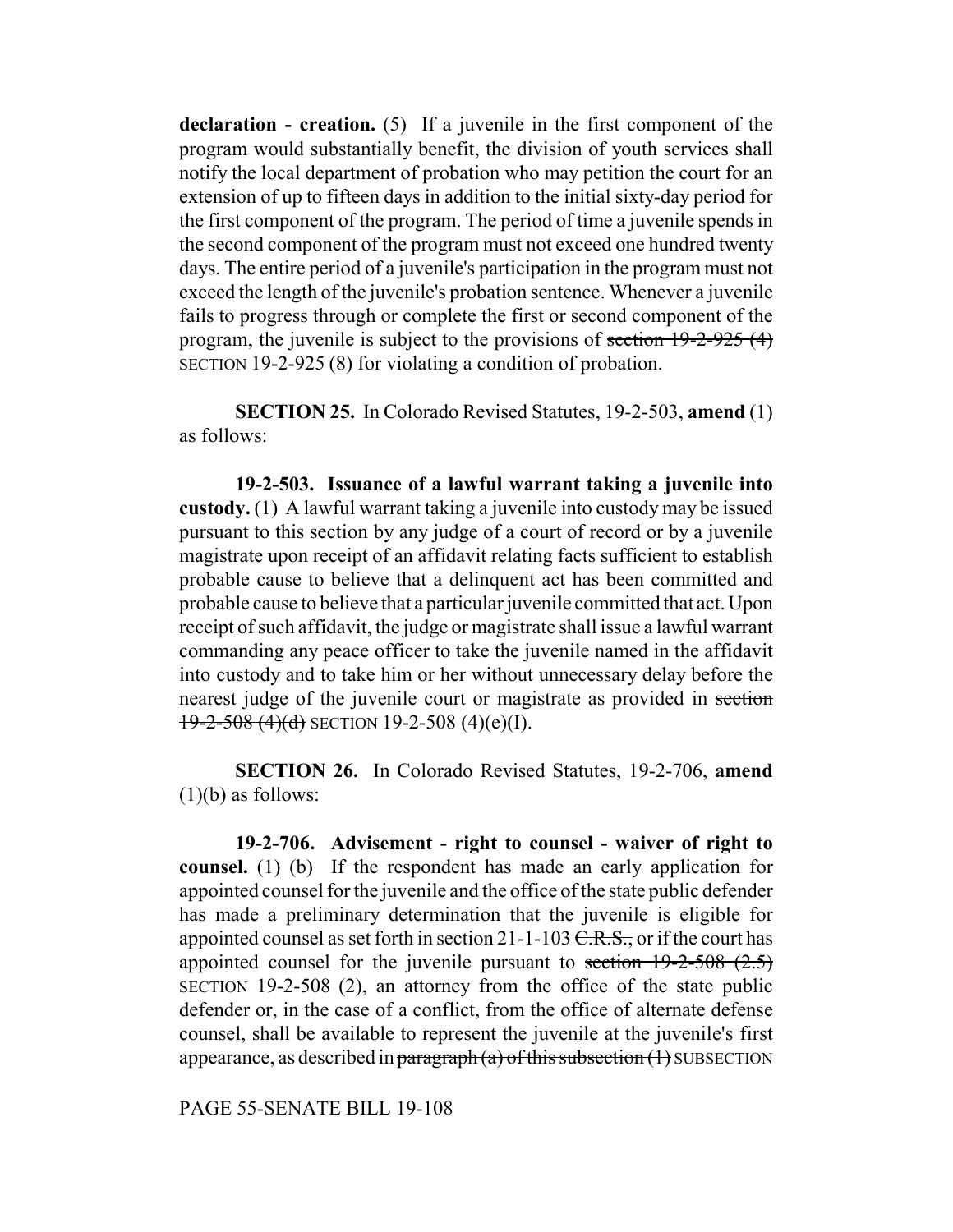$(1)(a)$  OF THIS SECTION.

**SECTION 27.** In Colorado Revised Statutes, 19-2-911, **amend** (2) as follows:

**19-2-911. Sentencing - alternative services - detention.** (2) In the case of a juvenile who has been adjudicated a juvenile delinquent for the commission of one of the offenses described in section  $19-2-508$  (3)(a)(III) SECTION 19-2-508  $(3)(a)(IV)$ , the court shall sentence the juvenile to a minimum mandatory period of detention of not fewer than five days.

**SECTION 28.** In Colorado Revised Statutes, 22-32-141, **amend**  $(2)(a)$  and  $(2)(e)$  as follows:

**22-32-141. Student awaiting trial as adult - educational services - definitions.** (2) (a) Except as otherwise provided in paragraphs (c) to (g) of this subsection  $(2)$  SUBSECTIONS  $(2)(c)$  TO  $(2)(g)$  OF THIS SECTION, if a juvenile is held in a jail or other facility for the detention of adult offenders pending criminal proceedings as an adult, the school district in which the jail or facility is located shall provide educational services for the juvenile upon request of the official in charge of the jail or facility, or his or her designee, pursuant to section  $19-2-508$  (4)(b.5), C.R.S. SECTION 19-2-508  $(4)(c)(I)$ . A school district may provide educational services directly using one or more of its employees or may ensure that educational services are provided through a board of cooperative services, an administrative unit, or otherwise through contract with a person or entity.

(e) If a school district or the official in charge of the jail or facility determines as provided in section  $19-2-508$  (4)(b.5)(II), C.R.S., SECTION 19-2-508  $(4)(c)(II)$  that an appropriate and safe environment for school district employees or contractors is not available in which to provide educational services to a specific juvenile, the school district is exempt from the requirement of providing educational services to the juvenile until such time as both the school district and the official in charge of the jail or facility determine that an appropriate and safe environment for school district employees or contractors is available. If the school district will not be providing educational services to a juvenile because of the lack of an appropriate and safe environment for school district employees or contractors, the official in charge of the jail or facility shall notify the juvenile, his or her parent or legal guardian, the juvenile's defense attorney,

PAGE 56-SENATE BILL 19-108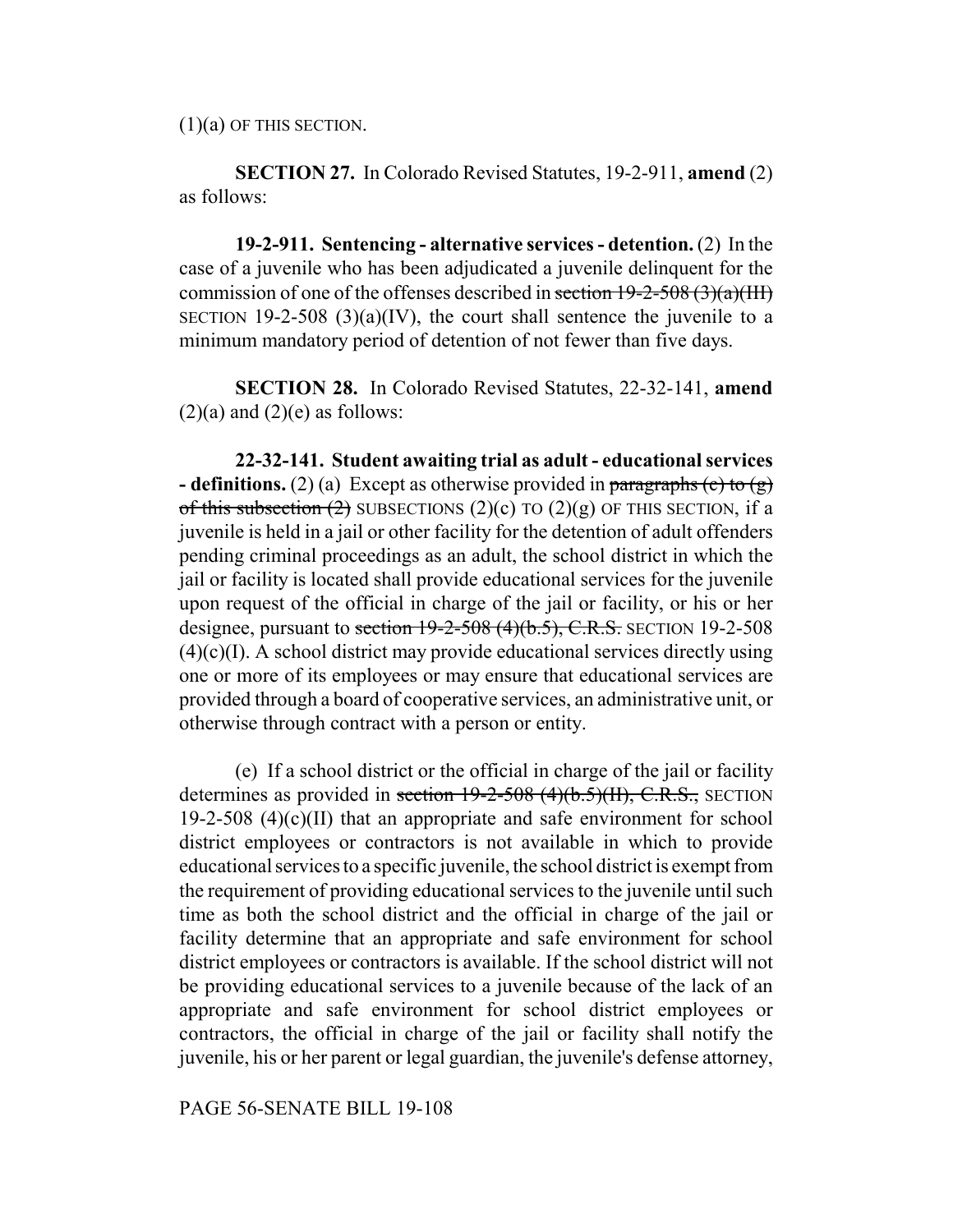and the court having jurisdiction over the juvenile's case.

**SECTION 29.** In Colorado Revised Statutes, 22-33-107.5, **amend**  $(1)(a)$  and  $(1)(b)$  as follows:

**22-33-107.5. Notice of failure to attend.** (1) Except as otherwise provided in subsection (2) of this section, a school district shall notify the appropriate court or parole board if a student fails to attend all or any portion of a school day, where the school district has received notice from the court or parole board:

(a) Pursuant to section  $19-2-508$  (3)(a)(VI), C.R.S., SECTION 19-2-508 (3)(a)(X) that the student is required to attend school as a condition of release pending an adjudicatory trial;

(b) Pursuant to section 17-22.5-404, 18-1.3-204 (2.3), 19-2-907 (4), 19-2-925 (5), *19-2-925 (9),* or 19-2-1002 (1) or (3) C.R.S., that the student is required to attend school as a condition of or in connection with any sentence imposed by the court, including a condition of probation or parole; or

**SECTION 30.** In Colorado Revised Statutes, 42-4-1706, **amend**  $(2)(a)$  as follows:

**42-4-1706. Juveniles - convicted - arrested and incarcerated provisions for confinement.** (2) (a) Notwithstanding any other provision of law, a child, as defined in section 19-1-103 (18), C.R.S., arrested and incarcerated for an alleged misdemeanor traffic offense under this article PURSUANT TO THIS ARTICLE 4, and not released on bond, shall be taken before a county judge who has jurisdiction of such offense within forty-eight hours for fixing of bail and conditions of bond pursuant to section  $19-2-508$  (4)(d), C.R.S. SECTION19-2-508 (4)(e). Such child shall not be confined in a jail, lockup, or other place used for the confinement of adult offenders for longer than seventy-two hours, after which the child may be further detained only in a juvenile detention facility operated by or under contract with the department of human services. In calculating time under this subsection (2), Saturdays, Sundays, and court holidays shall MUST be included.

**SECTION 31.** In Colorado Revised Statutes, 2-3-1203, **add**

PAGE 57-SENATE BILL 19-108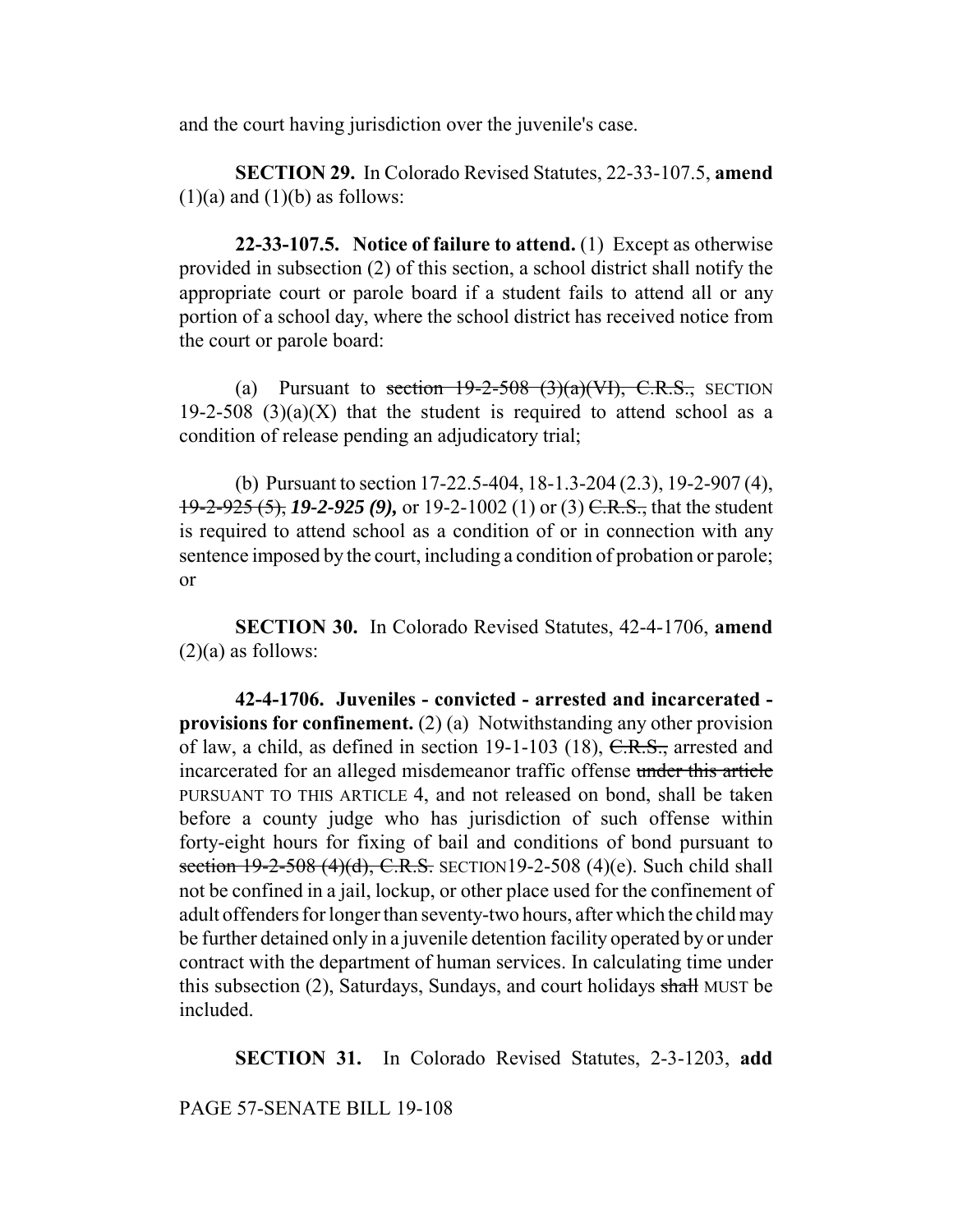$(13)(a)(V)$  as follows:

**2-3-1203. Sunset review of advisory committees - legislative declaration - definition - repeal.** (13) (a) The following statutory authorizations for the designated advisory committees are scheduled for repeal on September 1, 2022:

(V) THE JUVENILE JUSTICE REFORM COMMITTEE CREATED PURSUANT TO SECTION 24-33.5-2401.

**SECTION 32. Appropriation.** (1) For the 2019-20 state fiscal year, \$68,598 is appropriated to the judicial department. This appropriation is from the general fund and is based on an assumption that the department will require an additional 0.8 FTE. To implement this act, the department may use this appropriation for probation programs.

(2) For the 2019-20 state fiscal year, \$500,000 is appropriated to the department of human services for use by the division of youth services. This appropriation is from the general fund. To implement this act, the division may use this appropriation for personal services related to administration.

(3) For the 2019-20 state fiscal year, \$6,315 is appropriated to the legislative department. This appropriation is from the general fund. To implement this act, the department may use this appropriation for the general assembly.

**SECTION 33. Effective date.** This act takes effect July 1, 2019; except that sections 9, 10, and 11 of this act take effect July 1, 2020.

**SECTION 34. Safety clause.** The general assembly hereby finds,